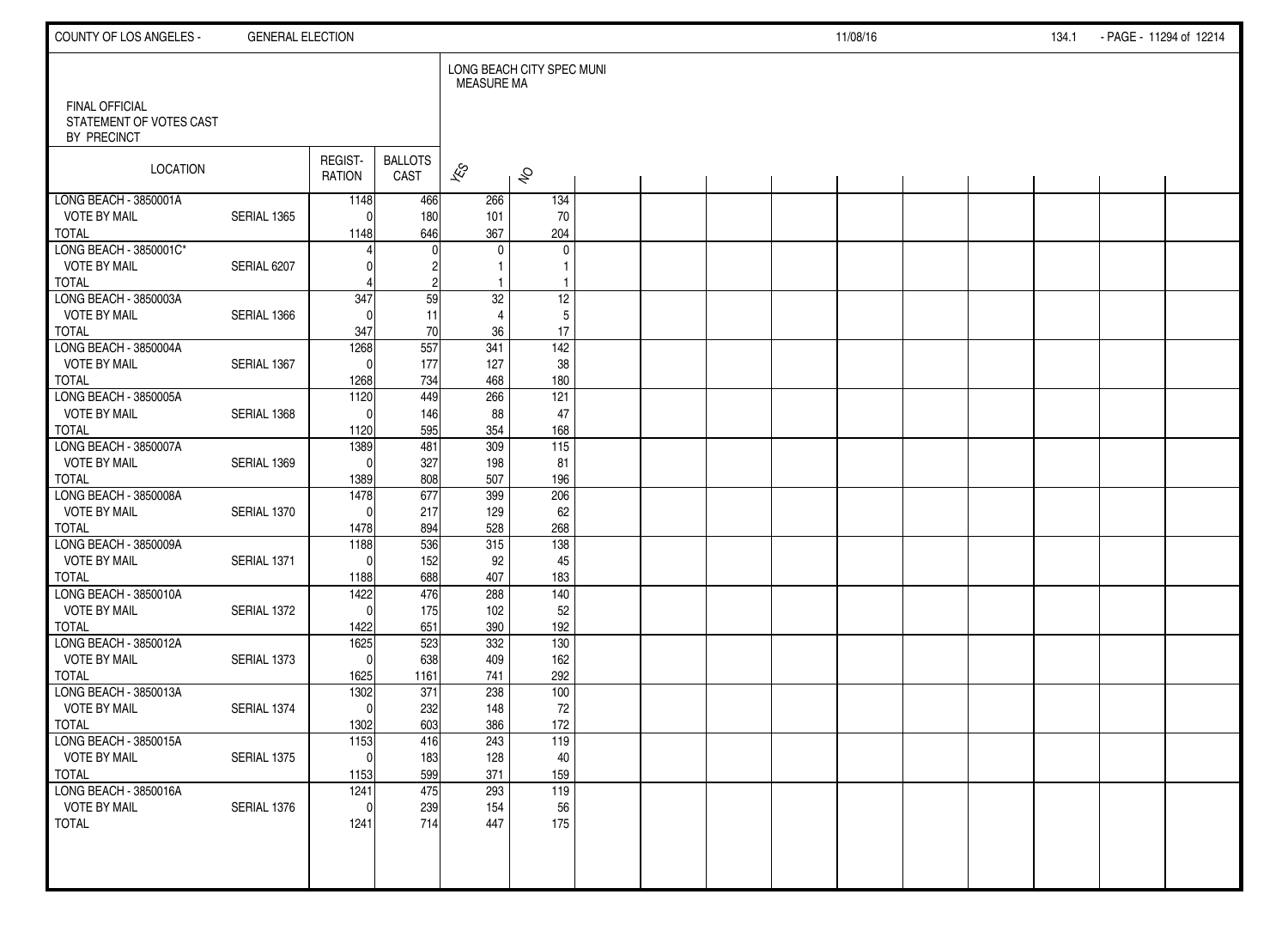| COUNTY OF LOS ANGELES -                                         | <b>GENERAL ELECTION</b> |                          |                        |                   |                           |  |  | 11/08/16 |  | 134.2 | - PAGE - 11295 of 12214 |  |
|-----------------------------------------------------------------|-------------------------|--------------------------|------------------------|-------------------|---------------------------|--|--|----------|--|-------|-------------------------|--|
|                                                                 |                         |                          |                        | <b>MEASURE MA</b> | LONG BEACH CITY SPEC MUNI |  |  |          |  |       |                         |  |
| <b>FINAL OFFICIAL</b><br>STATEMENT OF VOTES CAST<br>BY PRECINCT |                         |                          |                        |                   |                           |  |  |          |  |       |                         |  |
| LOCATION                                                        |                         | REGIST-<br><b>RATION</b> | <b>BALLOTS</b><br>CAST | $\approx$         | $\hat{\mathcal{S}}$       |  |  |          |  |       |                         |  |
| LONG BEACH - 3850017B                                           |                         | 965                      | 396                    | 228               | 111                       |  |  |          |  |       |                         |  |
| <b>VOTE BY MAIL</b><br><b>TOTAL</b>                             | SERIAL 1377             | 0<br>965                 | 143<br>539             | 89<br>317         | 43<br>154                 |  |  |          |  |       |                         |  |
| LONG BEACH - 3850020A                                           |                         | $\frac{1118}{ }$         | 417                    | 256               | 116                       |  |  |          |  |       |                         |  |
| <b>VOTE BY MAIL</b>                                             | SERIAL 1378             | 0                        | 188                    | 118               | 38                        |  |  |          |  |       |                         |  |
| <b>TOTAL</b>                                                    |                         | 1118                     | 605                    | 374               | 154                       |  |  |          |  |       |                         |  |
| LONG BEACH - 3850020B                                           |                         | 902                      | 370                    | 232               | 102                       |  |  |          |  |       |                         |  |
| <b>VOTE BY MAIL</b>                                             | SERIAL 1379             | $\mathbf{0}$             | 164                    | 98                | 53                        |  |  |          |  |       |                         |  |
| <b>TOTAL</b><br>LONG BEACH - 3850021B                           |                         | 902<br>854               | 534<br>313             | 330<br>195        | 155<br>80                 |  |  |          |  |       |                         |  |
| <b>VOTE BY MAIL</b>                                             | SERIAL 1380             | $\Omega$                 | 97                     | 60                | 26                        |  |  |          |  |       |                         |  |
| <b>TOTAL</b>                                                    |                         | 854                      | 410                    | 255               | 106                       |  |  |          |  |       |                         |  |
| LONG BEACH - 3850024A                                           |                         | 1197                     | 476                    | 309               | 118                       |  |  |          |  |       |                         |  |
| <b>VOTE BY MAIL</b>                                             | SERIAL 1381             | $\Omega$                 | 239                    | 173               | 50                        |  |  |          |  |       |                         |  |
| <b>TOTAL</b>                                                    |                         | 1197                     | 715                    | 482               | 168                       |  |  |          |  |       |                         |  |
| LONG BEACH - 3850025A                                           |                         | 1133                     | 386                    | 239               | 92                        |  |  |          |  |       |                         |  |
| <b>VOTE BY MAIL</b>                                             | SERIAL 1382             | $\mathbf{0}$             | 156                    | 105               | 43                        |  |  |          |  |       |                         |  |
| <b>TOTAL</b><br>LONG BEACH - 3850026A                           |                         | 1133<br>942              | 542<br>402             | 344<br>238        | 135<br>127                |  |  |          |  |       |                         |  |
| <b>VOTE BY MAIL</b>                                             | SERIAL 1383             | $\Omega$                 | 122                    | 70                | 33                        |  |  |          |  |       |                         |  |
| <b>TOTAL</b>                                                    |                         | 942                      | 524                    | 308               | 160                       |  |  |          |  |       |                         |  |
| LONG BEACH - 3850027D                                           |                         | 1132                     | 430                    | 232               | $\overline{154}$          |  |  |          |  |       |                         |  |
| <b>VOTE BY MAIL</b>                                             | SERIAL 1384             | $\Omega$                 | 163                    | 94                | 42                        |  |  |          |  |       |                         |  |
| <b>TOTAL</b>                                                    |                         | 1132                     | 593                    | 326               | 196                       |  |  |          |  |       |                         |  |
| LONG BEACH - 3850029A                                           |                         | 821                      | 285                    | 171               | 79                        |  |  |          |  |       |                         |  |
| <b>VOTE BY MAIL</b>                                             | SERIAL 1385             | $\Omega$                 | 142                    | 98                | 36                        |  |  |          |  |       |                         |  |
| <b>TOTAL</b><br>LONG BEACH - 3850030A                           |                         | 821<br>1358              | 427<br>535             | 269<br>341        | 115<br>$\overline{133}$   |  |  |          |  |       |                         |  |
| <b>VOTE BY MAIL</b>                                             | SERIAL 1386             | $\Omega$                 | 242                    | 145               | 68                        |  |  |          |  |       |                         |  |
| <b>TOTAL</b>                                                    |                         | 1358                     | 777                    | 486               | 201                       |  |  |          |  |       |                         |  |
| LONG BEACH - 3850031B                                           |                         | 806                      | 290                    | 176               | 76                        |  |  |          |  |       |                         |  |
| <b>VOTE BY MAIL</b>                                             | SERIAL 1387             | $\Omega$                 | 154                    | 96                | 40                        |  |  |          |  |       |                         |  |
| <b>TOTAL</b>                                                    |                         | 806                      | 444                    | 272               | 116                       |  |  |          |  |       |                         |  |
| LONG BEACH - 3850032A                                           |                         | 697                      | 278                    | 159               | 75                        |  |  |          |  |       |                         |  |
| <b>VOTE BY MAIL</b>                                             | SERIAL 1388             | $\pmb{0}$                | 71                     | 42                | 26                        |  |  |          |  |       |                         |  |
| <b>TOTAL</b><br>LONG BEACH - 3850032B                           |                         | 697<br>1066              | 349<br>420             | 201<br>273        | 101<br>105                |  |  |          |  |       |                         |  |
| <b>VOTE BY MAIL</b>                                             | SERIAL 1389             | $\mathbf 0$              | 146                    | 80                | 43                        |  |  |          |  |       |                         |  |
| <b>TOTAL</b>                                                    |                         | 1066                     | 566                    | 353               | 148                       |  |  |          |  |       |                         |  |
|                                                                 |                         |                          |                        |                   |                           |  |  |          |  |       |                         |  |
|                                                                 |                         |                          |                        |                   |                           |  |  |          |  |       |                         |  |
|                                                                 |                         |                          |                        |                   |                           |  |  |          |  |       |                         |  |
|                                                                 |                         |                          |                        |                   |                           |  |  |          |  |       |                         |  |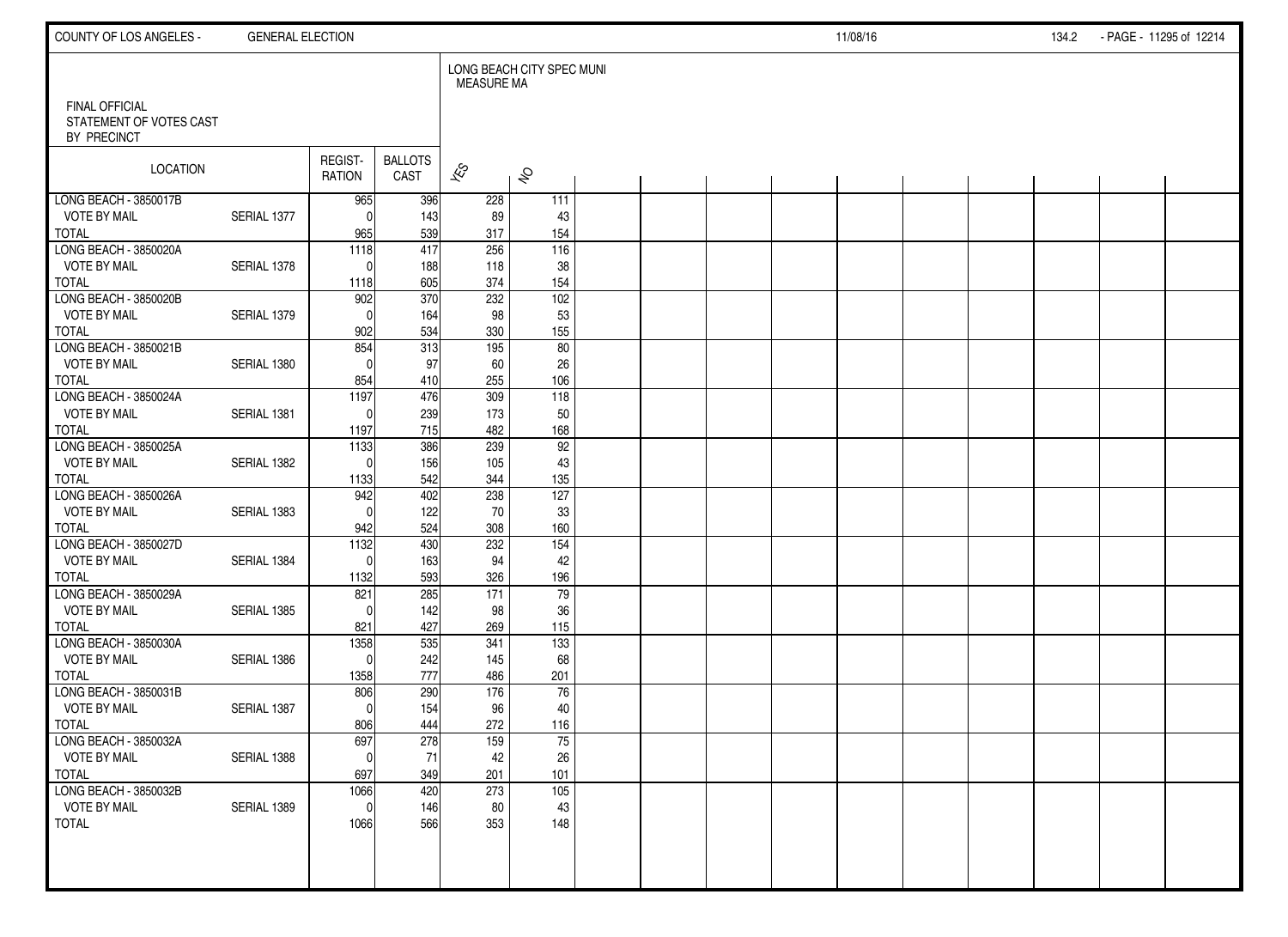| COUNTY OF LOS ANGELES -                      | <b>GENERAL ELECTION</b> |                     |                        |                   |                           |  |  | 11/08/16 |  | 134.3 | - PAGE - 11296 of 12214 |  |
|----------------------------------------------|-------------------------|---------------------|------------------------|-------------------|---------------------------|--|--|----------|--|-------|-------------------------|--|
| <b>FINAL OFFICIAL</b>                        |                         |                     |                        | <b>MEASURE MA</b> | LONG BEACH CITY SPEC MUNI |  |  |          |  |       |                         |  |
| STATEMENT OF VOTES CAST<br>BY PRECINCT       |                         |                     |                        |                   |                           |  |  |          |  |       |                         |  |
| <b>LOCATION</b>                              |                         | REGIST-<br>RATION   | <b>BALLOTS</b><br>CAST | $\approx$         | $\hat{\mathcal{S}}$       |  |  |          |  |       |                         |  |
| LONG BEACH - 3850033A<br><b>VOTE BY MAIL</b> | SERIAL 1390             | 837<br>$\Omega$     | 357<br>136             | 228<br>72         | 101<br>41                 |  |  |          |  |       |                         |  |
| <b>TOTAL</b>                                 |                         | 837                 | 493                    | 300               | 142                       |  |  |          |  |       |                         |  |
| LONG BEACH - 3850034A                        |                         | 1160                | 390                    | 222               | $\frac{114}{114}$         |  |  |          |  |       |                         |  |
| <b>VOTE BY MAIL</b>                          | SERIAL 1391             | $\Omega$            | 182                    | 115               | 35                        |  |  |          |  |       |                         |  |
| <b>TOTAL</b>                                 |                         | 1160                | 572                    | 337               | 149                       |  |  |          |  |       |                         |  |
| LONG BEACH - 3850035A<br><b>VOTE BY MAIL</b> | SERIAL 1392             | 943<br>$\Omega$     | 412<br>189             | 227<br>126        | $\frac{132}{ }$<br>41     |  |  |          |  |       |                         |  |
| <b>TOTAL</b>                                 |                         | 943                 | 601                    | 353               | 173                       |  |  |          |  |       |                         |  |
| LONG BEACH - 3850036A                        |                         | 981                 | 421                    | 252               | $\overline{113}$          |  |  |          |  |       |                         |  |
| <b>VOTE BY MAIL</b>                          | SERIAL 1393             | $\Omega$            | 247                    | 155               | 69                        |  |  |          |  |       |                         |  |
| <b>TOTAL</b>                                 |                         | 981                 | 668                    | 407               | 182                       |  |  |          |  |       |                         |  |
| LONG BEACH - 3850037A                        |                         | 1366                | 525                    | 331               | 127                       |  |  |          |  |       |                         |  |
| <b>VOTE BY MAIL</b>                          | SERIAL 1394             | $\Omega$            | 161                    | 104               | 44                        |  |  |          |  |       |                         |  |
| <b>TOTAL</b><br>LONG BEACH - 3850038A        |                         | 1366<br>1027        | 686<br>302             | 435<br>185        | 171<br>77                 |  |  |          |  |       |                         |  |
| <b>VOTE BY MAIL</b>                          | SERIAL 1395             | $\Omega$            | 113                    | 80                | 28                        |  |  |          |  |       |                         |  |
| <b>TOTAL</b>                                 |                         | 1027                | 415                    | 265               | 105                       |  |  |          |  |       |                         |  |
| LONG BEACH - 3850039A                        |                         | 1035                | 347                    | 199               | 98                        |  |  |          |  |       |                         |  |
| <b>VOTE BY MAIL</b>                          | SERIAL 1396             | $\Omega$            | 118                    | 62                | 45                        |  |  |          |  |       |                         |  |
| <b>TOTAL</b>                                 |                         | 1035                | 465                    | 261               | 143                       |  |  |          |  |       |                         |  |
| LONG BEACH - 3850040A<br><b>VOTE BY MAIL</b> | SERIAL 1397             | 1271<br>$\Omega$    | 330<br>180             | 219<br>115        | $\overline{72}$<br>52     |  |  |          |  |       |                         |  |
| <b>TOTAL</b>                                 |                         | 1271                | 510                    | 334               | 124                       |  |  |          |  |       |                         |  |
| LONG BEACH - 3850041A                        |                         | 743                 | 259                    | 150               | 82                        |  |  |          |  |       |                         |  |
| <b>VOTE BY MAIL</b>                          | SERIAL 1398             | $\Omega$            | 116                    | 85                | 23                        |  |  |          |  |       |                         |  |
| <b>TOTAL</b>                                 |                         | 743                 | 375                    | 235               | 105                       |  |  |          |  |       |                         |  |
| LONG BEACH - 3850042A                        |                         | 894                 | 336                    | 216               | 80                        |  |  |          |  |       |                         |  |
| <b>VOTE BY MAIL</b><br><b>TOTAL</b>          | SERIAL 1399             | $\Omega$            | 235<br>571             | 146<br>362        | 65<br>145                 |  |  |          |  |       |                         |  |
| LONG BEACH - 3850043A                        |                         | 894<br>982          | 353                    | 215               | 106                       |  |  |          |  |       |                         |  |
| <b>VOTE BY MAIL</b>                          | SERIAL 1400             | $\Omega$            | 243                    | 156               | 59                        |  |  |          |  |       |                         |  |
| <b>TOTAL</b>                                 |                         | 982                 | 596                    | 371               | 165                       |  |  |          |  |       |                         |  |
| LONG BEACH - 3850044D                        |                         | 1113                | 491                    | 317               | 136                       |  |  |          |  |       |                         |  |
| <b>VOTE BY MAIL</b>                          | SERIAL 1401             | $\overline{0}$      | 377                    | 257               | 95                        |  |  |          |  |       |                         |  |
| <b>TOTAL</b><br>LONG BEACH - 3850045A        |                         | 1113                | 868                    | 574               | 231                       |  |  |          |  |       |                         |  |
| <b>VOTE BY MAIL</b>                          | SERIAL 1402             | 1008<br>$\mathbf 0$ | 444<br>268             | 274<br>168        | 122<br>75                 |  |  |          |  |       |                         |  |
| <b>TOTAL</b>                                 |                         | 1008                | 712                    | 442               | 197                       |  |  |          |  |       |                         |  |
|                                              |                         |                     |                        |                   |                           |  |  |          |  |       |                         |  |
|                                              |                         |                     |                        |                   |                           |  |  |          |  |       |                         |  |
|                                              |                         |                     |                        |                   |                           |  |  |          |  |       |                         |  |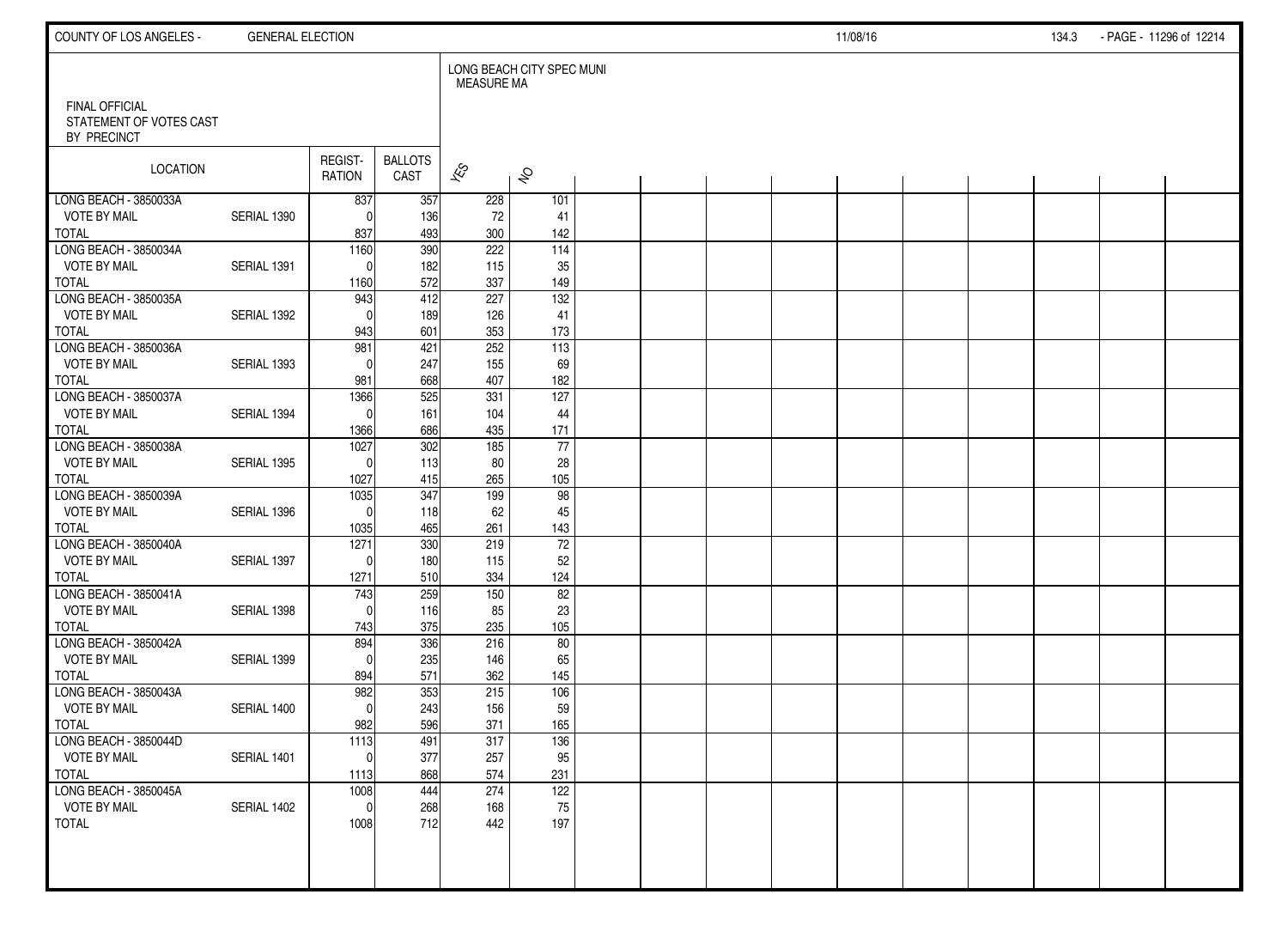| COUNTY OF LOS ANGELES -                | <b>GENERAL ELECTION</b> |                          |                        |                   |                           |  |  | 11/08/16 |  | 134.4 | - PAGE - 11297 of 12214 |  |
|----------------------------------------|-------------------------|--------------------------|------------------------|-------------------|---------------------------|--|--|----------|--|-------|-------------------------|--|
| <b>FINAL OFFICIAL</b>                  |                         |                          |                        | <b>MEASURE MA</b> | LONG BEACH CITY SPEC MUNI |  |  |          |  |       |                         |  |
| STATEMENT OF VOTES CAST<br>BY PRECINCT |                         |                          |                        |                   |                           |  |  |          |  |       |                         |  |
| <b>LOCATION</b>                        |                         | REGIST-<br><b>RATION</b> | <b>BALLOTS</b><br>CAST | $\approx$         | $\hat{\mathcal{S}}$       |  |  |          |  |       |                         |  |
| LONG BEACH - 3850046A                  |                         | 815                      | 268                    | 168               | 65                        |  |  |          |  |       |                         |  |
| <b>VOTE BY MAIL</b><br><b>TOTAL</b>    | SERIAL 1403             | $\Omega$                 | 85                     | 56<br>224         | 19<br>84                  |  |  |          |  |       |                         |  |
| LONG BEACH - 3850047A                  |                         | 815<br>1423              | 353<br>412             | 238               | 122                       |  |  |          |  |       |                         |  |
| <b>VOTE BY MAIL</b>                    | SERIAL 1404             | $\Omega$                 | 211                    | 127               | 63                        |  |  |          |  |       |                         |  |
| <b>TOTAL</b>                           |                         | 1423                     | 623                    | 365               | 185                       |  |  |          |  |       |                         |  |
| LONG BEACH - 3850048A                  |                         | 1276                     | 530                    | 303               | 168                       |  |  |          |  |       |                         |  |
| <b>VOTE BY MAIL</b>                    | SERIAL 1405             | $\Omega$                 | 329                    | 210               | 89                        |  |  |          |  |       |                         |  |
| <b>TOTAL</b>                           |                         | 1276                     | 859                    | 513               | 257                       |  |  |          |  |       |                         |  |
| LONG BEACH - 3850049A                  |                         | 1273                     | 443                    | 270               | 110                       |  |  |          |  |       |                         |  |
| <b>VOTE BY MAIL</b>                    | SERIAL 1406             | $\Omega$                 | 199                    | 119               | 57                        |  |  |          |  |       |                         |  |
| <b>TOTAL</b>                           |                         | 1273                     | 642                    | 389               | 167                       |  |  |          |  |       |                         |  |
| LONG BEACH - 3850052A                  |                         | 843                      | 399                    | 227               | 132                       |  |  |          |  |       |                         |  |
| <b>VOTE BY MAIL</b><br><b>TOTAL</b>    | SERIAL 1407             | $\Omega$                 | 276                    | 160<br>387        | 92<br>224                 |  |  |          |  |       |                         |  |
| LONG BEACH - 3850053A                  |                         | 843<br>1179              | 675<br>422             | 252               | $\frac{113}{113}$         |  |  |          |  |       |                         |  |
| <b>VOTE BY MAIL</b>                    | SERIAL 1408             | $\Omega$                 | 365                    | 232               | 99                        |  |  |          |  |       |                         |  |
| <b>TOTAL</b>                           |                         | 1179                     | 787                    | 484               | 212                       |  |  |          |  |       |                         |  |
| LONG BEACH - 3850055A                  |                         | 1042                     | 414                    | 246               | $\frac{1}{25}$            |  |  |          |  |       |                         |  |
| <b>VOTE BY MAIL</b>                    | SERIAL 1409             | $\Omega$                 | 269                    | 158               | 79                        |  |  |          |  |       |                         |  |
| <b>TOTAL</b>                           |                         | 1042                     | 683                    | 404               | 204                       |  |  |          |  |       |                         |  |
| LONG BEACH - 3850058A                  |                         | 1386                     | 517                    | 318               | 138                       |  |  |          |  |       |                         |  |
| <b>VOTE BY MAIL</b>                    | SERIAL 1410             | $\Omega$                 | 213                    | 129               | 60                        |  |  |          |  |       |                         |  |
| <b>TOTAL</b>                           |                         | 1386                     | 730                    | 447               | 198                       |  |  |          |  |       |                         |  |
| LONG BEACH - 3850060A                  |                         | 1321                     | 444                    | 277               | 124                       |  |  |          |  |       |                         |  |
| <b>VOTE BY MAIL</b>                    | SERIAL 1411             | $\Omega$                 | 214                    | 138               | 61                        |  |  |          |  |       |                         |  |
| <b>TOTAL</b><br>LONG BEACH - 3850065A  |                         | 1321<br>969              | 658<br>417             | 415<br>266        | 185<br>101                |  |  |          |  |       |                         |  |
| <b>VOTE BY MAIL</b>                    | SERIAL 1412             | $\Omega$                 | 334                    | 211               | 107                       |  |  |          |  |       |                         |  |
| <b>TOTAL</b>                           |                         | 969                      | 751                    | 477               | 208                       |  |  |          |  |       |                         |  |
| LONG BEACH - 3850067B                  |                         | 1136                     | 587                    | 329               | 194                       |  |  |          |  |       |                         |  |
| <b>VOTE BY MAIL</b>                    | SERIAL 1413             | $\mathbf{0}$             | 358                    | 230               | 92                        |  |  |          |  |       |                         |  |
| <b>TOTAL</b>                           |                         | 1136                     | 945                    | 559               | 286                       |  |  |          |  |       |                         |  |
| LONG BEACH - 3850069B                  |                         | 650                      | 296                    | 184               | 80                        |  |  |          |  |       |                         |  |
| <b>VOTE BY MAIL</b>                    | SERIAL 1414             | 0                        | 146                    | 99                | $29\,$                    |  |  |          |  |       |                         |  |
| <b>TOTAL</b>                           |                         | 650                      | 442                    | 283               | 109                       |  |  |          |  |       |                         |  |
| LONG BEACH - 3850070A                  |                         | 1020                     | 467                    | 301               | 125                       |  |  |          |  |       |                         |  |
| <b>VOTE BY MAIL</b>                    | SERIAL 1415             | $\mathbf 0$              | 296                    | 193               | 62                        |  |  |          |  |       |                         |  |
| <b>TOTAL</b>                           |                         | 1020                     | 763                    | 494               | 187                       |  |  |          |  |       |                         |  |
|                                        |                         |                          |                        |                   |                           |  |  |          |  |       |                         |  |
|                                        |                         |                          |                        |                   |                           |  |  |          |  |       |                         |  |
|                                        |                         |                          |                        |                   |                           |  |  |          |  |       |                         |  |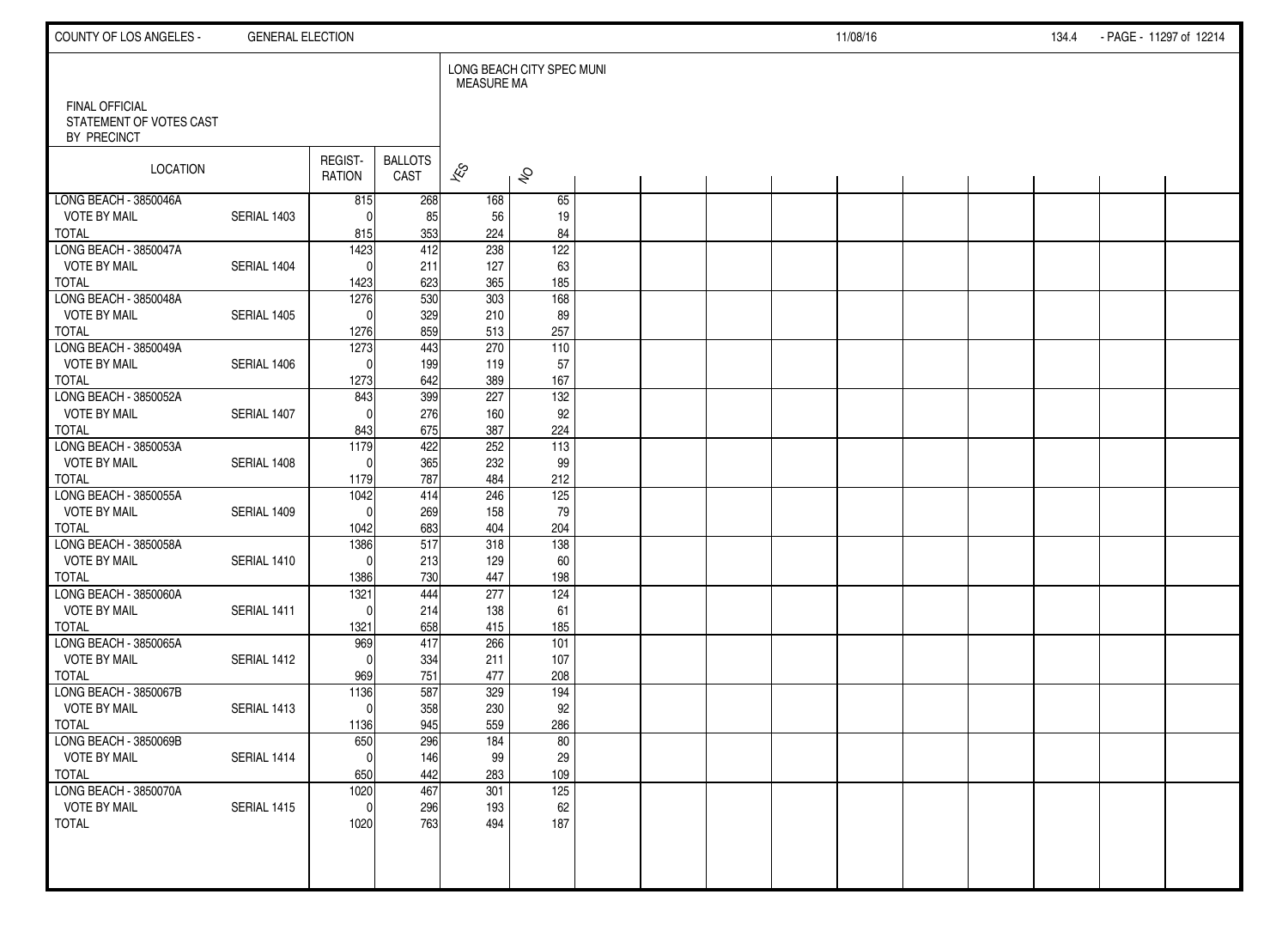| COUNTY OF LOS ANGELES -                      | <b>GENERAL ELECTION</b> |                          |                        |                   |                           |  |  | 11/08/16 |  | 134.5 | - PAGE - 11298 of 12214 |  |
|----------------------------------------------|-------------------------|--------------------------|------------------------|-------------------|---------------------------|--|--|----------|--|-------|-------------------------|--|
| <b>FINAL OFFICIAL</b>                        |                         |                          |                        | <b>MEASURE MA</b> | LONG BEACH CITY SPEC MUNI |  |  |          |  |       |                         |  |
| STATEMENT OF VOTES CAST<br>BY PRECINCT       |                         |                          |                        |                   |                           |  |  |          |  |       |                         |  |
| <b>LOCATION</b>                              |                         | REGIST-<br><b>RATION</b> | <b>BALLOTS</b><br>CAST | $\approx$         | $\hat{\mathcal{S}}$       |  |  |          |  |       |                         |  |
| LONG BEACH - 3850071A<br><b>VOTE BY MAIL</b> | SERIAL 1416             | 944<br>$\Omega$          | 478<br>212             | 287               | 131                       |  |  |          |  |       |                         |  |
| <b>TOTAL</b>                                 |                         | 944                      | 690                    | 142<br>429        | 50<br>181                 |  |  |          |  |       |                         |  |
| LONG BEACH - 3850072A                        |                         | 1099                     | 404                    | 239               | 96                        |  |  |          |  |       |                         |  |
| <b>VOTE BY MAIL</b>                          | SERIAL 1417             | $\Omega$                 | 270                    | 175               | 68                        |  |  |          |  |       |                         |  |
| <b>TOTAL</b>                                 |                         | 1099                     | 674                    | 414               | 164                       |  |  |          |  |       |                         |  |
| LONG BEACH - 3850075A                        |                         | 980                      | 452                    | 270               | 134                       |  |  |          |  |       |                         |  |
| <b>VOTE BY MAIL</b><br><b>TOTAL</b>          | SERIAL 1418             | $\Omega$<br>980          | 260<br>712             | 177<br>447        | 61<br>195                 |  |  |          |  |       |                         |  |
| LONG BEACH - 3850076A                        |                         | 988                      | 378                    | 223               | 104                       |  |  |          |  |       |                         |  |
| <b>VOTE BY MAIL</b>                          | SERIAL 1419             | $\Omega$                 | 264                    | 164               | 64                        |  |  |          |  |       |                         |  |
| <b>TOTAL</b>                                 |                         | 988                      | 642                    | 387               | 168                       |  |  |          |  |       |                         |  |
| LONG BEACH - 3850082A                        |                         | 1325                     | 538                    | 325               | 168                       |  |  |          |  |       |                         |  |
| <b>VOTE BY MAIL</b>                          | SERIAL 1420             | $\Omega$                 | 427                    | 279               | 121                       |  |  |          |  |       |                         |  |
| <b>TOTAL</b><br>LONG BEACH - 3850084A        |                         | 1325<br>1259             | 965<br>552             | 604<br>338        | 289<br>164                |  |  |          |  |       |                         |  |
| <b>VOTE BY MAIL</b>                          | SERIAL 1421             | $\Omega$                 | 417                    | 268               | 116                       |  |  |          |  |       |                         |  |
| <b>TOTAL</b>                                 |                         | 1259                     | 969                    | 606               | 280                       |  |  |          |  |       |                         |  |
| LONG BEACH - 3850085B                        |                         | 1135                     | 519                    | 304               | $\frac{174}{x}$           |  |  |          |  |       |                         |  |
| <b>VOTE BY MAIL</b>                          | SERIAL 1422             | $\Omega$                 | 420                    | 261               | 113                       |  |  |          |  |       |                         |  |
| <b>TOTAL</b>                                 |                         | 1135                     | 939                    | 565               | 287                       |  |  |          |  |       |                         |  |
| LONG BEACH - 3850091A                        |                         | 1284                     | 332                    | 199               | 97                        |  |  |          |  |       |                         |  |
| <b>VOTE BY MAIL</b><br><b>TOTAL</b>          | SERIAL 1423             | $\Omega$<br>1284         | 187<br>519             | 117<br>316        | 51<br>148                 |  |  |          |  |       |                         |  |
| LONG BEACH - 3850092A                        |                         | 1025                     | 461                    | 283               | $\overline{133}$          |  |  |          |  |       |                         |  |
| <b>VOTE BY MAIL</b>                          | SERIAL 1424             | $\Omega$                 | 172                    | 105               | 58                        |  |  |          |  |       |                         |  |
| <b>TOTAL</b>                                 |                         | 1025                     | 633                    | 388               | 191                       |  |  |          |  |       |                         |  |
| LONG BEACH - 3850093A                        |                         | 752                      | 378                    | 219               | 113                       |  |  |          |  |       |                         |  |
| <b>VOTE BY MAIL</b>                          | SERIAL 1425             | $\Omega$                 | 206                    | 129               | 58                        |  |  |          |  |       |                         |  |
| <b>TOTAL</b><br>LONG BEACH - 3850097A        |                         | 752<br>1155              | 584<br>380             | 348<br>206        | 171<br>110                |  |  |          |  |       |                         |  |
| VOTE BY MAIL                                 | SERIAL 1426             | $\mathbf{0}$             | 138                    | 75                | 39                        |  |  |          |  |       |                         |  |
| <b>TOTAL</b>                                 |                         | 1155                     | 518                    | 281               | 149                       |  |  |          |  |       |                         |  |
| LONG BEACH - 3850099A                        |                         | 1185                     | 497                    | 318               | 104                       |  |  |          |  |       |                         |  |
| <b>VOTE BY MAIL</b>                          | SERIAL 1427             | 0                        | 196                    | 134               | 43                        |  |  |          |  |       |                         |  |
| <b>TOTAL</b>                                 |                         | 1185                     | 693                    | 452               | 147                       |  |  |          |  |       |                         |  |
| LONG BEACH - 3850100A<br><b>VOTE BY MAIL</b> |                         | 882                      | 366                    | 222               | 101                       |  |  |          |  |       |                         |  |
| <b>TOTAL</b>                                 | SERIAL 1428             | $\mathbf 0$<br>882       | 166<br>532             | 105<br>327        | 47<br>148                 |  |  |          |  |       |                         |  |
|                                              |                         |                          |                        |                   |                           |  |  |          |  |       |                         |  |
|                                              |                         |                          |                        |                   |                           |  |  |          |  |       |                         |  |
|                                              |                         |                          |                        |                   |                           |  |  |          |  |       |                         |  |
|                                              |                         |                          |                        |                   |                           |  |  |          |  |       |                         |  |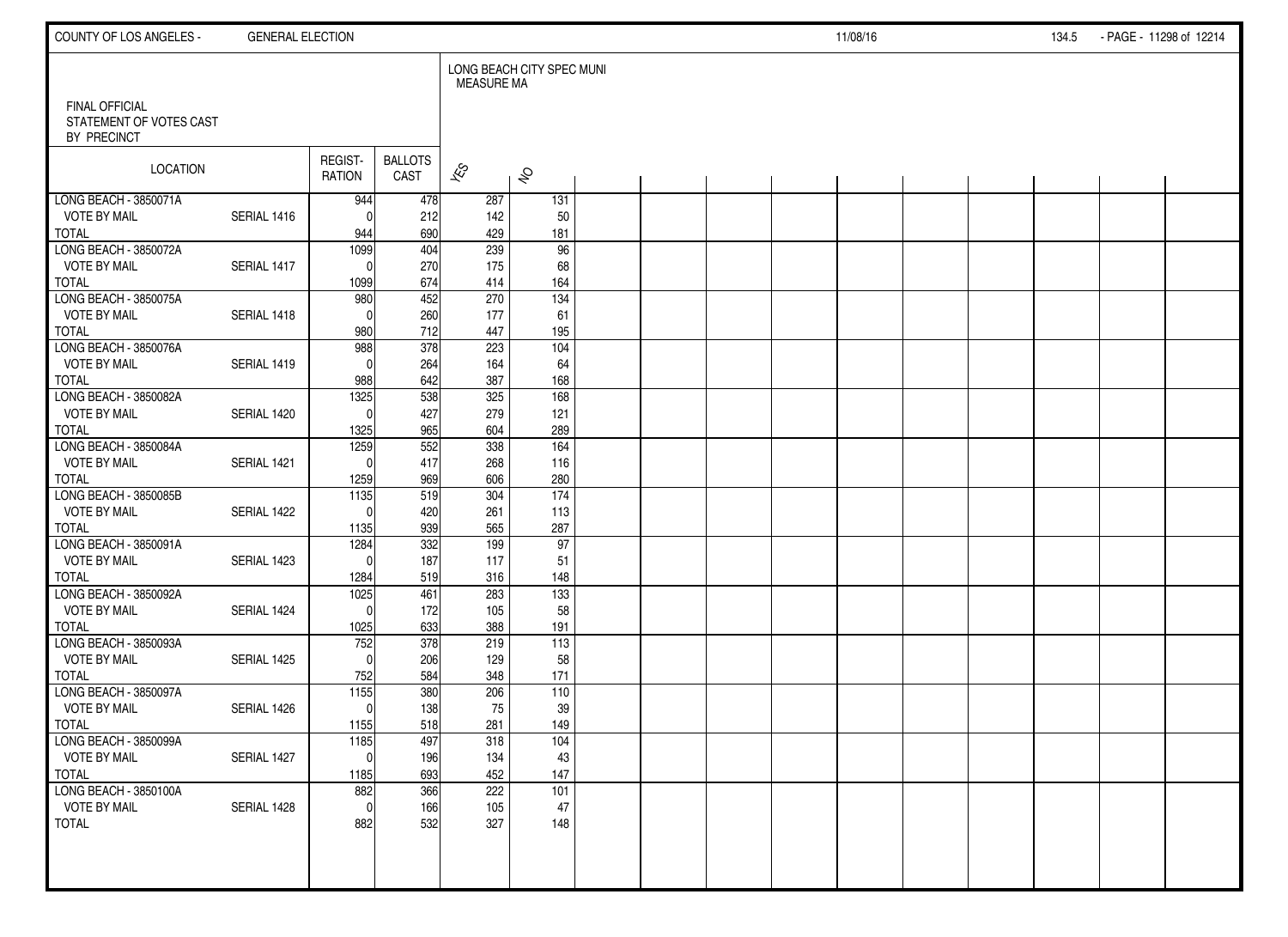| COUNTY OF LOS ANGELES -                                         | <b>GENERAL ELECTION</b> |                          |                        |                          |                           |  |  | 11/08/16 |  | 134.6 | - PAGE - 11299 of 12214 |  |
|-----------------------------------------------------------------|-------------------------|--------------------------|------------------------|--------------------------|---------------------------|--|--|----------|--|-------|-------------------------|--|
|                                                                 |                         |                          |                        | <b>MEASURE MA</b>        | LONG BEACH CITY SPEC MUNI |  |  |          |  |       |                         |  |
| <b>FINAL OFFICIAL</b><br>STATEMENT OF VOTES CAST<br>BY PRECINCT |                         |                          |                        |                          |                           |  |  |          |  |       |                         |  |
| LOCATION                                                        |                         | REGIST-<br><b>RATION</b> | <b>BALLOTS</b><br>CAST | $\overline{\mathscr{E}}$ | $\hat{\mathcal{S}}$       |  |  |          |  |       |                         |  |
| LONG BEACH - 3850101A                                           |                         | 1072                     | 411                    | 258                      | 105                       |  |  |          |  |       |                         |  |
| <b>VOTE BY MAIL</b><br><b>TOTAL</b>                             | SERIAL 1429             | 0<br>1072                | 162<br>573             | 98<br>356                | 43<br>148                 |  |  |          |  |       |                         |  |
| LONG BEACH - 3850102A                                           |                         | 1361                     | $\overline{500}$       | $\overline{309}$         | $\overline{140}$          |  |  |          |  |       |                         |  |
| <b>VOTE BY MAIL</b>                                             | SERIAL 1430             | $\Omega$                 | 199                    | 128                      | 54                        |  |  |          |  |       |                         |  |
| <b>TOTAL</b>                                                    |                         | 1361                     | 699                    | 437                      | 194                       |  |  |          |  |       |                         |  |
| LONG BEACH - 3850103A                                           |                         | 1093                     | 464                    | 308                      | 106                       |  |  |          |  |       |                         |  |
| <b>VOTE BY MAIL</b>                                             | SERIAL 1431             | $\mathbf{0}$             | 193                    | 128                      | 42                        |  |  |          |  |       |                         |  |
| <b>TOTAL</b>                                                    |                         | 1093                     | 657                    | 436                      | 148                       |  |  |          |  |       |                         |  |
| LONG BEACH - 3850108A                                           |                         | 844                      | 350                    | 205                      | 109                       |  |  |          |  |       |                         |  |
| <b>VOTE BY MAIL</b>                                             | SERIAL 1432             | $\Omega$                 | 277                    | 196                      | 61                        |  |  |          |  |       |                         |  |
| <b>TOTAL</b><br>LONG BEACH - 3850110A                           |                         | 844                      | 627                    | 401<br>134               | 170                       |  |  |          |  |       |                         |  |
| <b>VOTE BY MAIL</b>                                             | SERIAL 1433             | 653<br>$\Omega$          | 223<br>169             | 114                      | 66<br>31                  |  |  |          |  |       |                         |  |
| <b>TOTAL</b>                                                    |                         | 653                      | 392                    | 248                      | $97\,$                    |  |  |          |  |       |                         |  |
| LONG BEACH - 3850113B                                           |                         | 1104                     | 306                    | $\frac{1}{178}$          | 86                        |  |  |          |  |       |                         |  |
| <b>VOTE BY MAIL</b>                                             | SERIAL 1434             | $\Omega$                 | 121                    | 80                       | 28                        |  |  |          |  |       |                         |  |
| <b>TOTAL</b>                                                    |                         | 1104                     | 427                    | 258                      | 114                       |  |  |          |  |       |                         |  |
| LONG BEACH - 3850117A                                           |                         | 1386                     | 435                    | 279                      | 116                       |  |  |          |  |       |                         |  |
| <b>VOTE BY MAIL</b>                                             | SERIAL 1435             | $\Omega$                 | 210                    | 112                      | 68                        |  |  |          |  |       |                         |  |
| <b>TOTAL</b>                                                    |                         | 1386                     | 645                    | 391                      | 184                       |  |  |          |  |       |                         |  |
| LONG BEACH - 3850120A                                           |                         | 1013                     | 455                    | 286                      | 110                       |  |  |          |  |       |                         |  |
| <b>VOTE BY MAIL</b>                                             | SERIAL 1436             | $\mathbf 0$              | 315                    | 197                      | 89                        |  |  |          |  |       |                         |  |
| <b>TOTAL</b>                                                    |                         | 1013                     | 770                    | 483                      | 199                       |  |  |          |  |       |                         |  |
| LONG BEACH - 3850121C                                           |                         | 616                      | 273                    | 170                      | 53                        |  |  |          |  |       |                         |  |
| <b>VOTE BY MAIL</b><br><b>TOTAL</b>                             | SERIAL 1437             | $\Omega$<br>616          | 78<br>351              | 46<br>216                | 27<br>80                  |  |  |          |  |       |                         |  |
| LONG BEACH - 3850122A                                           |                         | 983                      | 322                    | 208                      | $\overline{74}$           |  |  |          |  |       |                         |  |
| <b>VOTE BY MAIL</b>                                             | SERIAL 1438             | $\Omega$                 | 221                    | 138                      | 59                        |  |  |          |  |       |                         |  |
| <b>TOTAL</b>                                                    |                         | 983                      | 543                    | 346                      | 133                       |  |  |          |  |       |                         |  |
| LONG BEACH - 3850123A                                           |                         | 1055                     | 427                    | 255                      | 116                       |  |  |          |  |       |                         |  |
| <b>VOTE BY MAIL</b>                                             | SERIAL 1439             | $\mathbf 0$              | 130                    | 97                       | 23                        |  |  |          |  |       |                         |  |
| <b>TOTAL</b>                                                    |                         | 1055                     | 557                    | 352                      | 139                       |  |  |          |  |       |                         |  |
| LONG BEACH - 3850128A                                           |                         | 670                      | 228                    | 144                      | 62                        |  |  |          |  |       |                         |  |
| <b>VOTE BY MAIL</b>                                             | SERIAL 1440             | $\mathbf 0$              | 142                    | 108                      | $27\,$                    |  |  |          |  |       |                         |  |
| <b>TOTAL</b>                                                    |                         | 670                      | 370                    | 252                      | 89                        |  |  |          |  |       |                         |  |
| LONG BEACH - 3850134A                                           |                         | 1007                     | 308                    | 196                      | 62                        |  |  |          |  |       |                         |  |
| <b>VOTE BY MAIL</b><br><b>TOTAL</b>                             | SERIAL 1441             | $\mathbf 0$<br>1007      | 94<br>402              | 53<br>249                | $32\,$<br>94              |  |  |          |  |       |                         |  |
|                                                                 |                         |                          |                        |                          |                           |  |  |          |  |       |                         |  |
|                                                                 |                         |                          |                        |                          |                           |  |  |          |  |       |                         |  |
|                                                                 |                         |                          |                        |                          |                           |  |  |          |  |       |                         |  |
|                                                                 |                         |                          |                        |                          |                           |  |  |          |  |       |                         |  |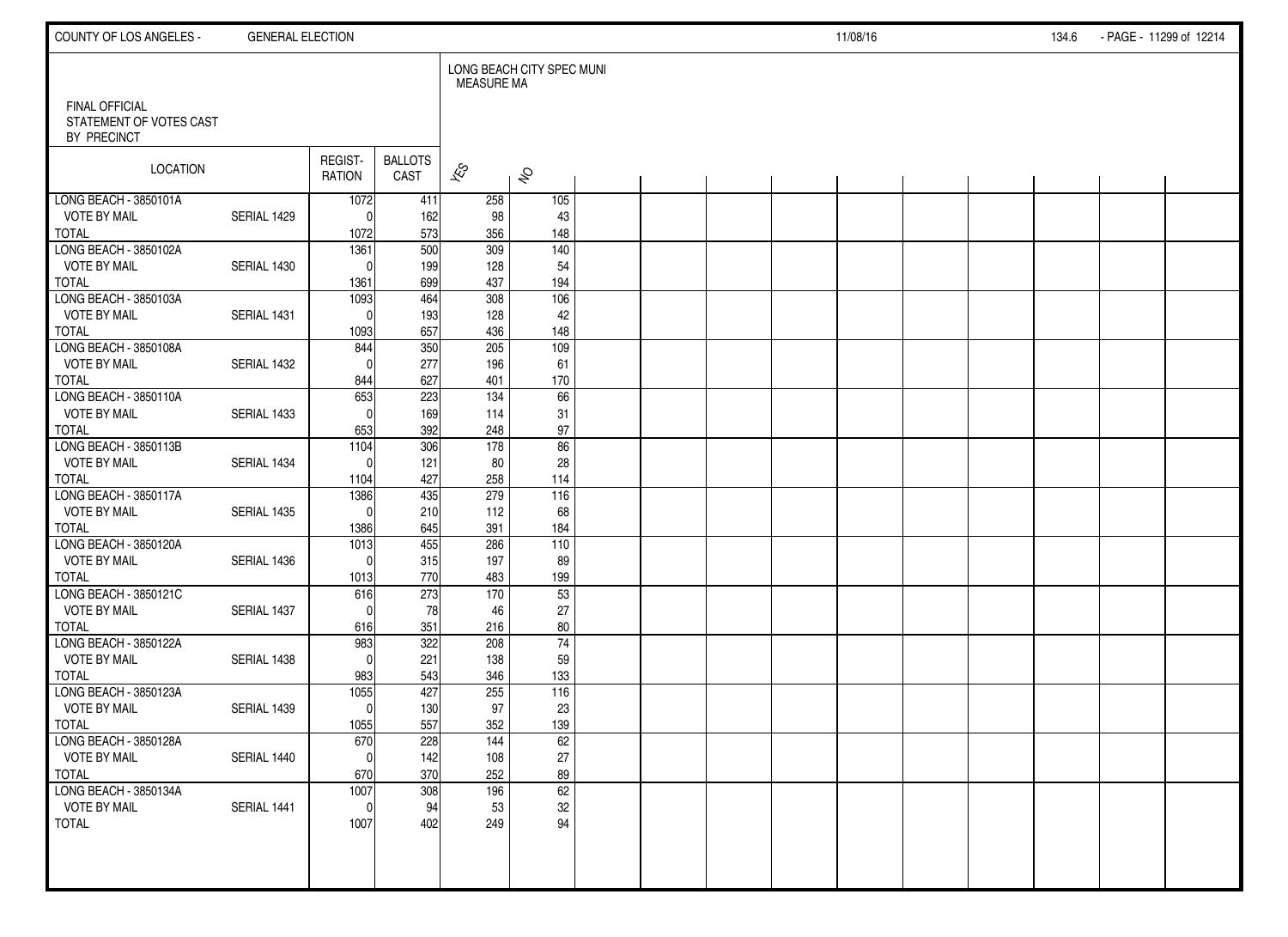| COUNTY OF LOS ANGELES -                                         | <b>GENERAL ELECTION</b> |                          |                        |                          |                           |  |  | 11/08/16 |  | 134.7 | - PAGE - 11300 of 12214 |  |
|-----------------------------------------------------------------|-------------------------|--------------------------|------------------------|--------------------------|---------------------------|--|--|----------|--|-------|-------------------------|--|
|                                                                 |                         |                          |                        | <b>MEASURE MA</b>        | LONG BEACH CITY SPEC MUNI |  |  |          |  |       |                         |  |
| <b>FINAL OFFICIAL</b><br>STATEMENT OF VOTES CAST<br>BY PRECINCT |                         |                          |                        |                          |                           |  |  |          |  |       |                         |  |
| LOCATION                                                        |                         | REGIST-<br><b>RATION</b> | <b>BALLOTS</b><br>CAST | $\overline{\mathscr{E}}$ | $\hat{\mathcal{S}}$       |  |  |          |  |       |                         |  |
| LONG BEACH - 3850135A                                           |                         | 1441                     | 608                    | 344                      | 192                       |  |  |          |  |       |                         |  |
| <b>VOTE BY MAIL</b><br><b>TOTAL</b>                             | SERIAL 1442             | $\Omega$<br>1441         | 411<br>1019            | 258<br>602               | 111<br>303                |  |  |          |  |       |                         |  |
| LONG BEACH - 3850136A                                           |                         | 696                      | 218                    | $\overline{135}$         | $\overline{59}$           |  |  |          |  |       |                         |  |
| <b>VOTE BY MAIL</b>                                             | SERIAL 1443             | $\mathbf{0}$             | 65                     | 43                       | 19                        |  |  |          |  |       |                         |  |
| <b>TOTAL</b>                                                    |                         | 696                      | 283                    | 178                      | 78                        |  |  |          |  |       |                         |  |
| LONG BEACH - 3850137A                                           |                         | 1373                     | 411                    | 248                      | 121                       |  |  |          |  |       |                         |  |
| <b>VOTE BY MAIL</b><br><b>TOTAL</b>                             | SERIAL 1444             | $\mathbf{0}$             | 154<br>565             | 98<br>346                | 34<br>155                 |  |  |          |  |       |                         |  |
| LONG BEACH - 3850138A                                           |                         | 1373<br>721              | $\overline{237}$       | 127                      | 70                        |  |  |          |  |       |                         |  |
| <b>VOTE BY MAIL</b>                                             | SERIAL 1445             | $\Omega$                 | 76                     | 45                       | 18                        |  |  |          |  |       |                         |  |
| <b>TOTAL</b>                                                    |                         | 721                      | 313                    | 172                      | 88                        |  |  |          |  |       |                         |  |
| LONG BEACH - 3850144A                                           |                         | 1011                     | 301                    | 192                      | $\overline{77}$           |  |  |          |  |       |                         |  |
| <b>VOTE BY MAIL</b>                                             | SERIAL 1446             | $\Omega$                 | 135                    | 93                       | 32                        |  |  |          |  |       |                         |  |
| <b>TOTAL</b>                                                    |                         | 1011                     | 436                    | 285                      | 109                       |  |  |          |  |       |                         |  |
| LONG BEACH - 3850145A<br><b>VOTE BY MAIL</b>                    | SERIAL 1447             | 1024<br>$\Omega$         | 296<br>114             | 184<br>74                | 76<br>30                  |  |  |          |  |       |                         |  |
| <b>TOTAL</b>                                                    |                         | 1024                     | 410                    | 258                      | 106                       |  |  |          |  |       |                         |  |
| LONG BEACH - 3850146A                                           |                         | 1178                     | 314                    | $\overline{172}$         | 84                        |  |  |          |  |       |                         |  |
| <b>VOTE BY MAIL</b>                                             | SERIAL 1448             | $\Omega$                 | 168                    | 96                       | 50                        |  |  |          |  |       |                         |  |
| <b>TOTAL</b>                                                    |                         | 1178                     | 482                    | 268                      | 134                       |  |  |          |  |       |                         |  |
| LONG BEACH - 3850147A                                           |                         | 933                      | 456                    | 258                      | $\overline{152}$          |  |  |          |  |       |                         |  |
| <b>VOTE BY MAIL</b>                                             | SERIAL 1449             | $\mathbf{0}$             | 219                    | 125                      | 70                        |  |  |          |  |       |                         |  |
| <b>TOTAL</b><br>LONG BEACH - 3850150A                           |                         | 933<br>1269              | 675<br>544             | 383<br>317               | 222<br>159                |  |  |          |  |       |                         |  |
| <b>VOTE BY MAIL</b>                                             | SERIAL 1450             | $\mathbf{0}$             | 282                    | 192                      | 76                        |  |  |          |  |       |                         |  |
| <b>TOTAL</b>                                                    |                         | 1269                     | 826                    | 509                      | 235                       |  |  |          |  |       |                         |  |
| LONG BEACH - 3850151A                                           |                         | 1275                     | 408                    | 230                      | 88                        |  |  |          |  |       |                         |  |
| <b>VOTE BY MAIL</b>                                             | SERIAL 1451             | $\Omega$                 | 145                    | 83                       | 42                        |  |  |          |  |       |                         |  |
| <b>TOTAL</b>                                                    |                         | 1275                     | 553                    | 313                      | 130                       |  |  |          |  |       |                         |  |
| LONG BEACH - 3850151C                                           |                         | 880                      | 295                    | 160                      | 64                        |  |  |          |  |       |                         |  |
| <b>VOTE BY MAIL</b><br><b>TOTAL</b>                             | SERIAL 1452             | $\Omega$<br>880          | 106<br>401             | 70<br>230                | 20<br>84                  |  |  |          |  |       |                         |  |
| LONG BEACH - 3850152A                                           |                         | 1181                     | 384                    | 246                      | 110                       |  |  |          |  |       |                         |  |
| <b>VOTE BY MAIL</b>                                             | SERIAL 1453             | $\overline{0}$           | 362                    | 236                      | 103                       |  |  |          |  |       |                         |  |
| <b>TOTAL</b>                                                    |                         | 1181                     | 746                    | 482                      | 213                       |  |  |          |  |       |                         |  |
| LONG BEACH - 3850153A                                           |                         | 1145                     | 546                    | 329                      | $\overline{164}$          |  |  |          |  |       |                         |  |
| <b>VOTE BY MAIL</b>                                             | SERIAL 1454             | $\mathbf 0$              | 366                    | 220                      | 109                       |  |  |          |  |       |                         |  |
| <b>TOTAL</b>                                                    |                         | 1145                     | 912                    | 549                      | 273                       |  |  |          |  |       |                         |  |
|                                                                 |                         |                          |                        |                          |                           |  |  |          |  |       |                         |  |
|                                                                 |                         |                          |                        |                          |                           |  |  |          |  |       |                         |  |
|                                                                 |                         |                          |                        |                          |                           |  |  |          |  |       |                         |  |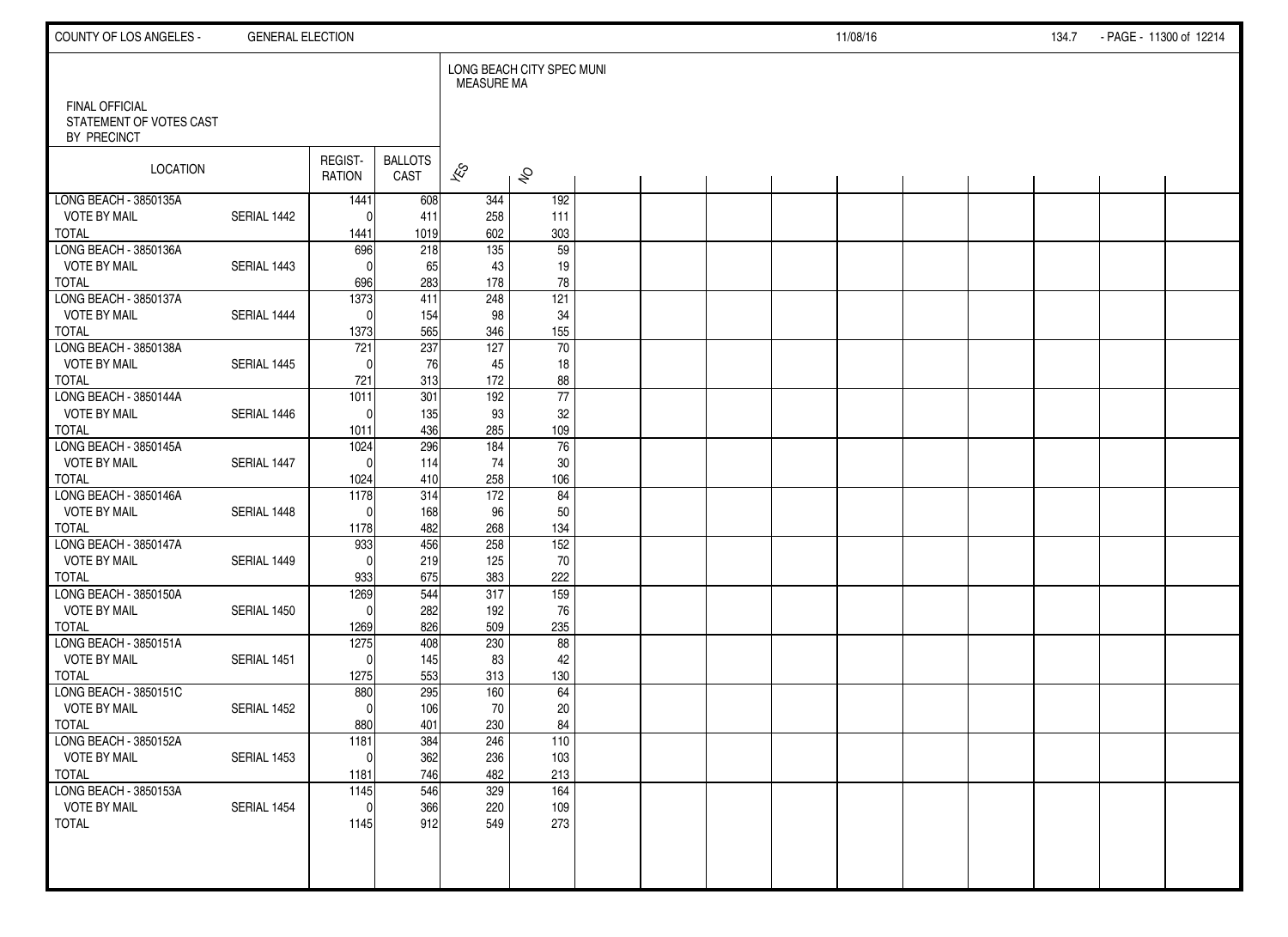| COUNTY OF LOS ANGELES -                                         | <b>GENERAL ELECTION</b> |                          |                         |                          |                           |  |  | 11/08/16 |  | 134.8 | - PAGE - 11301 of 12214 |  |
|-----------------------------------------------------------------|-------------------------|--------------------------|-------------------------|--------------------------|---------------------------|--|--|----------|--|-------|-------------------------|--|
|                                                                 |                         |                          |                         | <b>MEASURE MA</b>        | LONG BEACH CITY SPEC MUNI |  |  |          |  |       |                         |  |
| <b>FINAL OFFICIAL</b><br>STATEMENT OF VOTES CAST<br>BY PRECINCT |                         |                          |                         |                          |                           |  |  |          |  |       |                         |  |
| LOCATION                                                        |                         | REGIST-<br><b>RATION</b> | <b>BALLOTS</b><br>CAST  | $\overline{\mathscr{E}}$ | $\hat{\mathcal{S}}$       |  |  |          |  |       |                         |  |
| LONG BEACH - 3850154B                                           |                         | 588                      | 190                     | 127                      | $\overline{37}$           |  |  |          |  |       |                         |  |
| <b>VOTE BY MAIL</b>                                             | SERIAL 1455             | $\Omega$                 | 61                      | 38                       | 18                        |  |  |          |  |       |                         |  |
| <b>TOTAL</b><br>LONG BEACH - 3850156A                           |                         | 588<br>454               | 251<br>$\overline{131}$ | 165<br>$\overline{86}$   | 55<br>$\overline{31}$     |  |  |          |  |       |                         |  |
| <b>VOTE BY MAIL</b>                                             | SERIAL 1456             | $\Omega$                 | 43                      | 28                       | 8                         |  |  |          |  |       |                         |  |
| <b>TOTAL</b>                                                    |                         | 454                      | 174                     | 114                      | 39                        |  |  |          |  |       |                         |  |
| LONG BEACH - 3850157A                                           |                         | 1265                     | 428                     | 257                      | 110                       |  |  |          |  |       |                         |  |
| <b>VOTE BY MAIL</b>                                             | SERIAL 1457             | $\mathbf{0}$             | 266                     | 177                      | 67                        |  |  |          |  |       |                         |  |
| <b>TOTAL</b>                                                    |                         | 1265                     | 694                     | 434                      | 177                       |  |  |          |  |       |                         |  |
| LONG BEACH - 3850158A                                           |                         | 1114                     | 390                     | 250                      | 95                        |  |  |          |  |       |                         |  |
| <b>VOTE BY MAIL</b>                                             | SERIAL 1458             | $\Omega$                 | 188                     | 115                      | 58                        |  |  |          |  |       |                         |  |
| <b>TOTAL</b>                                                    |                         | 1114                     | 578                     | 365                      | 153                       |  |  |          |  |       |                         |  |
| LONG BEACH - 3850159A                                           |                         | 898                      | 306                     | $\frac{1}{2}$            | $\overline{91}$           |  |  |          |  |       |                         |  |
| <b>VOTE BY MAIL</b>                                             | SERIAL 1459             | $\Omega$                 | 165                     | 84                       | 65                        |  |  |          |  |       |                         |  |
| <b>TOTAL</b>                                                    |                         | 898                      | 471                     | 256                      | 156                       |  |  |          |  |       |                         |  |
| LONG BEACH - 3850163A<br><b>VOTE BY MAIL</b>                    |                         | 1039                     | 382                     | 215                      | 129                       |  |  |          |  |       |                         |  |
| <b>TOTAL</b>                                                    | SERIAL 1460             | $\mathbf 0$<br>1039      | 285<br>667              | 181<br>396               | 76<br>205                 |  |  |          |  |       |                         |  |
| LONG BEACH - 3850164A                                           |                         | 940                      | 295                     | 184                      | $\overline{78}$           |  |  |          |  |       |                         |  |
| <b>VOTE BY MAIL</b>                                             | SERIAL 1461             | $\Omega$                 | 134                     | 81                       | 37                        |  |  |          |  |       |                         |  |
| <b>TOTAL</b>                                                    |                         | 940                      | 429                     | 265                      | 115                       |  |  |          |  |       |                         |  |
| LONG BEACH - 3850166B                                           |                         | 1225                     | 334                     | 198                      | 94                        |  |  |          |  |       |                         |  |
| <b>VOTE BY MAIL</b>                                             | SERIAL 1462             | $\Omega$                 | 153                     | 89                       | 41                        |  |  |          |  |       |                         |  |
| <b>TOTAL</b>                                                    |                         | 1225                     | 487                     | 287                      | 135                       |  |  |          |  |       |                         |  |
| LONG BEACH - 3850170A                                           |                         | 752                      | 300                     | 177                      | 84                        |  |  |          |  |       |                         |  |
| <b>VOTE BY MAIL</b>                                             | SERIAL 1463             | $\Omega$                 | 90                      | 51                       | 24                        |  |  |          |  |       |                         |  |
| <b>TOTAL</b>                                                    |                         | 752                      | 390                     | 228                      | 108                       |  |  |          |  |       |                         |  |
| LONG BEACH - 3850170B                                           |                         | 827                      | 239                     | 144                      | $\overline{75}$           |  |  |          |  |       |                         |  |
| <b>VOTE BY MAIL</b>                                             | SERIAL 1464             | $\Omega$                 | 102                     | 58                       | 32                        |  |  |          |  |       |                         |  |
| <b>TOTAL</b><br>LONG BEACH - 3850171A                           |                         | 827<br>1331              | 341<br>352              | 202<br>228               | 107<br>90                 |  |  |          |  |       |                         |  |
| <b>VOTE BY MAIL</b>                                             | SERIAL 1465             | $\mathbf 0$              | 230                     | 143                      | 62                        |  |  |          |  |       |                         |  |
| <b>TOTAL</b>                                                    |                         | 1331                     | 582                     | 371                      | 152                       |  |  |          |  |       |                         |  |
| LONG BEACH - 3850175A                                           |                         | 906                      | 293                     | 172                      | 86                        |  |  |          |  |       |                         |  |
| <b>VOTE BY MAIL</b>                                             | SERIAL 1466             | $\pmb{0}$                | 208                     | 135                      | 48                        |  |  |          |  |       |                         |  |
| <b>TOTAL</b>                                                    |                         | 906                      | 501                     | 307                      | 134                       |  |  |          |  |       |                         |  |
| LONG BEACH - 3850178A                                           |                         | 1042                     | 422                     | 261                      | 116                       |  |  |          |  |       |                         |  |
| <b>VOTE BY MAIL</b>                                             | SERIAL 1467             | $\mathbf 0$              | 239                     | 158                      | 60                        |  |  |          |  |       |                         |  |
| <b>TOTAL</b>                                                    |                         | 1042                     | 661                     | 419                      | 176                       |  |  |          |  |       |                         |  |
|                                                                 |                         |                          |                         |                          |                           |  |  |          |  |       |                         |  |
|                                                                 |                         |                          |                         |                          |                           |  |  |          |  |       |                         |  |
|                                                                 |                         |                          |                         |                          |                           |  |  |          |  |       |                         |  |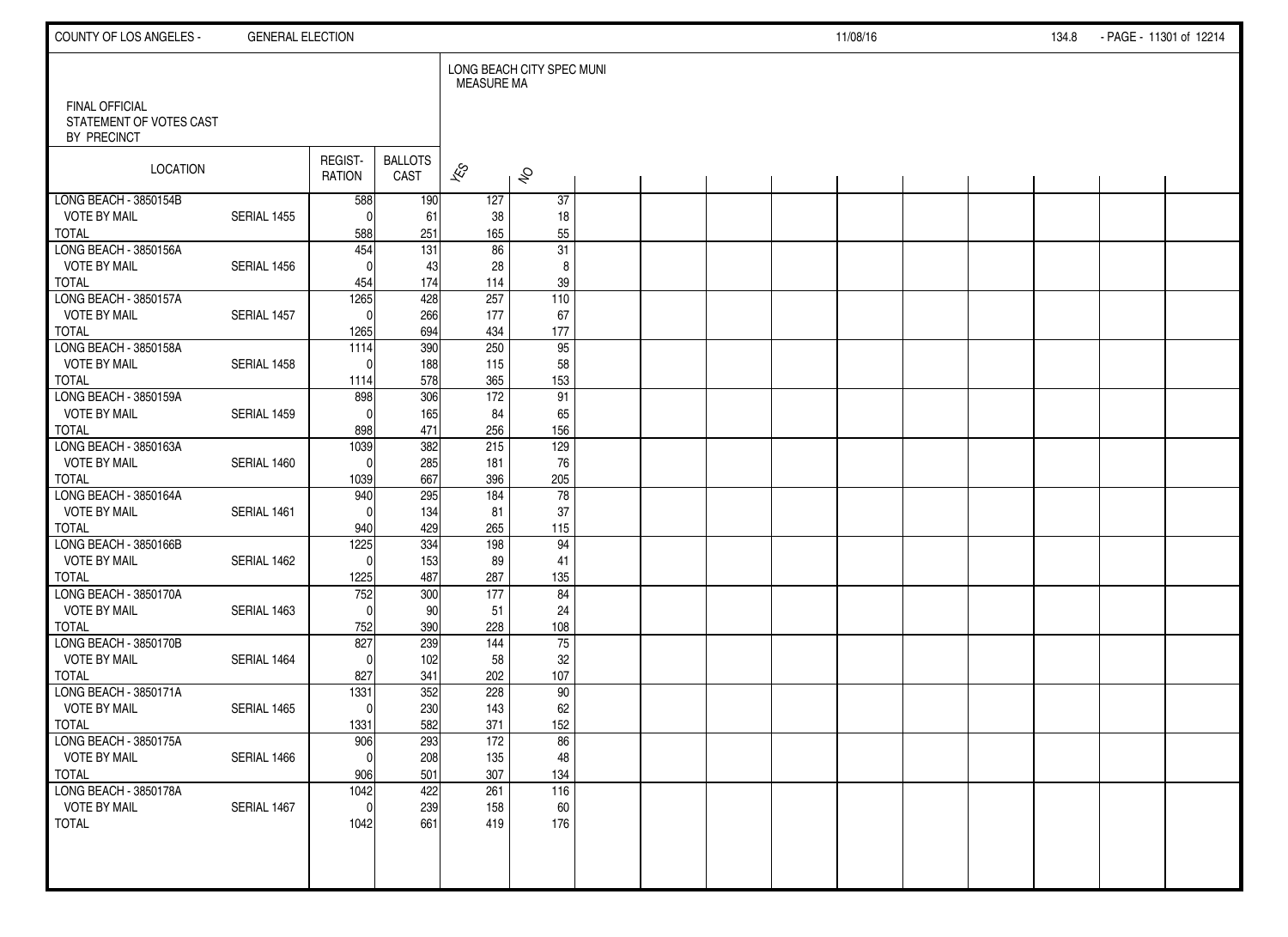| COUNTY OF LOS ANGELES -                                         | <b>GENERAL ELECTION</b> |                          |                        |                          |                           |  |  | 11/08/16 |  | 134.9 | - PAGE - 11302 of 12214 |  |
|-----------------------------------------------------------------|-------------------------|--------------------------|------------------------|--------------------------|---------------------------|--|--|----------|--|-------|-------------------------|--|
|                                                                 |                         |                          |                        | <b>MEASURE MA</b>        | LONG BEACH CITY SPEC MUNI |  |  |          |  |       |                         |  |
| <b>FINAL OFFICIAL</b><br>STATEMENT OF VOTES CAST<br>BY PRECINCT |                         |                          |                        |                          |                           |  |  |          |  |       |                         |  |
| LOCATION                                                        |                         | REGIST-<br><b>RATION</b> | <b>BALLOTS</b><br>CAST | $\overline{\mathscr{E}}$ | $\hat{\mathcal{S}}$       |  |  |          |  |       |                         |  |
| LONG BEACH - 3850179A                                           |                         | 1165                     | 390                    | 248                      | 101                       |  |  |          |  |       |                         |  |
| <b>VOTE BY MAIL</b><br><b>TOTAL</b>                             | SERIAL 1468             | $\mathbf{0}$<br>1165     | 415<br>805             | 277<br>525               | 108<br>209                |  |  |          |  |       |                         |  |
| LONG BEACH - 3850184A                                           |                         | 865                      | 333                    | $\overline{175}$         | 120                       |  |  |          |  |       |                         |  |
| VOTE BY MAIL                                                    | SERIAL 1469             | $\Omega$                 | 300                    | 186                      | 80                        |  |  |          |  |       |                         |  |
| <b>TOTAL</b>                                                    |                         | 865                      | 633                    | 361                      | 200                       |  |  |          |  |       |                         |  |
| LONG BEACH - 3850185A                                           |                         | 934                      | 245                    | 170                      | 54                        |  |  |          |  |       |                         |  |
| <b>VOTE BY MAIL</b><br><b>TOTAL</b>                             | SERIAL 1470             | $\Omega$<br>934          | 104<br>349             | 71<br>241                | 22<br>76                  |  |  |          |  |       |                         |  |
| LONG BEACH - 3850190A                                           |                         | 875                      | 389                    | 254                      | 79                        |  |  |          |  |       |                         |  |
| <b>VOTE BY MAIL</b>                                             | SERIAL 1471             | $\Omega$                 | 143                    | 103                      | 29                        |  |  |          |  |       |                         |  |
| <b>TOTAL</b>                                                    |                         | 875                      | 532                    | 357                      | 108                       |  |  |          |  |       |                         |  |
| LONG BEACH - 3850198A                                           |                         | 1006                     | 411                    | 247                      | 124                       |  |  |          |  |       |                         |  |
| <b>VOTE BY MAIL</b>                                             | SERIAL 1472             | $\mathbf 0$              | 303                    | 196                      | 74                        |  |  |          |  |       |                         |  |
| <b>TOTAL</b><br>LONG BEACH - 3850200A                           |                         | 1006<br>916              | 714<br>312             | 443<br>194               | 198<br>86                 |  |  |          |  |       |                         |  |
| <b>VOTE BY MAIL</b>                                             | SERIAL 1473             | $\Omega$                 | 158                    | 109                      | 35                        |  |  |          |  |       |                         |  |
| <b>TOTAL</b>                                                    |                         | 916                      | 470                    | 303                      | 121                       |  |  |          |  |       |                         |  |
| LONG BEACH - 3850201A                                           |                         | 1096                     | 392                    | 222                      | $\overline{112}$          |  |  |          |  |       |                         |  |
| <b>VOTE BY MAIL</b>                                             | SERIAL 1474             | $\mathbf{0}$             | 370                    | 239                      | 102                       |  |  |          |  |       |                         |  |
| <b>TOTAL</b>                                                    |                         | 1096                     | 762                    | 461                      | 214                       |  |  |          |  |       |                         |  |
| LONG BEACH - 3850202A                                           |                         | 1059                     | 387                    | 234                      | $112$                     |  |  |          |  |       |                         |  |
| <b>VOTE BY MAIL</b><br><b>TOTAL</b>                             | SERIAL 1475             | $\Omega$<br>1059         | 246<br>633             | 149<br>383               | 71<br>183                 |  |  |          |  |       |                         |  |
| LONG BEACH - 3850204A                                           |                         | 1558                     | 539                    | 345                      | 154                       |  |  |          |  |       |                         |  |
| <b>VOTE BY MAIL</b>                                             | SERIAL 1476             | $\mathbf{0}$             | 469                    | 285                      | 129                       |  |  |          |  |       |                         |  |
| <b>TOTAL</b>                                                    |                         | 1558                     | 1008                   | 630                      | 283                       |  |  |          |  |       |                         |  |
| LONG BEACH - 3850208A*                                          |                         | 308                      | $\Omega$               | $\mathbf 0$              | $\mathbf 0$               |  |  |          |  |       |                         |  |
| <b>VOTE BY MAIL</b>                                             | SERIAL 6215             | $\mathbf{0}$             | 105                    | 66                       | 29                        |  |  |          |  |       |                         |  |
| <b>TOTAL</b><br>LONG BEACH - 3850209B                           |                         | 308<br>1065              | 105<br>431             | 66<br>253                | 29<br>135                 |  |  |          |  |       |                         |  |
| <b>VOTE BY MAIL</b>                                             | SERIAL 1477             | $\mathbf 0$              | 417                    | 275                      | 96                        |  |  |          |  |       |                         |  |
| <b>TOTAL</b>                                                    |                         | 1065                     | 848                    | 528                      | 231                       |  |  |          |  |       |                         |  |
| LONG BEACH - 3850210A                                           |                         | 1232                     | 519                    | 335                      | 137                       |  |  |          |  |       |                         |  |
| <b>VOTE BY MAIL</b>                                             | SERIAL 1478             | 0                        | 386                    | 237                      | 108                       |  |  |          |  |       |                         |  |
| <b>TOTAL</b>                                                    |                         | 1232                     | 905                    | 572                      | 245                       |  |  |          |  |       |                         |  |
| LONG BEACH - 3850211A                                           |                         | 1542                     | 670                    | 401                      | 192                       |  |  |          |  |       |                         |  |
| <b>VOTE BY MAIL</b><br><b>TOTAL</b>                             | SERIAL 1479             | $\mathbf 0$<br>1542      | 483<br>1153            | 312<br>713               | 127<br>319                |  |  |          |  |       |                         |  |
|                                                                 |                         |                          |                        |                          |                           |  |  |          |  |       |                         |  |
|                                                                 |                         |                          |                        |                          |                           |  |  |          |  |       |                         |  |
|                                                                 |                         |                          |                        |                          |                           |  |  |          |  |       |                         |  |
|                                                                 |                         |                          |                        |                          |                           |  |  |          |  |       |                         |  |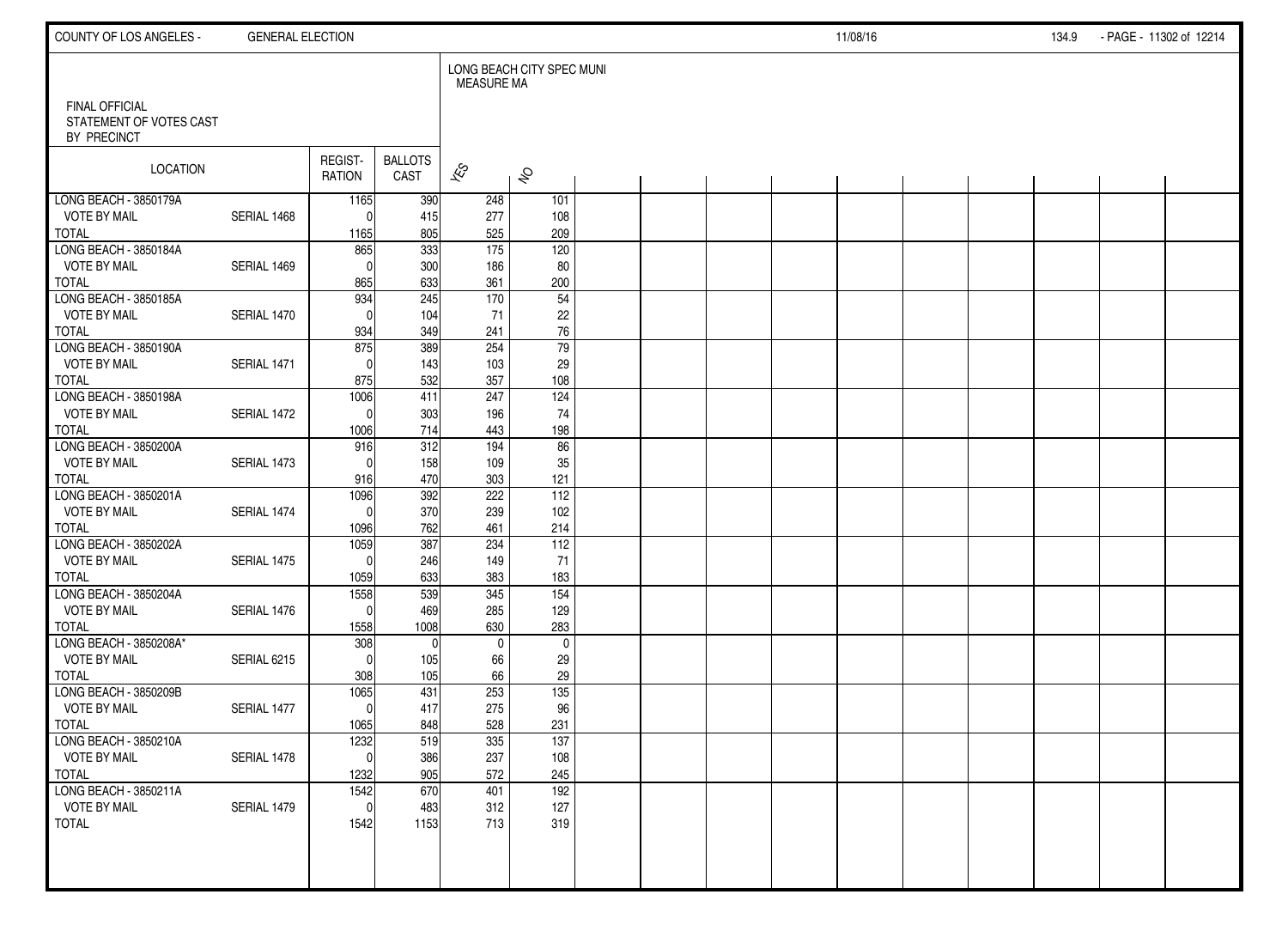| COUNTY OF LOS ANGELES -                          | <b>GENERAL ELECTION</b> |                          |                        |                                  |                           |  |  | 11/08/16 |  | 134.10 | - PAGE - 11303 of 12214 |  |
|--------------------------------------------------|-------------------------|--------------------------|------------------------|----------------------------------|---------------------------|--|--|----------|--|--------|-------------------------|--|
| <b>FINAL OFFICIAL</b><br>STATEMENT OF VOTES CAST |                         |                          |                        | <b>MEASURE MA</b>                | LONG BEACH CITY SPEC MUNI |  |  |          |  |        |                         |  |
| BY PRECINCT                                      |                         |                          |                        |                                  |                           |  |  |          |  |        |                         |  |
| <b>LOCATION</b>                                  |                         | REGIST-<br>RATION        | <b>BALLOTS</b><br>CAST | $\approx$                        | $\hat{\mathcal{S}}$       |  |  |          |  |        |                         |  |
| LONG BEACH - 3850212A                            |                         | 895                      | 350                    | 207                              | 103                       |  |  |          |  |        |                         |  |
| <b>VOTE BY MAIL</b><br><b>TOTAL</b>              | SERIAL 1480             | $\Omega$<br>895          | 269<br>619             | 184<br>391                       | 59<br>162                 |  |  |          |  |        |                         |  |
| LONG BEACH - 3850213A                            |                         | 938                      | 316                    | 193                              | 94                        |  |  |          |  |        |                         |  |
| <b>VOTE BY MAIL</b>                              | SERIAL 1481             | $\Omega$                 | 384                    | 270                              | 84                        |  |  |          |  |        |                         |  |
| <b>TOTAL</b>                                     |                         | 938                      | 700                    | 463                              | 178                       |  |  |          |  |        |                         |  |
| LONG BEACH - 3850215B                            |                         | 1543                     | 558                    | 325                              | 183                       |  |  |          |  |        |                         |  |
| <b>VOTE BY MAIL</b>                              | SERIAL 1482             | $\Omega$                 | 681                    | 404                              | 196                       |  |  |          |  |        |                         |  |
| <b>TOTAL</b><br>LONG BEACH - 3850216A            |                         | 1543<br>$\frac{1312}{2}$ | 1239<br>589            | 729<br>356                       | 379<br>186                |  |  |          |  |        |                         |  |
| <b>VOTE BY MAIL</b>                              | SERIAL 1483             | $\Omega$                 | 428                    | 250                              | 129                       |  |  |          |  |        |                         |  |
| <b>TOTAL</b>                                     |                         | 1312                     | 1017                   | 606                              | 315                       |  |  |          |  |        |                         |  |
| LONG BEACH - 3850220A                            |                         | 436                      | 172                    | 116                              | 42                        |  |  |          |  |        |                         |  |
| <b>VOTE BY MAIL</b>                              | SERIAL 1484             | $\Omega$                 | 61                     | 31                               | 22                        |  |  |          |  |        |                         |  |
| <b>TOTAL</b><br>LONG BEACH - 3850222B            |                         | 436<br>974               | 233                    | 147<br>257                       | 64<br>$\frac{107}{107}$   |  |  |          |  |        |                         |  |
| <b>VOTE BY MAIL</b>                              | SERIAL 1485             | $\Omega$                 | 406<br>306             | 195                              | 87                        |  |  |          |  |        |                         |  |
| <b>TOTAL</b>                                     |                         | 974                      | 712                    | 452                              | 194                       |  |  |          |  |        |                         |  |
| LONG BEACH - 3850223A                            |                         | 1003                     | 481                    | 299                              | $\overline{157}$          |  |  |          |  |        |                         |  |
| <b>VOTE BY MAIL</b>                              | SERIAL 1486             | $\Omega$                 | 323                    | 195                              | 98                        |  |  |          |  |        |                         |  |
| <b>TOTAL</b>                                     |                         | 1003                     | 804                    | 494                              | 255                       |  |  |          |  |        |                         |  |
| LONG BEACH - 3850226B*<br><b>VOTE BY MAIL</b>    | SERIAL 6216             | 9                        | $\Omega$<br>2          | $\mathbf 0$                      | $\mathbf 0$<br>0          |  |  |          |  |        |                         |  |
| <b>TOTAL</b>                                     |                         |                          | $\overline{c}$         | $\overline{c}$<br>$\overline{c}$ | $\pmb{0}$                 |  |  |          |  |        |                         |  |
| LONG BEACH - 3850227A                            |                         | 1369                     | 537                    | 326                              | 159                       |  |  |          |  |        |                         |  |
| <b>VOTE BY MAIL</b>                              | SERIAL 1487             | $\Omega$                 | 372                    | 212                              | 109                       |  |  |          |  |        |                         |  |
| <b>TOTAL</b>                                     |                         | 1369                     | 909                    | 538                              | 268                       |  |  |          |  |        |                         |  |
| LONG BEACH - 3850229A                            |                         | 995                      | 389                    | 213                              | 125                       |  |  |          |  |        |                         |  |
| <b>VOTE BY MAIL</b><br><b>TOTAL</b>              | SERIAL 1488             | $\Omega$<br>995          | 285<br>674             | 179<br>392                       | 79<br>204                 |  |  |          |  |        |                         |  |
| LONG BEACH - 3850237B                            |                         | 730                      | 309                    | 187                              | 81                        |  |  |          |  |        |                         |  |
| <b>VOTE BY MAIL</b>                              | SERIAL 1489             | $\Omega$                 | 155                    | 104                              | 36                        |  |  |          |  |        |                         |  |
| <b>TOTAL</b>                                     |                         | 730                      | 464                    | 291                              | 117                       |  |  |          |  |        |                         |  |
| LONG BEACH - 3850239B                            |                         | 1090                     | 319                    | 185                              | 87                        |  |  |          |  |        |                         |  |
| <b>VOTE BY MAIL</b><br><b>TOTAL</b>              | SERIAL 1490             | $\overline{0}$           | 290<br>609             | 209<br>394                       | 60<br>147                 |  |  |          |  |        |                         |  |
| LONG BEACH - 3850241A                            |                         | 1090<br>987              | 358                    | 214                              | 108                       |  |  |          |  |        |                         |  |
| <b>VOTE BY MAIL</b>                              | SERIAL 1491             | $\mathbf 0$              | 198                    | 130                              | 53                        |  |  |          |  |        |                         |  |
| <b>TOTAL</b>                                     |                         | 987                      | 556                    | 344                              | 161                       |  |  |          |  |        |                         |  |
|                                                  |                         |                          |                        |                                  |                           |  |  |          |  |        |                         |  |
|                                                  |                         |                          |                        |                                  |                           |  |  |          |  |        |                         |  |
|                                                  |                         |                          |                        |                                  |                           |  |  |          |  |        |                         |  |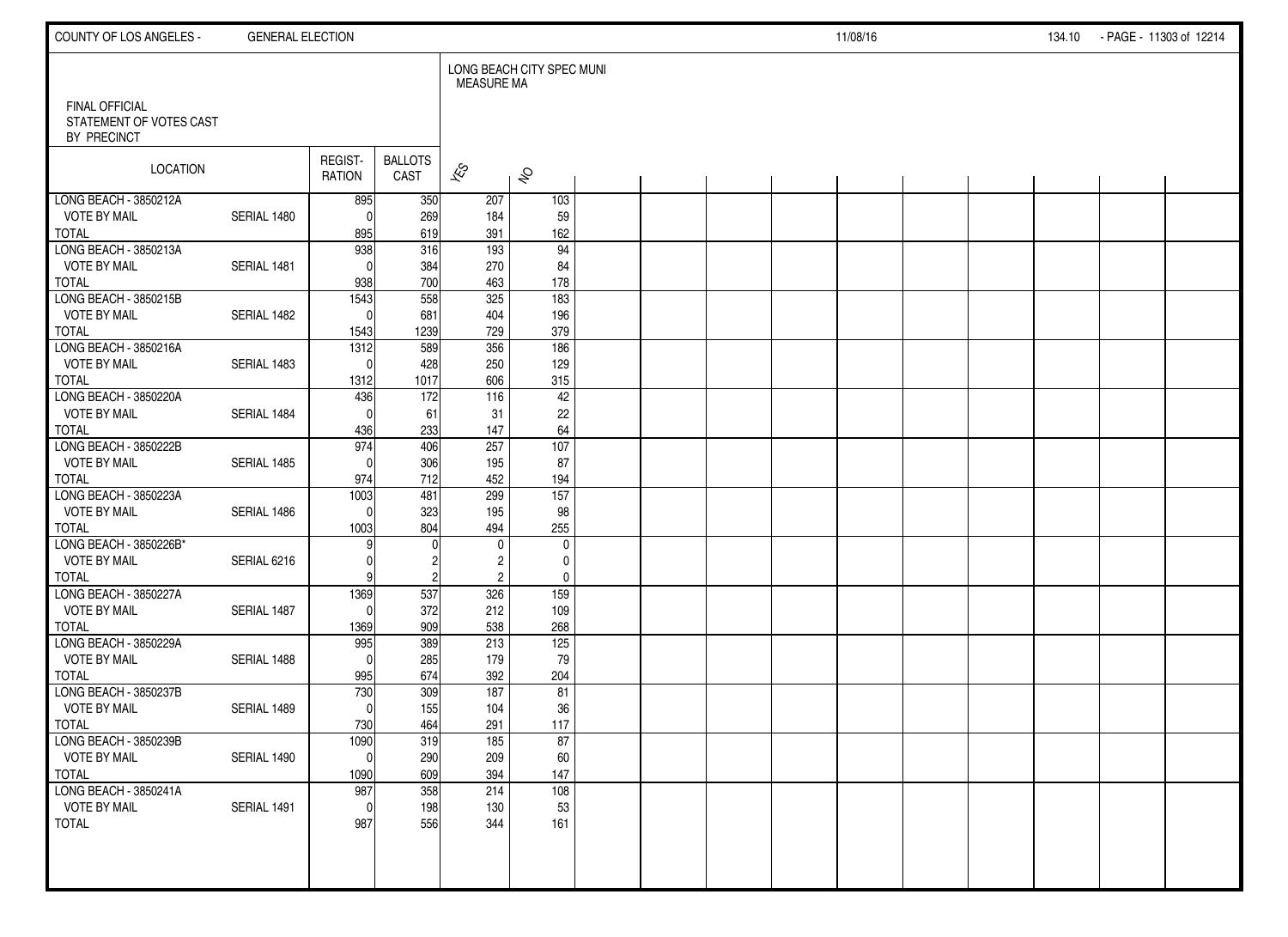| COUNTY OF LOS ANGELES -                                  | <b>GENERAL ELECTION</b> |                          |                        |                          |                           |  |  | 11/08/16 |  | 134.11 - PAGE - 11304 of 12214 |  |
|----------------------------------------------------------|-------------------------|--------------------------|------------------------|--------------------------|---------------------------|--|--|----------|--|--------------------------------|--|
|                                                          |                         |                          |                        | <b>MEASURE MA</b>        | LONG BEACH CITY SPEC MUNI |  |  |          |  |                                |  |
| FINAL OFFICIAL<br>STATEMENT OF VOTES CAST<br>BY PRECINCT |                         |                          |                        |                          |                           |  |  |          |  |                                |  |
| LOCATION                                                 |                         | REGIST-<br><b>RATION</b> | <b>BALLOTS</b><br>CAST | $\overline{\mathscr{K}}$ | $\hat{\mathcal{S}}$       |  |  |          |  |                                |  |
| LONG BEACH - 3850242A<br><b>VOTE BY MAIL</b>             | SERIAL 1492             | 998<br>$\mathbf{0}$      | 376<br>301             | 216<br>208               | 112<br>70                 |  |  |          |  |                                |  |
| <b>TOTAL</b>                                             |                         | 998                      | 677                    | 424                      | 182                       |  |  |          |  |                                |  |
| LONG BEACH - 3850244A                                    |                         | $\overline{657}$         | 194                    | $\overline{122}$         | 55                        |  |  |          |  |                                |  |
| <b>VOTE BY MAIL</b>                                      | SERIAL 1493             | $\Omega$                 | 117                    | 82                       | 31                        |  |  |          |  |                                |  |
| <b>TOTAL</b><br>LONG BEACH - 3850246A                    |                         | 657<br>1364              | 311<br>361             | 204<br>225               | 86<br>91                  |  |  |          |  |                                |  |
| <b>VOTE BY MAIL</b>                                      | SERIAL 1494             | $\Omega$                 | 323                    | 200                      | 90                        |  |  |          |  |                                |  |
| <b>TOTAL</b>                                             |                         | 1364                     | 684                    | 425                      | 181                       |  |  |          |  |                                |  |
| LONG BEACH - 3850247A                                    |                         | 1187                     | 388                    | 223                      | 114                       |  |  |          |  |                                |  |
| <b>VOTE BY MAIL</b>                                      | SERIAL 1495             | $\Omega$                 | 182                    | 121                      | 48                        |  |  |          |  |                                |  |
| <b>TOTAL</b><br>LONG BEACH - 3850248A                    |                         | 1187<br>840              | 570<br>402             | 344<br>244               | 162<br>123                |  |  |          |  |                                |  |
| <b>VOTE BY MAIL</b>                                      | SERIAL 1496             | $\Omega$                 | 228                    | 127                      | 75                        |  |  |          |  |                                |  |
| <b>TOTAL</b>                                             |                         | 840                      | 630                    | 371                      | 198                       |  |  |          |  |                                |  |
| LONG BEACH - 3850249A                                    |                         | 1049                     | 431                    | 260                      | 123                       |  |  |          |  |                                |  |
| <b>VOTE BY MAIL</b>                                      | SERIAL 1497             | $\Omega$                 | 258                    | 151                      | 81                        |  |  |          |  |                                |  |
| <b>TOTAL</b><br>LONG BEACH - 3850251A                    |                         | 1049<br>993              | 689<br>433             | 411<br>267               | 204<br>121                |  |  |          |  |                                |  |
| <b>VOTE BY MAIL</b>                                      | SERIAL 1498             | $\mathbf{0}$             | 285                    | 190                      | 75                        |  |  |          |  |                                |  |
| <b>TOTAL</b>                                             |                         | 993                      | 718                    | 457                      | 196                       |  |  |          |  |                                |  |
| LONG BEACH - 3850254A                                    |                         | 1360                     | 579                    | 322                      | 200                       |  |  |          |  |                                |  |
| <b>VOTE BY MAIL</b>                                      | SERIAL 1499             | $\mathbf{0}$             | 576                    | 372                      | 159                       |  |  |          |  |                                |  |
| <b>TOTAL</b>                                             |                         | 1360                     | 1155                   | 694                      | 359                       |  |  |          |  |                                |  |
| LONG BEACH - 3850255A<br><b>VOTE BY MAIL</b>             | SERIAL 1500             | 1433<br>$\mathbf{0}$     | 494<br>641             | 292<br>390               | 149<br>194                |  |  |          |  |                                |  |
| <b>TOTAL</b>                                             |                         | 1433                     | 1135                   | 682                      | 343                       |  |  |          |  |                                |  |
| LONG BEACH - 3850256A                                    |                         | 913                      | 393                    | 229                      | 116                       |  |  |          |  |                                |  |
| <b>VOTE BY MAIL</b>                                      | SERIAL 1501             | $\Omega$                 | 335                    | 215                      | 88                        |  |  |          |  |                                |  |
| <b>TOTAL</b>                                             |                         | 913                      | 728                    | 444                      | 204                       |  |  |          |  |                                |  |
| LONG BEACH - 3850259A                                    |                         | 961                      | 412                    | 234                      | 139                       |  |  |          |  |                                |  |
| <b>VOTE BY MAIL</b><br><b>TOTAL</b>                      | SERIAL 1502             | $\Omega$<br>961          | 385<br>797             | 237<br>471               | 119<br>258                |  |  |          |  |                                |  |
| LONG BEACH - 3850262A                                    |                         | 1521                     | 656                    | 410                      | 189                       |  |  |          |  |                                |  |
| <b>VOTE BY MAIL</b>                                      | SERIAL 1503             | $\mathbf 0$              | 576                    | 389                      | 139                       |  |  |          |  |                                |  |
| <b>TOTAL</b>                                             |                         | 1521                     | 1232                   | 799                      | 328                       |  |  |          |  |                                |  |
| LONG BEACH - 3850264A                                    |                         | 925                      | 385                    | 230                      | 108                       |  |  |          |  |                                |  |
| <b>VOTE BY MAIL</b>                                      | SERIAL 1504             | $\mathbf{0}$             | 314                    | 189                      | 90                        |  |  |          |  |                                |  |
| <b>TOTAL</b>                                             |                         | 925                      | 699                    | 419                      | 198                       |  |  |          |  |                                |  |
|                                                          |                         |                          |                        |                          |                           |  |  |          |  |                                |  |
|                                                          |                         |                          |                        |                          |                           |  |  |          |  |                                |  |
|                                                          |                         |                          |                        |                          |                           |  |  |          |  |                                |  |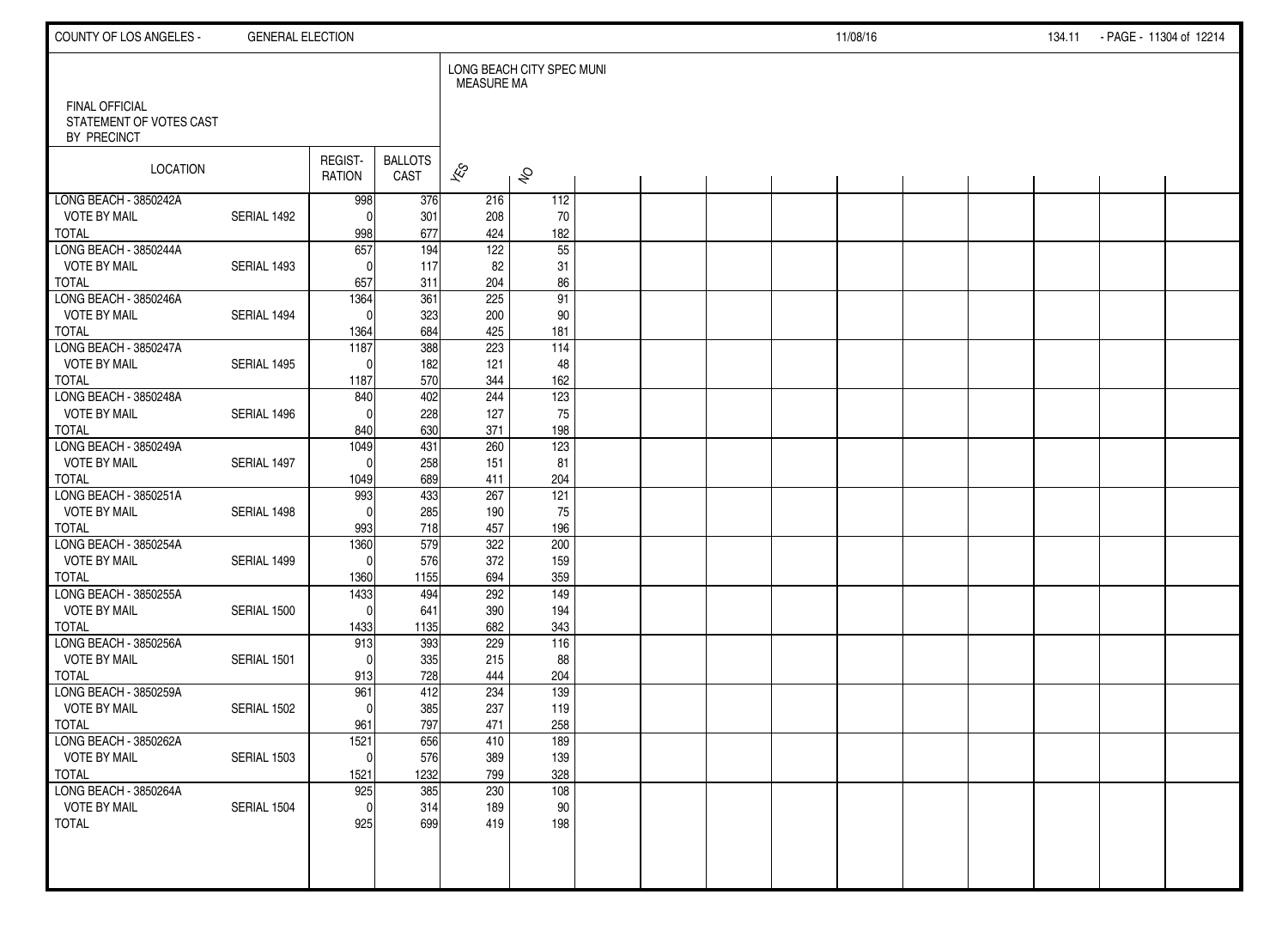| COUNTY OF LOS ANGELES -                          | <b>GENERAL ELECTION</b> |                   |                        |                   |                           |  |  | 11/08/16 |  | 134.12 - PAGE - 11305 of 12214 |  |
|--------------------------------------------------|-------------------------|-------------------|------------------------|-------------------|---------------------------|--|--|----------|--|--------------------------------|--|
| <b>FINAL OFFICIAL</b><br>STATEMENT OF VOTES CAST |                         |                   |                        | <b>MEASURE MA</b> | LONG BEACH CITY SPEC MUNI |  |  |          |  |                                |  |
| BY PRECINCT                                      |                         |                   |                        |                   |                           |  |  |          |  |                                |  |
| <b>LOCATION</b>                                  |                         | REGIST-<br>RATION | <b>BALLOTS</b><br>CAST | $\approx$         | $\hat{\mathcal{S}}$       |  |  |          |  |                                |  |
| LONG BEACH - 3850270A                            |                         | 910               | 383                    | 254               | 103                       |  |  |          |  |                                |  |
| <b>VOTE BY MAIL</b><br><b>TOTAL</b>              | SERIAL 1505             | $\Omega$<br>910   | 282<br>665             | 191<br>445        | 69<br>172                 |  |  |          |  |                                |  |
| LONG BEACH - 3850271A                            |                         | $\overline{1157}$ | 518                    | 314               | 159                       |  |  |          |  |                                |  |
| <b>VOTE BY MAIL</b>                              | SERIAL 1506             | $\Omega$          | 378                    | 232               | 102                       |  |  |          |  |                                |  |
| <b>TOTAL</b>                                     |                         | 1157              | 896                    | 546               | 261                       |  |  |          |  |                                |  |
| LONG BEACH - 3850272A                            |                         | 1119              | 461                    | 276               | $\frac{143}{2}$           |  |  |          |  |                                |  |
| <b>VOTE BY MAIL</b>                              | SERIAL 1507             | $\Omega$          | 368                    | 219               | 110                       |  |  |          |  |                                |  |
| <b>TOTAL</b><br>LONG BEACH - 3850275A            |                         | 1119<br>1242      | 829<br>529             | 495<br>305        | 253<br>172                |  |  |          |  |                                |  |
| <b>VOTE BY MAIL</b>                              | SERIAL 1508             | $\mathbf{0}$      | 476                    | 311               | 131                       |  |  |          |  |                                |  |
| <b>TOTAL</b>                                     |                         | 1242              | 1005                   | 616               | 303                       |  |  |          |  |                                |  |
| LONG BEACH - 3850276A                            |                         | 1273              | 560                    | 321               | 178                       |  |  |          |  |                                |  |
| <b>VOTE BY MAIL</b>                              | SERIAL 1509             | $\Omega$          | 452                    | 279               | 134                       |  |  |          |  |                                |  |
| <b>TOTAL</b><br>LONG BEACH - 3850280A            |                         | 1273              | 1012                   | 600               | 312                       |  |  |          |  |                                |  |
| <b>VOTE BY MAIL</b>                              | SERIAL 1510             | 1246<br>$\Omega$  | 516<br>528             | 336<br>350        | 139<br>124                |  |  |          |  |                                |  |
| <b>TOTAL</b>                                     |                         | 1246              | 1044                   | 686               | 263                       |  |  |          |  |                                |  |
| LONG BEACH - 3850285A                            |                         | 1132              | 507                    | 288               | 167                       |  |  |          |  |                                |  |
| <b>VOTE BY MAIL</b>                              | SERIAL 1511             | $\Omega$          | 404                    | 253               | 118                       |  |  |          |  |                                |  |
| <b>TOTAL</b>                                     |                         | 1132              | 911                    | 541               | 285                       |  |  |          |  |                                |  |
| LONG BEACH - 3850286A<br><b>VOTE BY MAIL</b>     | SERIAL 1512             | 1666<br>$\Omega$  | 478<br>311             | 267<br>164        | $\overline{148}$<br>90    |  |  |          |  |                                |  |
| <b>TOTAL</b>                                     |                         | 1666              | 789                    | 431               | 238                       |  |  |          |  |                                |  |
| LONG BEACH - 3850287A                            |                         | 922               | 363                    | 233               | 93                        |  |  |          |  |                                |  |
| <b>VOTE BY MAIL</b>                              | SERIAL 1513             | $\Omega$          | 333                    | 212               | 83                        |  |  |          |  |                                |  |
| <b>TOTAL</b>                                     |                         | 922               | 696                    | 445               | 176                       |  |  |          |  |                                |  |
| LONG BEACH - 3850290A                            |                         | 1260              | 451                    | 280               | 108                       |  |  |          |  |                                |  |
| <b>VOTE BY MAIL</b><br><b>TOTAL</b>              | SERIAL 1514             | $\Omega$<br>1260  | 501<br>952             | 319<br>599        | 143<br>251                |  |  |          |  |                                |  |
| LONG BEACH - 3850292A                            |                         | 660               | 286                    | 170               | 82                        |  |  |          |  |                                |  |
| <b>VOTE BY MAIL</b>                              | SERIAL 1515             | $\Omega$          | 255                    | 162               | 71                        |  |  |          |  |                                |  |
| <b>TOTAL</b>                                     |                         | 660               | 541                    | 332               | 153                       |  |  |          |  |                                |  |
| LONG BEACH - 3850294A                            |                         | 1132              | 536                    | 314               | 163                       |  |  |          |  |                                |  |
| <b>VOTE BY MAIL</b>                              | SERIAL 1516             | 0                 | 317                    | 185               | 108                       |  |  |          |  |                                |  |
| <b>TOTAL</b><br>LONG BEACH - 3850295A            |                         | 1132<br>1240      | 853<br>574             | 499<br>331        | 271<br>195                |  |  |          |  |                                |  |
| <b>VOTE BY MAIL</b>                              | SERIAL 1517             | $\mathbf 0$       | 415                    | 247               | 128                       |  |  |          |  |                                |  |
| <b>TOTAL</b>                                     |                         | 1240              | 989                    | 578               | 323                       |  |  |          |  |                                |  |
|                                                  |                         |                   |                        |                   |                           |  |  |          |  |                                |  |
|                                                  |                         |                   |                        |                   |                           |  |  |          |  |                                |  |
|                                                  |                         |                   |                        |                   |                           |  |  |          |  |                                |  |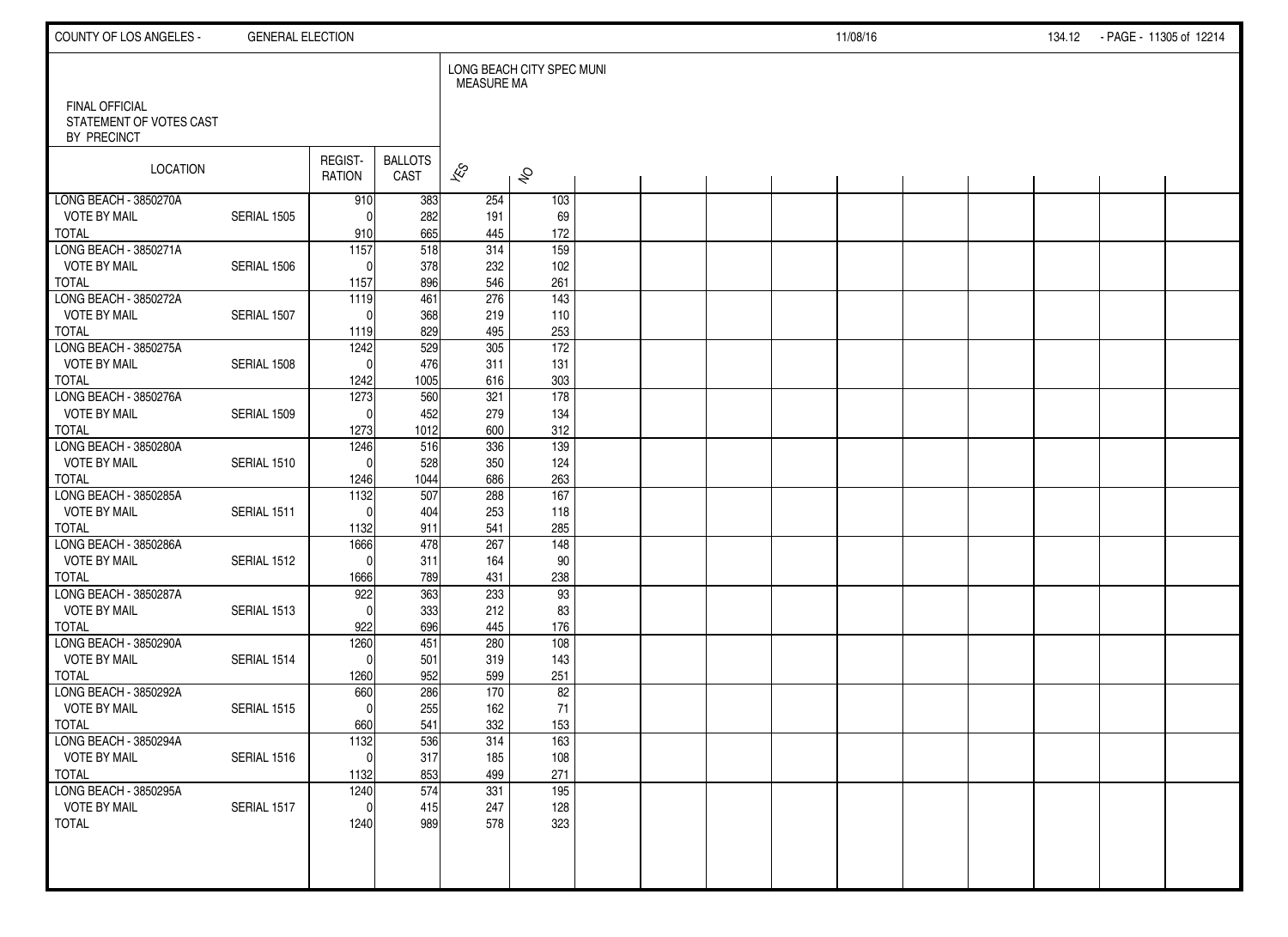| COUNTY OF LOS ANGELES -                          | <b>GENERAL ELECTION</b> |                     |                        |                   |                           |  |  | 11/08/16 |  | 134.13 | - PAGE - 11306 of 12214 |  |
|--------------------------------------------------|-------------------------|---------------------|------------------------|-------------------|---------------------------|--|--|----------|--|--------|-------------------------|--|
| <b>FINAL OFFICIAL</b><br>STATEMENT OF VOTES CAST |                         |                     |                        | <b>MEASURE MA</b> | LONG BEACH CITY SPEC MUNI |  |  |          |  |        |                         |  |
| BY PRECINCT                                      |                         |                     |                        |                   |                           |  |  |          |  |        |                         |  |
| <b>LOCATION</b>                                  |                         | REGIST-<br>RATION   | <b>BALLOTS</b><br>CAST | $\approx$         | $\hat{\mathcal{S}}$       |  |  |          |  |        |                         |  |
| LONG BEACH - 3850296A                            |                         | 802                 | 265                    | 152               | 63                        |  |  |          |  |        |                         |  |
| <b>VOTE BY MAIL</b><br><b>TOTAL</b>              | SERIAL 1518             | $\Omega$<br>802     | 93<br>358              | 55<br>207         | 29<br>92                  |  |  |          |  |        |                         |  |
| LONG BEACH - 3850297A                            |                         | $\frac{1}{753}$     | 169                    | $\frac{107}{20}$  | 41                        |  |  |          |  |        |                         |  |
| <b>VOTE BY MAIL</b>                              | SERIAL 1519             | $\mathbf{0}$        | 48                     | 37                | 8                         |  |  |          |  |        |                         |  |
| <b>TOTAL</b><br>LONG BEACH - 3850302A            |                         | 753<br>1446         | 217<br>659             | 144<br>394        | 49<br>186                 |  |  |          |  |        |                         |  |
| <b>VOTE BY MAIL</b>                              | SERIAL 1520             | $\Omega$            | 513                    | 320               | 151                       |  |  |          |  |        |                         |  |
| <b>TOTAL</b>                                     |                         | 1446                | 1172                   | 714               | 337                       |  |  |          |  |        |                         |  |
| LONG BEACH - 3850305A                            |                         | 1514                | 660                    | 399               | 186                       |  |  |          |  |        |                         |  |
| <b>VOTE BY MAIL</b><br><b>TOTAL</b>              | SERIAL 1521             | $\Omega$<br>1514    | 590<br>1250            | 354<br>753        | 182<br>368                |  |  |          |  |        |                         |  |
| LONG BEACH - 3850307A                            |                         | 485                 | 160                    | 82                | 48                        |  |  |          |  |        |                         |  |
| <b>VOTE BY MAIL</b>                              | SERIAL 1522             | $\Omega$            | 116                    | 71                | 33                        |  |  |          |  |        |                         |  |
| <b>TOTAL</b>                                     |                         | 485                 | 276                    | 153               | 81                        |  |  |          |  |        |                         |  |
| LONG BEACH - 3850308A<br><b>VOTE BY MAIL</b>     | SERIAL 1523             | 1081<br>$\Omega$    | 491<br>341             | 286<br>225        | 154<br>92                 |  |  |          |  |        |                         |  |
| <b>TOTAL</b>                                     |                         | 1081                | 832                    | 511               | 246                       |  |  |          |  |        |                         |  |
| LONG BEACH - 3850309A                            |                         | 903                 | 341                    | 208               | 83                        |  |  |          |  |        |                         |  |
| <b>VOTE BY MAIL</b>                              | SERIAL 1524             | $\Omega$            | 359                    | 233               | 100                       |  |  |          |  |        |                         |  |
| <b>TOTAL</b><br>LONG BEACH - 3850316A            |                         | 903<br>1322         | 700<br>595             | 441<br>344        | 183<br>197                |  |  |          |  |        |                         |  |
| <b>VOTE BY MAIL</b>                              | SERIAL 1525             | $\Omega$            | 444                    | 265               | 143                       |  |  |          |  |        |                         |  |
| <b>TOTAL</b>                                     |                         | 1322                | 1039                   | 609               | 340                       |  |  |          |  |        |                         |  |
| LONG BEACH - 3850319A                            |                         | 875                 | 446                    | 280               | 128                       |  |  |          |  |        |                         |  |
| <b>VOTE BY MAIL</b>                              | SERIAL 1526             | $\Omega$            | 250                    | 155               | 73                        |  |  |          |  |        |                         |  |
| <b>TOTAL</b><br>LONG BEACH - 3850321A            |                         | 875<br>1600         | 696<br>729             | 435<br>407        | 201<br>259                |  |  |          |  |        |                         |  |
| <b>VOTE BY MAIL</b>                              | SERIAL 1527             | $\Omega$            | 511                    | 305               | 171                       |  |  |          |  |        |                         |  |
| <b>TOTAL</b>                                     |                         | 1600                | 1240                   | 712               | 430                       |  |  |          |  |        |                         |  |
| LONG BEACH - 3850323A                            |                         | 580                 | 183                    | 99                | 56                        |  |  |          |  |        |                         |  |
| <b>VOTE BY MAIL</b><br><b>TOTAL</b>              | SERIAL 1528             | $\Omega$<br>580     | 109<br>292             | 76<br>175         | 25<br>81                  |  |  |          |  |        |                         |  |
| LONG BEACH - 3850324A                            |                         | 1232                | 566                    | 331               | 168                       |  |  |          |  |        |                         |  |
| <b>VOTE BY MAIL</b>                              | SERIAL 1529             | 0                   | 370                    | 243               | 91                        |  |  |          |  |        |                         |  |
| <b>TOTAL</b>                                     |                         | 1232                | 936                    | 574               | 259                       |  |  |          |  |        |                         |  |
| LONG BEACH - 3850328A<br><b>VOTE BY MAIL</b>     | SERIAL 1530             | 1539<br>$\mathbf 0$ | 712<br>508             | 424<br>328        | 217<br>138                |  |  |          |  |        |                         |  |
| <b>TOTAL</b>                                     |                         | 1539                | 1220                   | 752               | 355                       |  |  |          |  |        |                         |  |
|                                                  |                         |                     |                        |                   |                           |  |  |          |  |        |                         |  |
|                                                  |                         |                     |                        |                   |                           |  |  |          |  |        |                         |  |
|                                                  |                         |                     |                        |                   |                           |  |  |          |  |        |                         |  |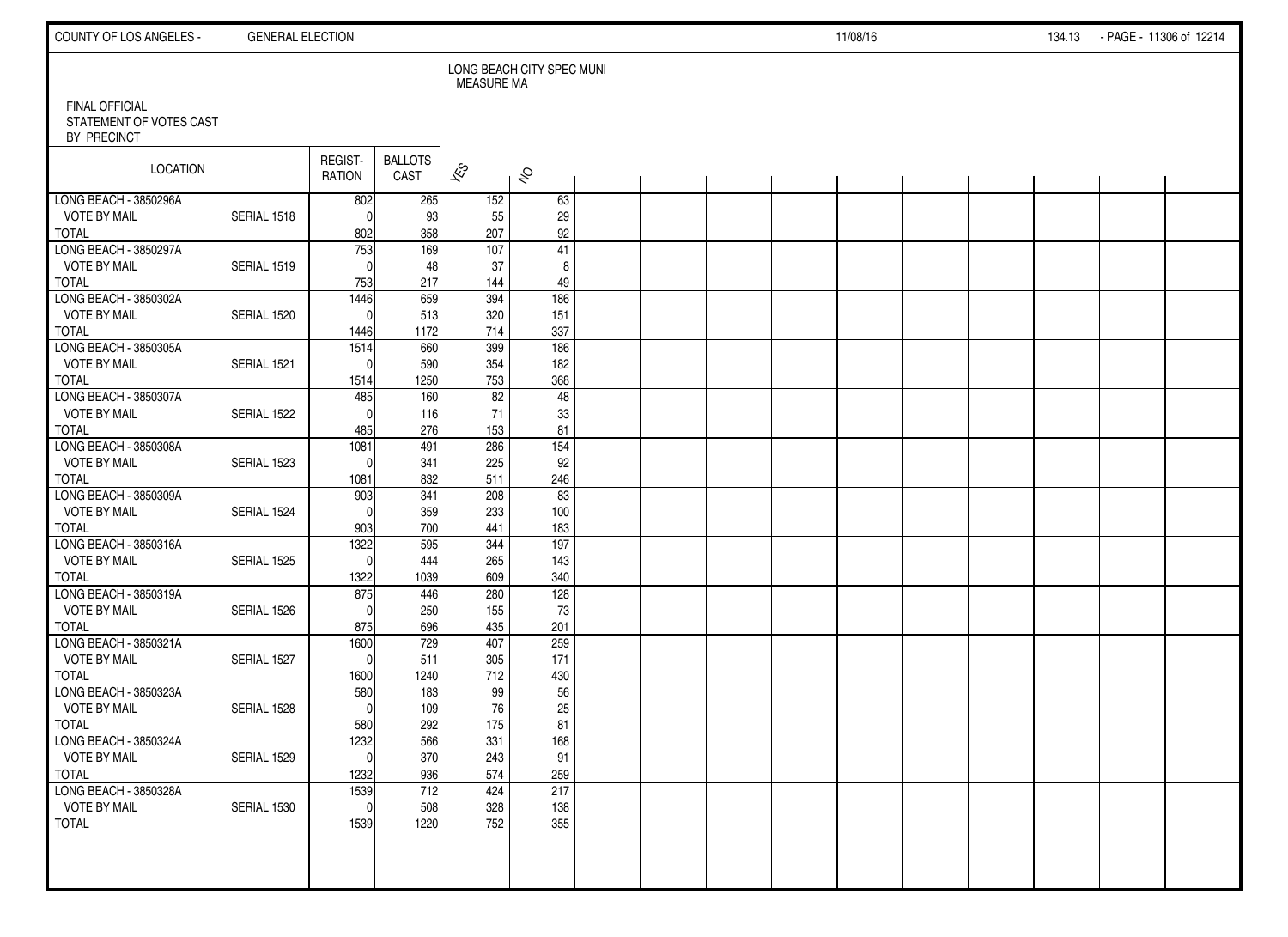| COUNTY OF LOS ANGELES -                | <b>GENERAL ELECTION</b> |                   |                        |                   |                           |  |  | 11/08/16 |  | 134.14 PAGE 11307 of 12214 |  |
|----------------------------------------|-------------------------|-------------------|------------------------|-------------------|---------------------------|--|--|----------|--|----------------------------|--|
| <b>FINAL OFFICIAL</b>                  |                         |                   |                        | <b>MEASURE MA</b> | LONG BEACH CITY SPEC MUNI |  |  |          |  |                            |  |
| STATEMENT OF VOTES CAST<br>BY PRECINCT |                         |                   |                        |                   |                           |  |  |          |  |                            |  |
| <b>LOCATION</b>                        |                         | REGIST-<br>RATION | <b>BALLOTS</b><br>CAST | $\approx$         | $\hat{\mathcal{S}}$       |  |  |          |  |                            |  |
| LONG BEACH - 3850333A                  |                         | 1103              | 410                    | 253               | 97                        |  |  |          |  |                            |  |
| <b>VOTE BY MAIL</b><br><b>TOTAL</b>    | SERIAL 1531             | $\Omega$<br>1103  | 244<br>654             | 161<br>414        | 55<br>152                 |  |  |          |  |                            |  |
| LONG BEACH - 3850335A                  |                         | 1106              | 514                    | 292               | $\overline{175}$          |  |  |          |  |                            |  |
| <b>VOTE BY MAIL</b>                    | SERIAL 1532             | $\Omega$          | 393                    | 227               | 128                       |  |  |          |  |                            |  |
| <b>TOTAL</b>                           |                         | 1106              | 907                    | 519               | 303                       |  |  |          |  |                            |  |
| LONG BEACH - 3850337A                  |                         | 1565              | 704                    | 432               | 218                       |  |  |          |  |                            |  |
| <b>VOTE BY MAIL</b>                    | SERIAL 1533             | $\Omega$          | 539                    | 328               | 167                       |  |  |          |  |                            |  |
| <b>TOTAL</b>                           |                         | 1565              | 1243                   | 760               | 385                       |  |  |          |  |                            |  |
| LONG BEACH - 3850346A                  |                         | 977               | 500                    | 286               | 156                       |  |  |          |  |                            |  |
| <b>VOTE BY MAIL</b>                    | SERIAL 1534             | $\Omega$          | 296                    | 175               | 96<br>252                 |  |  |          |  |                            |  |
| <b>TOTAL</b><br>LONG BEACH - 3850348A  |                         | 977<br>900        | 796<br>453             | 461<br>262        | 159                       |  |  |          |  |                            |  |
| <b>VOTE BY MAIL</b>                    | SERIAL 1535             | $\Omega$          | 262                    | 155               | 94                        |  |  |          |  |                            |  |
| <b>TOTAL</b>                           |                         | 900               | 715                    | 417               | 253                       |  |  |          |  |                            |  |
| LONG BEACH - 3850349A                  |                         | 1261              | 633                    | 370               | 210                       |  |  |          |  |                            |  |
| <b>VOTE BY MAIL</b>                    | SERIAL 1536             | $\Omega$          | 370                    | 218               | 120                       |  |  |          |  |                            |  |
| <b>TOTAL</b>                           |                         | 1261              | 1003                   | 588               | 330                       |  |  |          |  |                            |  |
| LONG BEACH - 3850351A                  |                         | 1024              | 525                    | 327               | 154                       |  |  |          |  |                            |  |
| <b>VOTE BY MAIL</b>                    | SERIAL 1537             | $\Omega$          | 315                    | 203               | 86                        |  |  |          |  |                            |  |
| <b>TOTAL</b>                           |                         | 1024              | 840                    | 530               | 240                       |  |  |          |  |                            |  |
| LONG BEACH - 3850356A                  |                         | 1349              | 635                    | 394               | 190                       |  |  |          |  |                            |  |
| <b>VOTE BY MAIL</b><br><b>TOTAL</b>    | SERIAL 1538             | $\Omega$<br>1349  | 442<br>1077            | 272<br>666        | 137<br>327                |  |  |          |  |                            |  |
| LONG BEACH - 3850361A                  |                         | 889               | 454                    | 279               | 131                       |  |  |          |  |                            |  |
| <b>VOTE BY MAIL</b>                    | SERIAL 1539             | $\Omega$          | 219                    | 135               | 57                        |  |  |          |  |                            |  |
| <b>TOTAL</b>                           |                         | 889               | 673                    | 414               | 188                       |  |  |          |  |                            |  |
| LONG BEACH - 3850362A                  |                         | 1079              | 400                    | 248               | 119                       |  |  |          |  |                            |  |
| <b>VOTE BY MAIL</b>                    | SERIAL 1540             | $\Omega$          | 294                    | 195               | 74                        |  |  |          |  |                            |  |
| <b>TOTAL</b>                           |                         | 1079              | 694                    | 443               | 193                       |  |  |          |  |                            |  |
| LONG BEACH - 3850364A                  |                         | 1421              | 332                    | 183               | 102                       |  |  |          |  |                            |  |
| <b>VOTE BY MAIL</b>                    | SERIAL 1541             | $\Omega$          | 219                    | 148               | 53                        |  |  |          |  |                            |  |
| <b>TOTAL</b><br>LONG BEACH - 3850366A  |                         | 1421<br>957       | 551<br>477             | 331<br>259        | 155<br>176                |  |  |          |  |                            |  |
| <b>VOTE BY MAIL</b>                    | SERIAL 1542             | 0                 | 296                    | 186               | 81                        |  |  |          |  |                            |  |
| <b>TOTAL</b>                           |                         | 957               | 773                    | 445               | 257                       |  |  |          |  |                            |  |
| LONG BEACH - 3850367A                  |                         | 724               | 314                    | 164               | 112                       |  |  |          |  |                            |  |
| <b>VOTE BY MAIL</b>                    | SERIAL 1543             | $\mathbf{0}$      | 210                    | 129               | 59                        |  |  |          |  |                            |  |
| <b>TOTAL</b>                           |                         | 724               | 524                    | 293               | 171                       |  |  |          |  |                            |  |
|                                        |                         |                   |                        |                   |                           |  |  |          |  |                            |  |
|                                        |                         |                   |                        |                   |                           |  |  |          |  |                            |  |
|                                        |                         |                   |                        |                   |                           |  |  |          |  |                            |  |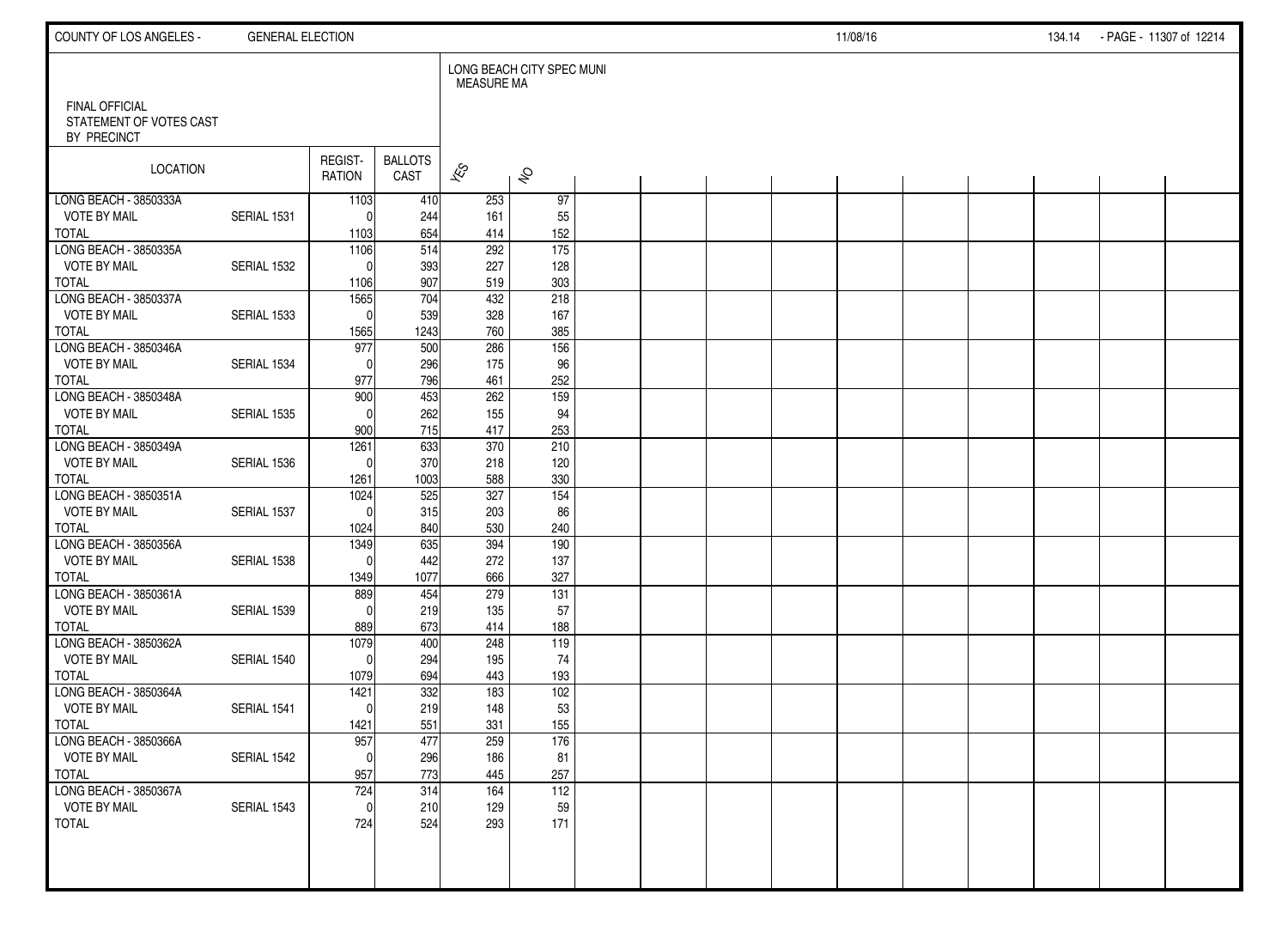| COUNTY OF LOS ANGELES -                          | <b>GENERAL ELECTION</b> |                      |                        |                   |                           |  |  | 11/08/16 |  | 134.15 | - PAGE - 11308 of 12214 |  |
|--------------------------------------------------|-------------------------|----------------------|------------------------|-------------------|---------------------------|--|--|----------|--|--------|-------------------------|--|
| <b>FINAL OFFICIAL</b><br>STATEMENT OF VOTES CAST |                         |                      |                        | <b>MEASURE MA</b> | LONG BEACH CITY SPEC MUNI |  |  |          |  |        |                         |  |
| BY PRECINCT                                      |                         |                      |                        |                   |                           |  |  |          |  |        |                         |  |
| <b>LOCATION</b>                                  |                         | REGIST-<br>RATION    | <b>BALLOTS</b><br>CAST | $\approx$         | $\hat{\mathcal{S}}$       |  |  |          |  |        |                         |  |
| LONG BEACH - 3850368A                            |                         | 1065                 | 352                    | 204               | 113                       |  |  |          |  |        |                         |  |
| <b>VOTE BY MAIL</b><br><b>TOTAL</b>              | SERIAL 1544             | $\Omega$<br>1065     | 222<br>574             | 139<br>343        | 66<br>179                 |  |  |          |  |        |                         |  |
| LONG BEACH - 3850370C                            |                         | 1436                 | 659                    | 396               | 185                       |  |  |          |  |        |                         |  |
| <b>VOTE BY MAIL</b>                              | SERIAL 1545             | $\mathbf{0}$         | 428                    | 244               | 138                       |  |  |          |  |        |                         |  |
| <b>TOTAL</b>                                     |                         | 1436                 | 1087                   | 640<br>379        | 323<br>250                |  |  |          |  |        |                         |  |
| LONG BEACH - 3850372A<br><b>VOTE BY MAIL</b>     | SERIAL 1546             | 1468<br>$\mathbf{0}$ | 710<br>413             | 245               | 133                       |  |  |          |  |        |                         |  |
| <b>TOTAL</b>                                     |                         | 1468                 | 1123                   | 624               | 383                       |  |  |          |  |        |                         |  |
| LONG BEACH - 3850373A                            |                         | 1211                 | 566                    | 339               | 178                       |  |  |          |  |        |                         |  |
| <b>VOTE BY MAIL</b>                              | SERIAL 1547             | $\Omega$             | 340                    | 206               | 106                       |  |  |          |  |        |                         |  |
| <b>TOTAL</b><br>LONG BEACH - 3850374A            |                         | 1211<br>1250         | 906<br>530             | 545<br>311        | 284<br>$\overline{175}$   |  |  |          |  |        |                         |  |
| <b>VOTE BY MAIL</b>                              | SERIAL 1548             | $\Omega$             | 387                    | 236               | 126                       |  |  |          |  |        |                         |  |
| <b>TOTAL</b>                                     |                         | 1250                 | 917                    | 547               | 301                       |  |  |          |  |        |                         |  |
| LONG BEACH - 3850378A                            |                         | 1471                 | 662                    | 393               | 204                       |  |  |          |  |        |                         |  |
| <b>VOTE BY MAIL</b>                              | SERIAL 1549             | $\Omega$             | 397                    | 226               | 127                       |  |  |          |  |        |                         |  |
| <b>TOTAL</b><br>LONG BEACH - 3850379A            |                         | 1471<br>1027         | 1059<br>309            | 619<br>202        | 331<br>73                 |  |  |          |  |        |                         |  |
| <b>VOTE BY MAIL</b>                              | SERIAL 1550             | $\Omega$             | 177                    | 119               | 41                        |  |  |          |  |        |                         |  |
| <b>TOTAL</b>                                     |                         | 1027                 | 486                    | 321               | 114                       |  |  |          |  |        |                         |  |
| LONG BEACH - 3850384A                            |                         | 942                  | 337                    | 210               | 87                        |  |  |          |  |        |                         |  |
| <b>VOTE BY MAIL</b>                              | SERIAL 1551             | $\Omega$             | 214                    | 134               | 57                        |  |  |          |  |        |                         |  |
| <b>TOTAL</b><br>LONG BEACH - 3850386C            |                         | 942<br>1024          | 551<br>405             | 344<br>220        | 144<br>130                |  |  |          |  |        |                         |  |
| <b>VOTE BY MAIL</b>                              | SERIAL 1552             | $\Omega$             | 178                    | 96                | 61                        |  |  |          |  |        |                         |  |
| <b>TOTAL</b>                                     |                         | 1024                 | 583                    | 316               | 191                       |  |  |          |  |        |                         |  |
| LONG BEACH - 3850395A                            |                         | 938                  | 288                    | 201               | $\overline{57}$           |  |  |          |  |        |                         |  |
| <b>VOTE BY MAIL</b><br><b>TOTAL</b>              | SERIAL 1553             | $\Omega$<br>938      | 166<br>454             | 105<br>306        | 45<br>102                 |  |  |          |  |        |                         |  |
| LONG BEACH - 3850396A                            |                         | 997                  | 280                    | 176               | 70                        |  |  |          |  |        |                         |  |
| <b>VOTE BY MAIL</b>                              | SERIAL 1554             | $\Omega$             | 176                    | 118               | 46                        |  |  |          |  |        |                         |  |
| <b>TOTAL</b>                                     |                         | 997                  | 456                    | 294               | 116                       |  |  |          |  |        |                         |  |
| LONG BEACH - 3850399A                            |                         | 1135                 | 567                    | 305               | 182                       |  |  |          |  |        |                         |  |
| <b>VOTE BY MAIL</b><br><b>TOTAL</b>              | SERIAL 1555             | 0 <br>1135           | 288<br>855             | 158<br>463        | 96<br>278                 |  |  |          |  |        |                         |  |
| LONG BEACH - 3850400A                            |                         | 1055                 | 409                    | 249               | 113                       |  |  |          |  |        |                         |  |
| <b>VOTE BY MAIL</b>                              | SERIAL 1556             | $\mathbf 0$          | 205                    | 134               | 52                        |  |  |          |  |        |                         |  |
| <b>TOTAL</b>                                     |                         | 1055                 | 614                    | 383               | 165                       |  |  |          |  |        |                         |  |
|                                                  |                         |                      |                        |                   |                           |  |  |          |  |        |                         |  |
|                                                  |                         |                      |                        |                   |                           |  |  |          |  |        |                         |  |
|                                                  |                         |                      |                        |                   |                           |  |  |          |  |        |                         |  |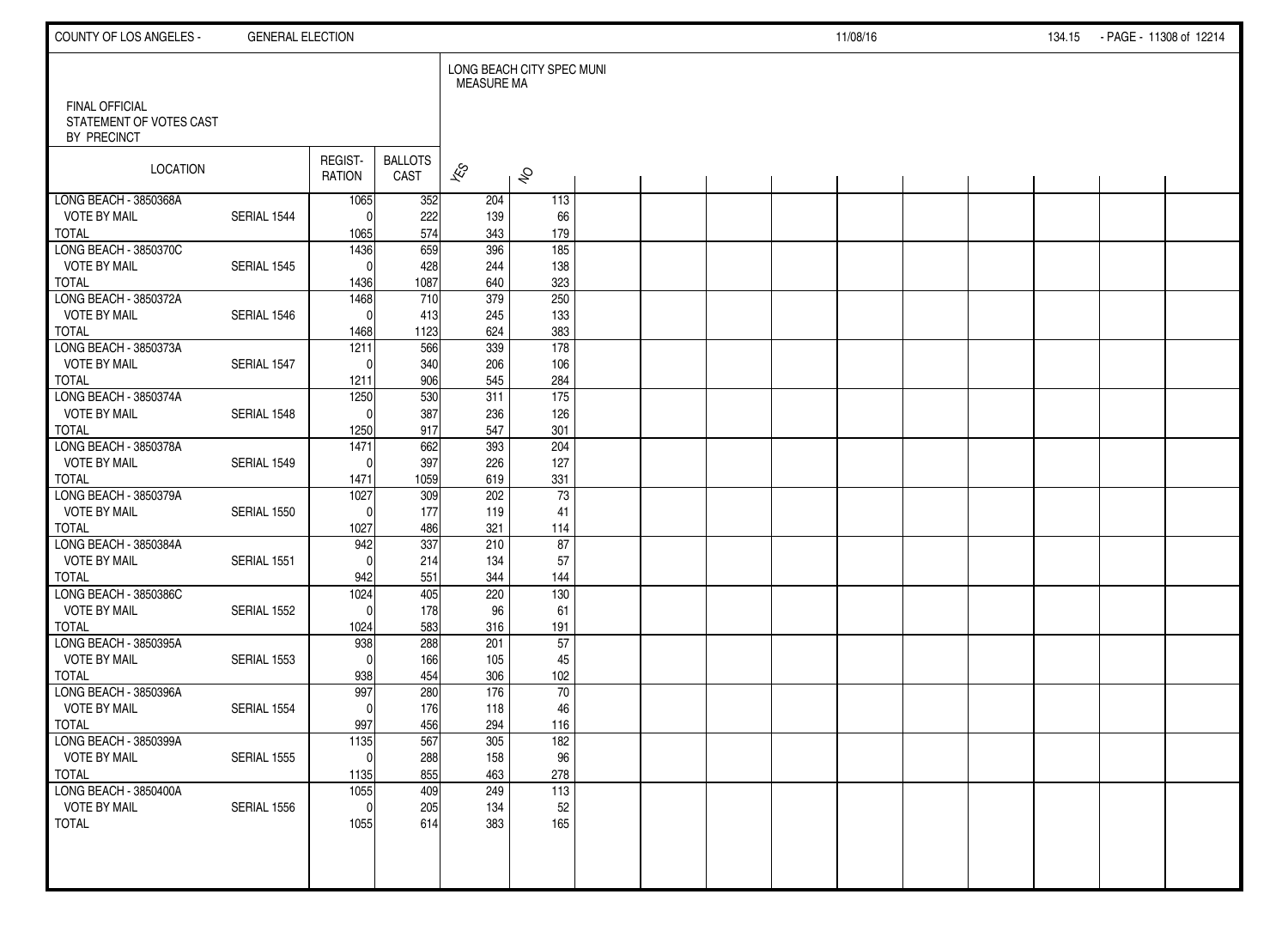| COUNTY OF LOS ANGELES -                          | <b>GENERAL ELECTION</b> |                           |                        |                   |                           |  |  | 11/08/16 |  | 134.16 | - PAGE - 11309 of 12214 |  |
|--------------------------------------------------|-------------------------|---------------------------|------------------------|-------------------|---------------------------|--|--|----------|--|--------|-------------------------|--|
| <b>FINAL OFFICIAL</b><br>STATEMENT OF VOTES CAST |                         |                           |                        | <b>MEASURE MA</b> | LONG BEACH CITY SPEC MUNI |  |  |          |  |        |                         |  |
| BY PRECINCT                                      |                         |                           |                        |                   |                           |  |  |          |  |        |                         |  |
| <b>LOCATION</b>                                  |                         | REGIST-<br>RATION         | <b>BALLOTS</b><br>CAST | $\approx$         | $\hat{\mathcal{S}}$       |  |  |          |  |        |                         |  |
| LONG BEACH - 3850402A                            |                         | 1349                      | 586                    | 346               | 172                       |  |  |          |  |        |                         |  |
| <b>VOTE BY MAIL</b>                              | SERIAL 1557             | $\Omega$                  | 216                    | 129               | 62                        |  |  |          |  |        |                         |  |
| <b>TOTAL</b><br>LONG BEACH - 3850415A            |                         | 1349<br>$\overline{1171}$ | 802<br>486             | 475<br>300        | 234<br>106                |  |  |          |  |        |                         |  |
| <b>VOTE BY MAIL</b>                              | SERIAL 1558             | $\Omega$                  | 119                    | 73                | 33                        |  |  |          |  |        |                         |  |
| <b>TOTAL</b>                                     |                         | 1171                      | 605                    | 373               | 139                       |  |  |          |  |        |                         |  |
| LONG BEACH - 3850445A                            |                         | 1302                      | 535                    | 328               | $\frac{154}{ }$           |  |  |          |  |        |                         |  |
| <b>VOTE BY MAIL</b>                              | SERIAL 1559             | $\Omega$                  | 546                    | 365               | 138                       |  |  |          |  |        |                         |  |
| <b>TOTAL</b>                                     |                         | 1302                      | 1081                   | 693               | 292                       |  |  |          |  |        |                         |  |
| LONG BEACH - 3850447A                            |                         | 1624                      | 700                    | 392               | 242                       |  |  |          |  |        |                         |  |
| <b>VOTE BY MAIL</b>                              | SERIAL 1560             | $\mathbf{0}$              | 571                    | 337               | 174                       |  |  |          |  |        |                         |  |
| <b>TOTAL</b>                                     |                         | 1624                      | 1271                   | 729               | 416                       |  |  |          |  |        |                         |  |
| LONG BEACH - 3850469A*                           |                         | 300                       | $\Omega$               | $\mathbf 0$       | $\mathbf 0$               |  |  |          |  |        |                         |  |
| <b>VOTE BY MAIL</b>                              | SERIAL 6219             | $\Omega$                  | 237                    | 138               | 74                        |  |  |          |  |        |                         |  |
| <b>TOTAL</b><br>LONG BEACH - 3850481A            |                         | 300<br>849                | 237<br>325             | 138<br>183        | 74<br>108                 |  |  |          |  |        |                         |  |
| <b>VOTE BY MAIL</b>                              | SERIAL 1561             | $\Omega$                  | 319                    | 188               | 99                        |  |  |          |  |        |                         |  |
| <b>TOTAL</b>                                     |                         | 849                       | 644                    | 371               | 207                       |  |  |          |  |        |                         |  |
| LONG BEACH - 3850517A                            |                         | 830                       | 320                    | 206               | 81                        |  |  |          |  |        |                         |  |
| <b>VOTE BY MAIL</b>                              | SERIAL 1562             | $\Omega$                  | 198                    | 126               | 51                        |  |  |          |  |        |                         |  |
| <b>TOTAL</b>                                     |                         | 830                       | 518                    | 332               | 132                       |  |  |          |  |        |                         |  |
| LONG BEACH - 3850530A                            |                         | 926                       | 311                    | 187               | 91                        |  |  |          |  |        |                         |  |
| <b>VOTE BY MAIL</b>                              | SERIAL 1563             | $\Omega$                  | 232                    | 133               | 71                        |  |  |          |  |        |                         |  |
| <b>TOTAL</b>                                     |                         | 926                       | 543                    | 320               | 162                       |  |  |          |  |        |                         |  |
| LONG BEACH - 3850533A                            |                         | 968                       | 467                    | 295               | 120                       |  |  |          |  |        |                         |  |
| <b>VOTE BY MAIL</b>                              | SERIAL 1564             | $\Omega$                  | 301                    | 193               | 87                        |  |  |          |  |        |                         |  |
| <b>TOTAL</b>                                     |                         | 968                       | 768                    | 488               | 207                       |  |  |          |  |        |                         |  |
| LONG BEACH - 3850535A<br><b>VOTE BY MAIL</b>     | SERIAL 1565             | 942<br>$\Omega$           | 408                    | 239<br>186        | 129<br>100                |  |  |          |  |        |                         |  |
| <b>TOTAL</b>                                     |                         | 942                       | 319<br>727             | 425               | 229                       |  |  |          |  |        |                         |  |
| LONG BEACH - 3850539A                            |                         | 1175                      | 563                    | 326               | 180                       |  |  |          |  |        |                         |  |
| <b>VOTE BY MAIL</b>                              | SERIAL 1566             | $\Omega$                  | 406                    | 242               | 120                       |  |  |          |  |        |                         |  |
| <b>TOTAL</b>                                     |                         | 1175                      | 969                    | 568               | 300                       |  |  |          |  |        |                         |  |
| LONG BEACH - 3850545A                            |                         | 823                       | 312                    | 213               | 60                        |  |  |          |  |        |                         |  |
| <b>VOTE BY MAIL</b>                              | SERIAL 1567             | $\overline{0}$            | 272                    | 174               | 67                        |  |  |          |  |        |                         |  |
| <b>TOTAL</b>                                     |                         | 823                       | 584                    | 387               | 127                       |  |  |          |  |        |                         |  |
| LONG BEACH - 3850546A                            |                         | 1098                      | 399                    | 219               | 134                       |  |  |          |  |        |                         |  |
| <b>VOTE BY MAIL</b>                              | SERIAL 1568             | $\mathbf 0$               | 171                    | 103               | 51                        |  |  |          |  |        |                         |  |
| <b>TOTAL</b>                                     |                         | 1098                      | 570                    | 322               | 185                       |  |  |          |  |        |                         |  |
|                                                  |                         |                           |                        |                   |                           |  |  |          |  |        |                         |  |
|                                                  |                         |                           |                        |                   |                           |  |  |          |  |        |                         |  |
|                                                  |                         |                           |                        |                   |                           |  |  |          |  |        |                         |  |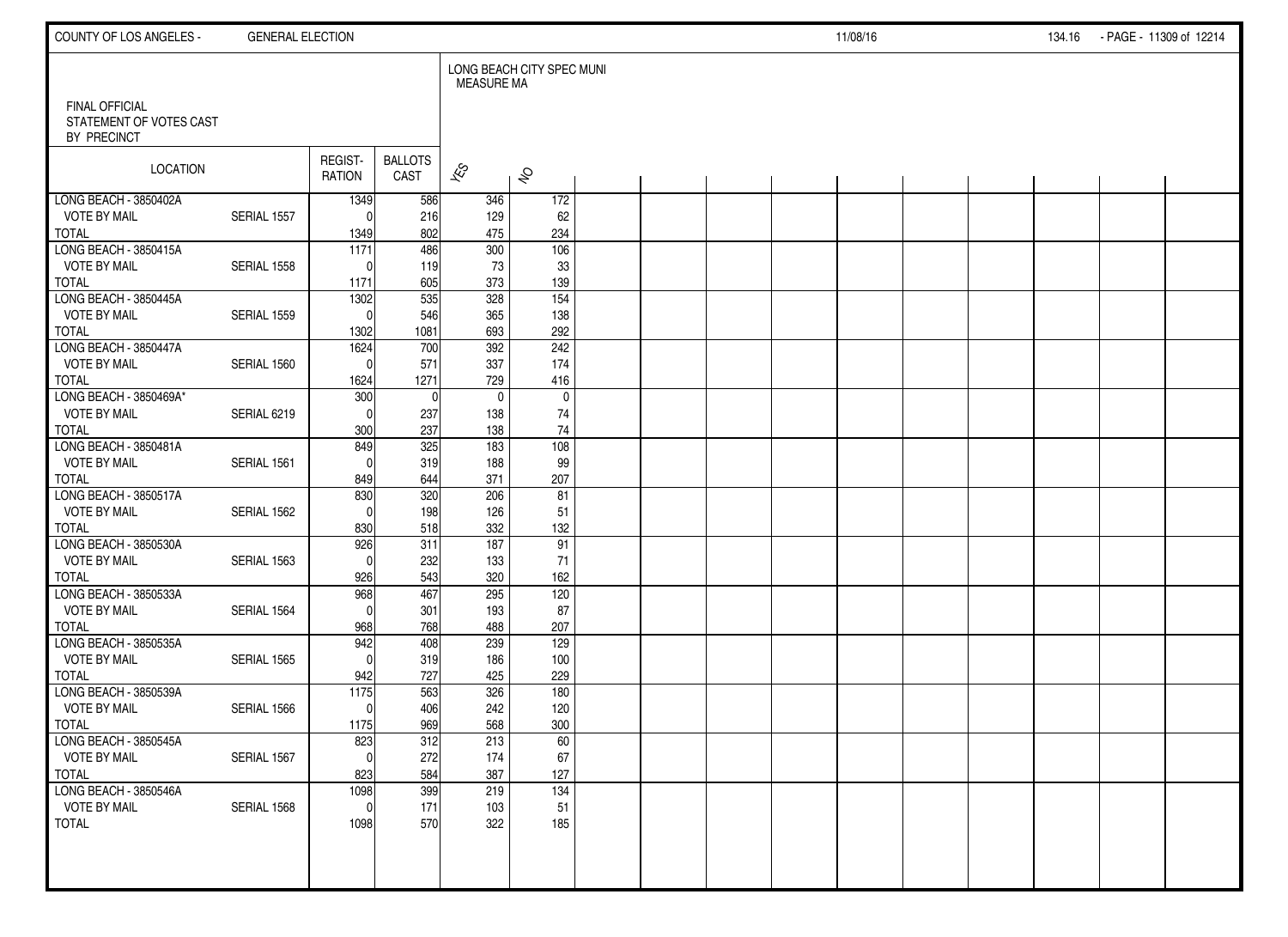| COUNTY OF LOS ANGELES -                                         | <b>GENERAL ELECTION</b> |                          |                        |                          |                           |  |  | 11/08/16 |  | 134.17 - PAGE - 11310 of 12214 |  |
|-----------------------------------------------------------------|-------------------------|--------------------------|------------------------|--------------------------|---------------------------|--|--|----------|--|--------------------------------|--|
|                                                                 |                         |                          |                        | <b>MEASURE MA</b>        | LONG BEACH CITY SPEC MUNI |  |  |          |  |                                |  |
| <b>FINAL OFFICIAL</b><br>STATEMENT OF VOTES CAST<br>BY PRECINCT |                         |                          |                        |                          |                           |  |  |          |  |                                |  |
| LOCATION                                                        |                         | REGIST-<br><b>RATION</b> | <b>BALLOTS</b><br>CAST | $\overline{\mathscr{E}}$ | $\hat{\mathcal{S}}$       |  |  |          |  |                                |  |
| LONG BEACH - 3850547A                                           |                         | 1361                     | 516                    | 308                      | 159                       |  |  |          |  |                                |  |
| <b>VOTE BY MAIL</b><br><b>TOTAL</b>                             | SERIAL 1569             | $^{\circ}$<br>1361       | 238<br>754             | 140<br>448               | 78<br>237                 |  |  |          |  |                                |  |
| LONG BEACH - 3850549A                                           |                         | 1688                     | 580                    | $\overline{333}$         | $\frac{1}{186}$           |  |  |          |  |                                |  |
| <b>VOTE BY MAIL</b>                                             | SERIAL 1570             | $\mathbf 0$              | 561                    | 349                      | 158                       |  |  |          |  |                                |  |
| <b>TOTAL</b>                                                    |                         | 1688                     | 1141                   | 682                      | 344                       |  |  |          |  |                                |  |
| LONG BEACH - 3850552A                                           |                         | 742                      | 314                    | 188                      | 90                        |  |  |          |  |                                |  |
| <b>VOTE BY MAIL</b>                                             | SERIAL 1571             | $\mathbf{0}$             | 140                    | 86                       | 35                        |  |  |          |  |                                |  |
| <b>TOTAL</b>                                                    |                         | 742                      | 454                    | 274                      | 125                       |  |  |          |  |                                |  |
| LONG BEACH - 3850552B                                           |                         | 899                      | 421                    | 250                      | 122                       |  |  |          |  |                                |  |
| <b>VOTE BY MAIL</b>                                             | SERIAL 1572             | $\mathbf{0}$             | 154                    | 96                       | 42                        |  |  |          |  |                                |  |
| <b>TOTAL</b>                                                    |                         | 899                      | 575                    | 346                      | 164                       |  |  |          |  |                                |  |
| LONG BEACH - 3850553A                                           |                         | 1148                     | 406                    | 258                      | 100                       |  |  |          |  |                                |  |
| <b>VOTE BY MAIL</b><br><b>TOTAL</b>                             | SERIAL 1573             | $\Omega$<br>1148         | 202<br>608             | 128<br>386               | 50<br>150                 |  |  |          |  |                                |  |
| LONG BEACH - 3850554A                                           |                         | 1204                     | 427                    | 265                      | 109                       |  |  |          |  |                                |  |
| <b>VOTE BY MAIL</b>                                             | SERIAL 1574             | $\Omega$                 | 236                    | 172                      | 50                        |  |  |          |  |                                |  |
| <b>TOTAL</b>                                                    |                         | 1204                     | 663                    | 437                      | 159                       |  |  |          |  |                                |  |
| LONG BEACH - 3850555A                                           |                         | 827                      | 299                    | 183                      | 79                        |  |  |          |  |                                |  |
| <b>VOTE BY MAIL</b>                                             | SERIAL 1575             | $\Omega$                 | 145                    | 97                       | 36                        |  |  |          |  |                                |  |
| <b>TOTAL</b>                                                    |                         | 827                      | 444                    | 280                      | 115                       |  |  |          |  |                                |  |
| LONG BEACH - 3850559A                                           |                         | 1403                     | 593                    | 358                      | $\overline{173}$          |  |  |          |  |                                |  |
| <b>VOTE BY MAIL</b>                                             | SERIAL 1576             | $\mathbf{0}$             | 393                    | 253                      | 98                        |  |  |          |  |                                |  |
| <b>TOTAL</b>                                                    |                         | 1403                     | 986                    | 611                      | 271                       |  |  |          |  |                                |  |
| LONG BEACH - 3850562A                                           |                         | 1169                     | 519                    | 311                      | 173                       |  |  |          |  |                                |  |
| <b>VOTE BY MAIL</b>                                             | SERIAL 1577             | $\Omega$                 | 433                    | 287                      | 104                       |  |  |          |  |                                |  |
| <b>TOTAL</b><br>LONG BEACH - 3850563A                           |                         | 1169<br>1508             | 952<br>594             | 598<br>380               | 277<br>144                |  |  |          |  |                                |  |
| <b>VOTE BY MAIL</b>                                             | SERIAL 1578             | $\mathbf{0}$             | 483                    | 282                      | 125                       |  |  |          |  |                                |  |
| <b>TOTAL</b>                                                    |                         | 1508                     | 1077                   | 662                      | 269                       |  |  |          |  |                                |  |
| LONG BEACH - 3850564B                                           |                         | 1385                     | 552                    | 341                      | 148                       |  |  |          |  |                                |  |
| <b>VOTE BY MAIL</b>                                             | SERIAL 1579             | $\mathbf 0$              | 325                    | 185                      | 91                        |  |  |          |  |                                |  |
| <b>TOTAL</b>                                                    |                         | 1385                     | 877                    | 526                      | 239                       |  |  |          |  |                                |  |
| LONG BEACH - 3850568A                                           |                         | 1034                     | 455                    | 261                      | 124                       |  |  |          |  |                                |  |
| <b>VOTE BY MAIL</b>                                             | SERIAL 1580             | $\pmb{0}$                | 264                    | 156                      | 69                        |  |  |          |  |                                |  |
| <b>TOTAL</b>                                                    |                         | 1034                     | 719                    | 417                      | 193                       |  |  |          |  |                                |  |
| LONG BEACH - 3850572A                                           |                         | $\frac{1100}{ }$         | 396                    | 225                      | 125                       |  |  |          |  |                                |  |
| <b>VOTE BY MAIL</b>                                             | SERIAL 1581             | $\mathbf 0$              | 248                    | 159                      | 63                        |  |  |          |  |                                |  |
| <b>TOTAL</b>                                                    |                         | 1100                     | 644                    | 384                      | 188                       |  |  |          |  |                                |  |
|                                                                 |                         |                          |                        |                          |                           |  |  |          |  |                                |  |
|                                                                 |                         |                          |                        |                          |                           |  |  |          |  |                                |  |
|                                                                 |                         |                          |                        |                          |                           |  |  |          |  |                                |  |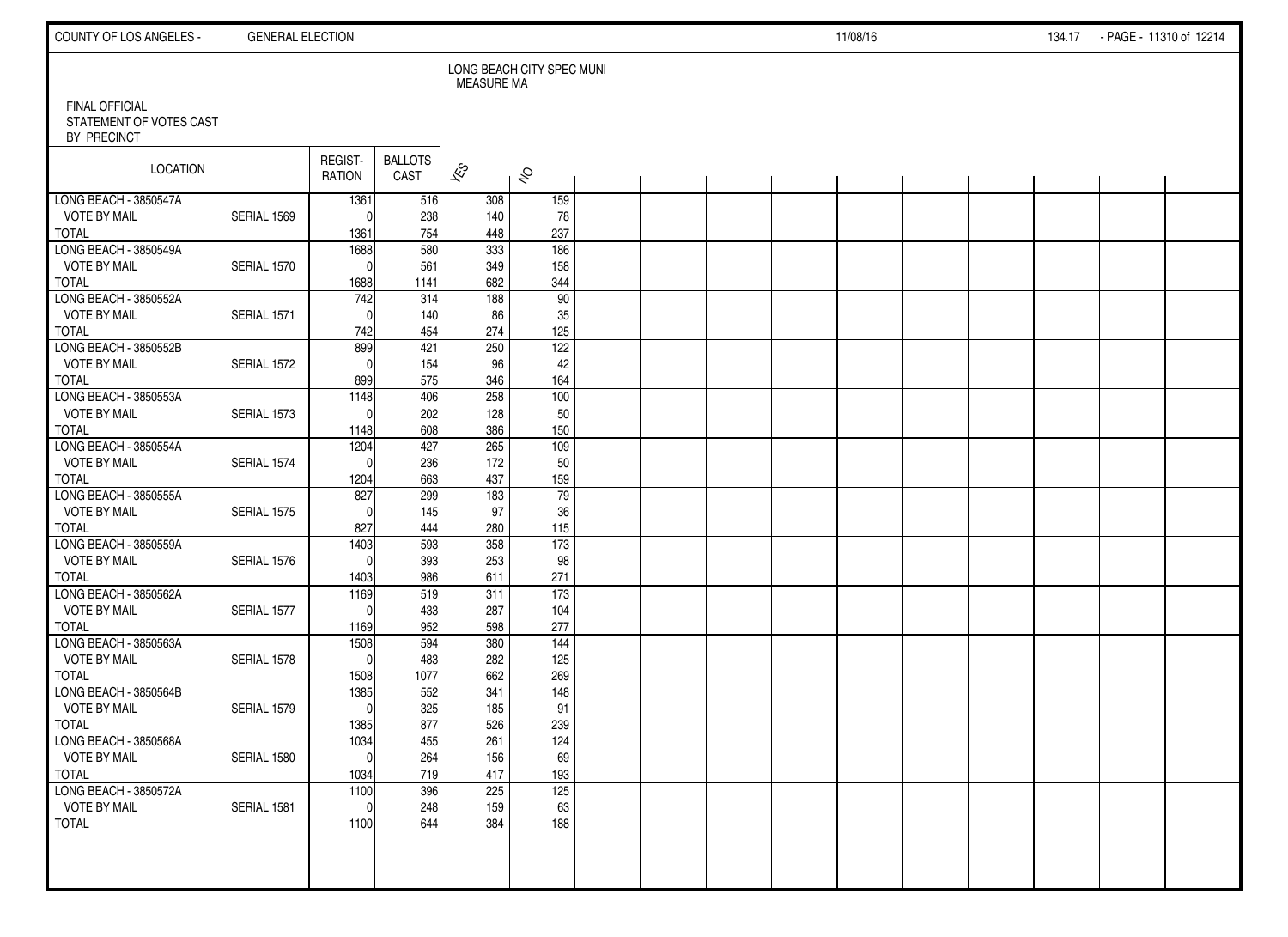| COUNTY OF LOS ANGELES -                          | <b>GENERAL ELECTION</b> |                        |                        |                   |                           |  |  | 11/08/16 |  | 134.18 | - PAGE - 11311 of 12214 |  |
|--------------------------------------------------|-------------------------|------------------------|------------------------|-------------------|---------------------------|--|--|----------|--|--------|-------------------------|--|
| <b>FINAL OFFICIAL</b><br>STATEMENT OF VOTES CAST |                         |                        |                        | <b>MEASURE MA</b> | LONG BEACH CITY SPEC MUNI |  |  |          |  |        |                         |  |
| BY PRECINCT                                      |                         |                        |                        |                   |                           |  |  |          |  |        |                         |  |
| <b>LOCATION</b>                                  |                         | REGIST-<br>RATION      | <b>BALLOTS</b><br>CAST | $\approx$         | $\hat{\mathcal{S}}$       |  |  |          |  |        |                         |  |
| LONG BEACH - 3850577A                            |                         | 1271<br>$\Omega$       | 332                    | 205               | 90                        |  |  |          |  |        |                         |  |
| <b>VOTE BY MAIL</b><br><b>TOTAL</b>              | SERIAL 1582             | 1271                   | 205<br>537             | 132<br>337        | 64<br>154                 |  |  |          |  |        |                         |  |
| LONG BEACH - 3850591A                            |                         | 1079                   | $\overline{468}$       | 267               | 139                       |  |  |          |  |        |                         |  |
| <b>VOTE BY MAIL</b><br><b>TOTAL</b>              | SERIAL 1583             | $\Omega$<br>1079       | 170<br>638             | 99<br>366         | 48<br>187                 |  |  |          |  |        |                         |  |
| LONG BEACH - 3850593A                            |                         | 896                    | 301                    | 176               | 84                        |  |  |          |  |        |                         |  |
| <b>VOTE BY MAIL</b>                              | SERIAL 1584             | $\Omega$               | 129                    | 84                | 31                        |  |  |          |  |        |                         |  |
| <b>TOTAL</b><br>LONG BEACH - 3850594A            |                         | 896<br>1426            | 430<br>576             | 260<br>347        | 115<br>$\overline{153}$   |  |  |          |  |        |                         |  |
| <b>VOTE BY MAIL</b>                              | SERIAL 1585             | $\mathbf{0}$           | 302                    | 196               | 78                        |  |  |          |  |        |                         |  |
| <b>TOTAL</b>                                     |                         | 1426                   | 878                    | 543               | 231                       |  |  |          |  |        |                         |  |
| LONG BEACH - 3850611C                            |                         | 738<br>$\Omega$        | 190                    | 115               | 40                        |  |  |          |  |        |                         |  |
| <b>VOTE BY MAIL</b><br><b>TOTAL</b>              | SERIAL 1586             | 738                    | 110<br>300             | 80<br>195         | 21<br>61                  |  |  |          |  |        |                         |  |
| LONG BEACH - 3850612A                            |                         | 856                    | 365                    | 222               | 99                        |  |  |          |  |        |                         |  |
| <b>VOTE BY MAIL</b>                              | SERIAL 1587             | $\Omega$               | 161                    | 111               | 36                        |  |  |          |  |        |                         |  |
| <b>TOTAL</b><br>LONG BEACH - 3850613A            |                         | 856<br>752             | 526<br>257             | 333<br>134        | 135<br>76                 |  |  |          |  |        |                         |  |
| <b>VOTE BY MAIL</b>                              | SERIAL 1588             | $\Omega$               | 123                    | 85                | 30                        |  |  |          |  |        |                         |  |
| <b>TOTAL</b>                                     |                         | 752                    | 380                    | 219               | 106                       |  |  |          |  |        |                         |  |
| LONG BEACH - 3850614A<br><b>VOTE BY MAIL</b>     | SERIAL 1589             | 1203<br>$\Omega$       | 492<br>193             | 305<br>123        | 118<br>50                 |  |  |          |  |        |                         |  |
| <b>TOTAL</b>                                     |                         | 1203                   | 685                    | 428               | 168                       |  |  |          |  |        |                         |  |
| LONG BEACH - 3850616A                            |                         | 1136                   | 439                    | 289               | 111                       |  |  |          |  |        |                         |  |
| <b>VOTE BY MAIL</b><br><b>TOTAL</b>              | SERIAL 1590             | $\Omega$<br>1136       | 359<br>798             | 226<br>515        | 94<br>205                 |  |  |          |  |        |                         |  |
| LONG BEACH - 3850617A                            |                         | 968                    | 370                    | 212               | 112                       |  |  |          |  |        |                         |  |
| <b>VOTE BY MAIL</b>                              | SERIAL 1591             | $\Omega$               | 293                    | 191               | 77                        |  |  |          |  |        |                         |  |
| <b>TOTAL</b><br>LONG BEACH - 3850618A            |                         | 968<br>974             | 663<br>407             | 403<br>258        | 189<br>102                |  |  |          |  |        |                         |  |
| <b>VOTE BY MAIL</b>                              | SERIAL 1592             | $\Omega$               | 239                    | 156               | 65                        |  |  |          |  |        |                         |  |
| <b>TOTAL</b>                                     |                         | 974                    | 646                    | 414               | 167                       |  |  |          |  |        |                         |  |
| LONG BEACH - 3850620A<br><b>VOTE BY MAIL</b>     | SERIAL 1593             | 1231<br>$\overline{0}$ | 553<br>289             | 310<br>170        | 184<br>$90\,$             |  |  |          |  |        |                         |  |
| <b>TOTAL</b>                                     |                         | 1231                   | 842                    | 480               | 274                       |  |  |          |  |        |                         |  |
| LONG BEACH - 3850621A                            |                         | 893                    | 343                    | 222               | 83                        |  |  |          |  |        |                         |  |
| <b>VOTE BY MAIL</b><br><b>TOTAL</b>              | SERIAL 1594             | $\mathbf 0$<br>893     | 215<br>558             | 149<br>371        | 53<br>136                 |  |  |          |  |        |                         |  |
|                                                  |                         |                        |                        |                   |                           |  |  |          |  |        |                         |  |
|                                                  |                         |                        |                        |                   |                           |  |  |          |  |        |                         |  |
|                                                  |                         |                        |                        |                   |                           |  |  |          |  |        |                         |  |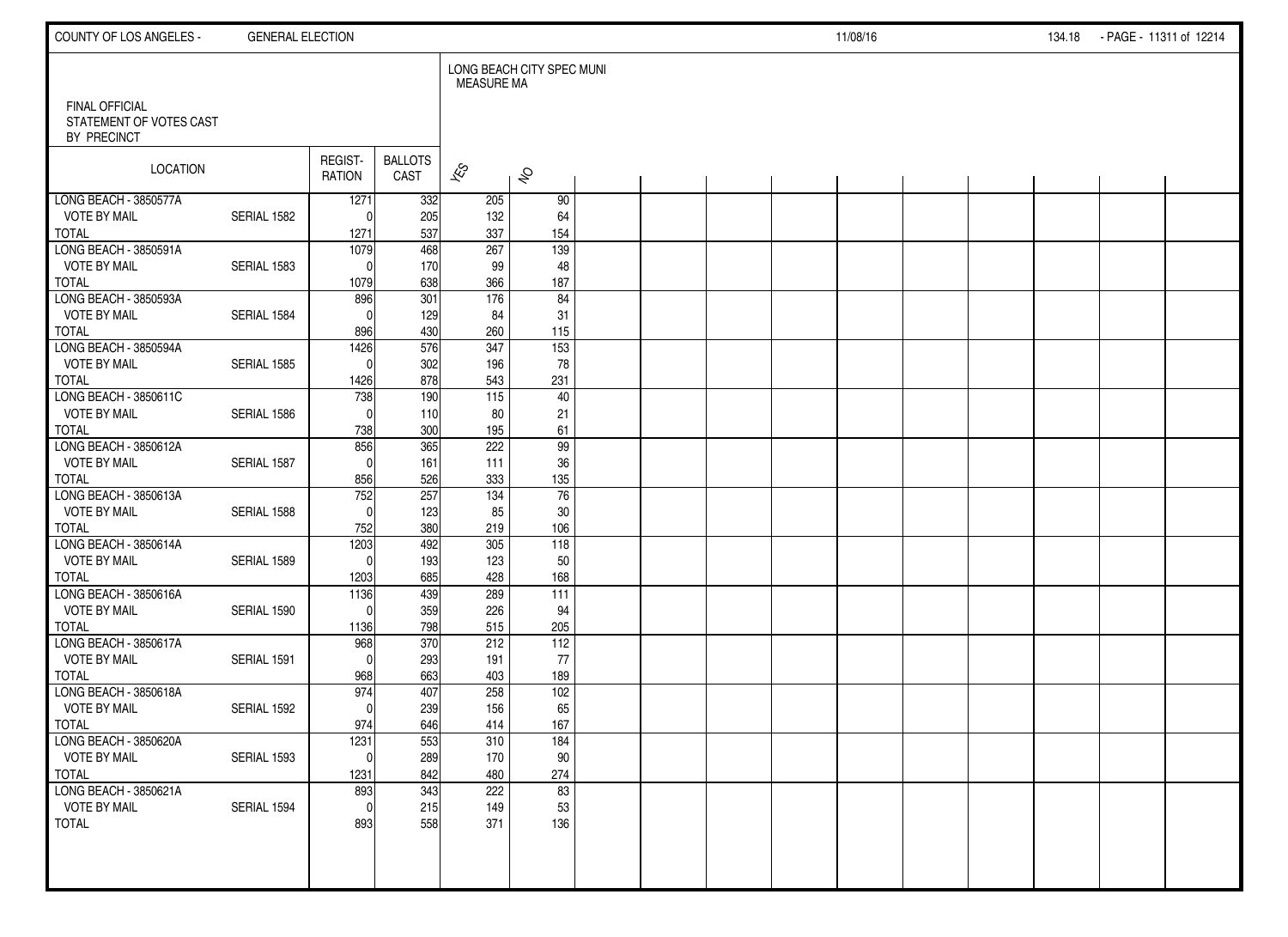| COUNTY OF LOS ANGELES -                                         | <b>GENERAL ELECTION</b> |                          |                        |                          |                           |  |  | 11/08/16 |  | 134.19 - PAGE - 11312 of 12214 |  |
|-----------------------------------------------------------------|-------------------------|--------------------------|------------------------|--------------------------|---------------------------|--|--|----------|--|--------------------------------|--|
|                                                                 |                         |                          |                        | <b>MEASURE MA</b>        | LONG BEACH CITY SPEC MUNI |  |  |          |  |                                |  |
| <b>FINAL OFFICIAL</b><br>STATEMENT OF VOTES CAST<br>BY PRECINCT |                         |                          |                        |                          |                           |  |  |          |  |                                |  |
| LOCATION                                                        |                         | REGIST-<br><b>RATION</b> | <b>BALLOTS</b><br>CAST | $\overline{\mathscr{E}}$ | $\hat{\mathcal{S}}$       |  |  |          |  |                                |  |
| LONG BEACH - 3850624A                                           |                         | 903                      | 336                    | 207                      | 91                        |  |  |          |  |                                |  |
| <b>VOTE BY MAIL</b><br><b>TOTAL</b>                             | SERIAL 1595             | $^{\circ}$<br>903        | 212<br>548             | 127<br>334               | 63<br>154                 |  |  |          |  |                                |  |
| LONG BEACH - 3850625A                                           |                         | 1235                     | $\overline{472}$       | 268                      | $\frac{1}{138}$           |  |  |          |  |                                |  |
| <b>VOTE BY MAIL</b>                                             | SERIAL 1596             | $\mathbf{0}$             | 338                    | 203                      | 101                       |  |  |          |  |                                |  |
| <b>TOTAL</b>                                                    |                         | 1235                     | 810                    | 471                      | 239                       |  |  |          |  |                                |  |
| LONG BEACH - 3850630A                                           |                         | 1352                     | 657                    | 376                      | 236                       |  |  |          |  |                                |  |
| <b>VOTE BY MAIL</b>                                             | SERIAL 1597             | $\mathbf 0$              | 449                    | 261                      | 144                       |  |  |          |  |                                |  |
| <b>TOTAL</b>                                                    |                         | 1352                     | 1106                   | 637                      | 380                       |  |  |          |  |                                |  |
| LONG BEACH - 3850632B                                           |                         | 868                      | 431                    | 255                      | $\overline{131}$          |  |  |          |  |                                |  |
| <b>VOTE BY MAIL</b>                                             | SERIAL 1598             | $\mathbf{0}$             | 210                    | 107                      | 81<br>212                 |  |  |          |  |                                |  |
| <b>TOTAL</b><br>LONG BEACH - 3850636A                           |                         | 868<br>995               | 641<br>437             | 362<br>275               | 111                       |  |  |          |  |                                |  |
| <b>VOTE BY MAIL</b>                                             | SERIAL 1599             | $\Omega$                 | 311                    | 183                      | 104                       |  |  |          |  |                                |  |
| <b>TOTAL</b>                                                    |                         | 995                      | 748                    | 458                      | 215                       |  |  |          |  |                                |  |
| LONG BEACH - 3850637A                                           |                         | 836                      | 375                    | 208                      | 138                       |  |  |          |  |                                |  |
| <b>VOTE BY MAIL</b>                                             | SERIAL 1600             | $\mathbf{0}$             | 275                    | 170                      | 79                        |  |  |          |  |                                |  |
| <b>TOTAL</b>                                                    |                         | 836                      | 650                    | 378                      | 217                       |  |  |          |  |                                |  |
| LONG BEACH - 3850639A                                           |                         | 1050                     | 501                    | 289                      | 164                       |  |  |          |  |                                |  |
| <b>VOTE BY MAIL</b>                                             | SERIAL 1601             | $\mathbf{0}$             | 336                    | 197                      | 109                       |  |  |          |  |                                |  |
| <b>TOTAL</b>                                                    |                         | 1050                     | 837                    | 486                      | 273                       |  |  |          |  |                                |  |
| LONG BEACH - 3850645A                                           |                         | 790                      | 406                    | 180                      | 86                        |  |  |          |  |                                |  |
| <b>VOTE BY MAIL</b><br><b>TOTAL</b>                             | SERIAL 1602             | $\Omega$<br>790          | 128<br>534             | 69<br>249                | 32<br>118                 |  |  |          |  |                                |  |
| LONG BEACH - 3850648A                                           |                         | $\frac{1515}{2}$         | 681                    | 400                      | 215                       |  |  |          |  |                                |  |
| <b>VOTE BY MAIL</b>                                             | SERIAL 1603             | $\mathbf 0$              | 525                    | 309                      | 171                       |  |  |          |  |                                |  |
| <b>TOTAL</b>                                                    |                         | 1515                     | 1206                   | 709                      | 386                       |  |  |          |  |                                |  |
| LONG BEACH - 3850650A                                           |                         | 850                      | 392                    | 211                      | 123                       |  |  |          |  |                                |  |
| <b>VOTE BY MAIL</b>                                             | SERIAL 1604             | $\Omega$                 | 264                    | 158                      | 75                        |  |  |          |  |                                |  |
| <b>TOTAL</b>                                                    |                         | 850                      | 656                    | 369                      | 198                       |  |  |          |  |                                |  |
| LONG BEACH - 3850660A                                           |                         | 1296                     | 573                    | 334                      | 151                       |  |  |          |  |                                |  |
| <b>VOTE BY MAIL</b>                                             | SERIAL 1605             | $\mathbf 0$              | 197                    | 128                      | 54                        |  |  |          |  |                                |  |
| <b>TOTAL</b>                                                    |                         | 1296                     | 770                    | 462                      | 205                       |  |  |          |  |                                |  |
| LONG BEACH - 3850671A<br><b>VOTE BY MAIL</b>                    |                         | 1241                     | 455                    | 281                      | 125                       |  |  |          |  |                                |  |
| <b>TOTAL</b>                                                    | SERIAL 1606             | $\overline{0}$<br>1241   | 210<br>665             | 131<br>412               | 59<br>184                 |  |  |          |  |                                |  |
| LONG BEACH - 3850671C*                                          |                         | 19                       |                        | $\mathbf 0$              | $\mathsf{O}$              |  |  |          |  |                                |  |
| <b>VOTE BY MAIL</b>                                             | SERIAL 6222             | $\Omega$                 |                        | 2                        | $\overline{c}$            |  |  |          |  |                                |  |
| <b>TOTAL</b>                                                    |                         | 19                       |                        |                          | $\overline{2}$            |  |  |          |  |                                |  |
|                                                                 |                         |                          |                        |                          |                           |  |  |          |  |                                |  |
|                                                                 |                         |                          |                        |                          |                           |  |  |          |  |                                |  |
|                                                                 |                         |                          |                        |                          |                           |  |  |          |  |                                |  |
|                                                                 |                         |                          |                        |                          |                           |  |  |          |  |                                |  |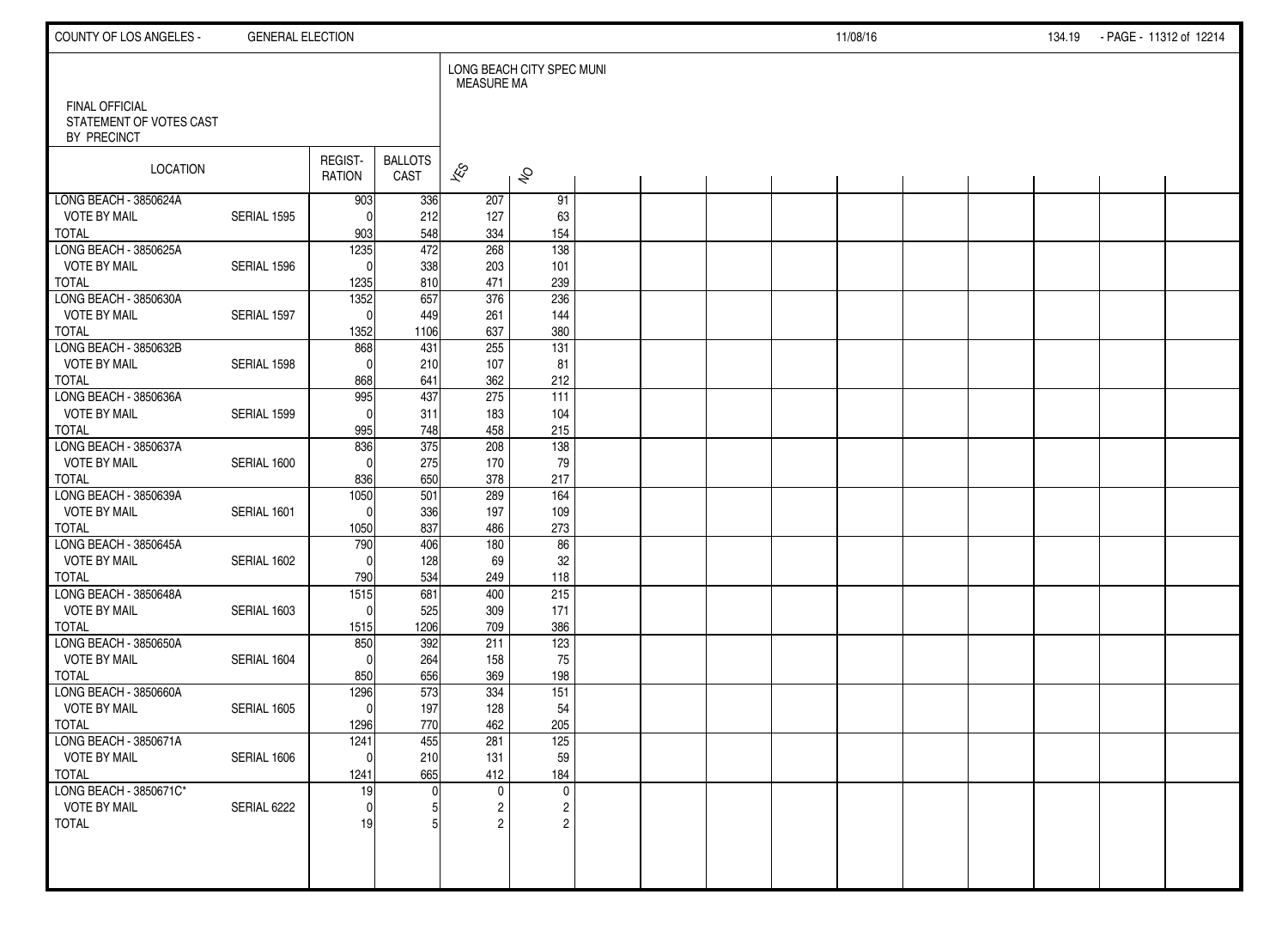| COUNTY OF LOS ANGELES -                                            | <b>GENERAL ELECTION</b> |                          |                        |                                                  |                                                 |  |  | 11/08/16 |  | 134.20 PAGE - 11313 of 12214 |  |
|--------------------------------------------------------------------|-------------------------|--------------------------|------------------------|--------------------------------------------------|-------------------------------------------------|--|--|----------|--|------------------------------|--|
| <b>FINAL OFFICIAL</b>                                              |                         |                          |                        | <b>MEASURE MA</b>                                | LONG BEACH CITY SPEC MUNI                       |  |  |          |  |                              |  |
| STATEMENT OF VOTES CAST<br>BY PRECINCT                             |                         |                          |                        |                                                  |                                                 |  |  |          |  |                              |  |
| LOCATION                                                           |                         | REGIST-<br><b>RATION</b> | <b>BALLOTS</b><br>CAST | $\approx$                                        | $\hat{\mathcal{S}}$                             |  |  |          |  |                              |  |
| LONG BEACH - 3850687A<br><b>VOTE BY MAIL</b><br>TOTAL              | SERIAL 1607             | 1110<br>$\Omega$<br>1110 | 338<br>139<br>477      | 203<br>88<br>291                                 | 103<br>36<br>139                                |  |  |          |  |                              |  |
| LONG BEACH - 3850688A<br><b>VOTE BY MAIL</b><br>TOTAL              | SERIAL 1608             | 1106<br>$\Omega$<br>1106 | 365<br>491<br>856      | 206<br>305<br>511                                | 116<br>136<br>252                               |  |  |          |  |                              |  |
| LONG BEACH - 3850701A<br><b>VOTE BY MAIL</b><br><b>TOTAL</b>       | SERIAL 1609             | 915<br>$\Omega$<br>915   | 342<br>167<br>509      | 208<br>105<br>313                                | 87<br>39<br>126                                 |  |  |          |  |                              |  |
| LONG BEACH - 3850702A<br><b>VOTE BY MAIL</b><br><b>TOTAL</b>       | SERIAL 1610             | 1314<br>$\Omega$<br>1314 | 341<br>128<br>469      | 199<br>87<br>286                                 | 92<br>29<br>121                                 |  |  |          |  |                              |  |
| BALLOT GROUP 513 - 9990513A<br><b>VOTE BY MAIL</b><br><b>TOTAL</b> | SERIAL 8513             |                          |                        | $\mathbf{0}$<br>$\mathbf{0}$<br>0                | $\mathbf 0$                                     |  |  |          |  |                              |  |
| BALLOT GROUP 536 - 9990536A<br><b>VOTE BY MAIL</b><br><b>TOTAL</b> | SERIAL 8536             |                          |                        | $\mathbf 0$<br>$\mathbf{0}$<br>$\mathbf{0}$      | $\mathbf 0$                                     |  |  |          |  |                              |  |
| BALLOT GROUP 538 - 9990538A<br><b>VOTE BY MAIL</b><br><b>TOTAL</b> | SERIAL 8538             |                          |                        | $\mathbf{0}$<br>$\mathbf{0}$<br>$\mathbf 0$      | $\mathbf 0$                                     |  |  |          |  |                              |  |
| BALLOT GROUP 595 - 9990595A<br><b>VOTE BY MAIL</b><br><b>TOTAL</b> | SERIAL 8595             |                          | $\Omega$<br>24<br>24   | $\mathbf 0$<br>13<br>13                          | $\mathbf 0$<br>3<br>3                           |  |  |          |  |                              |  |
| BALLOT GROUP 601 - 9990601A<br><b>VOTE BY MAIL</b><br><b>TOTAL</b> | SERIAL 8601             |                          |                        | $\mathbf 0$<br>$\mathbf 0$<br>$\mathbf 0$        | 0                                               |  |  |          |  |                              |  |
| BALLOT GROUP 605 - 9990605A<br><b>VOTE BY MAIL</b><br><b>TOTAL</b> | SERIAL 8605             |                          | C<br>14<br>14          | $\mathbf{0}$<br>$\overline{7}$<br>$\overline{7}$ | $\mathbf 0$<br>$\overline{c}$<br>$\overline{c}$ |  |  |          |  |                              |  |
|                                                                    |                         |                          |                        |                                                  |                                                 |  |  |          |  |                              |  |
|                                                                    |                         |                          |                        |                                                  |                                                 |  |  |          |  |                              |  |
|                                                                    |                         |                          |                        |                                                  |                                                 |  |  |          |  |                              |  |
|                                                                    |                         |                          |                        |                                                  |                                                 |  |  |          |  |                              |  |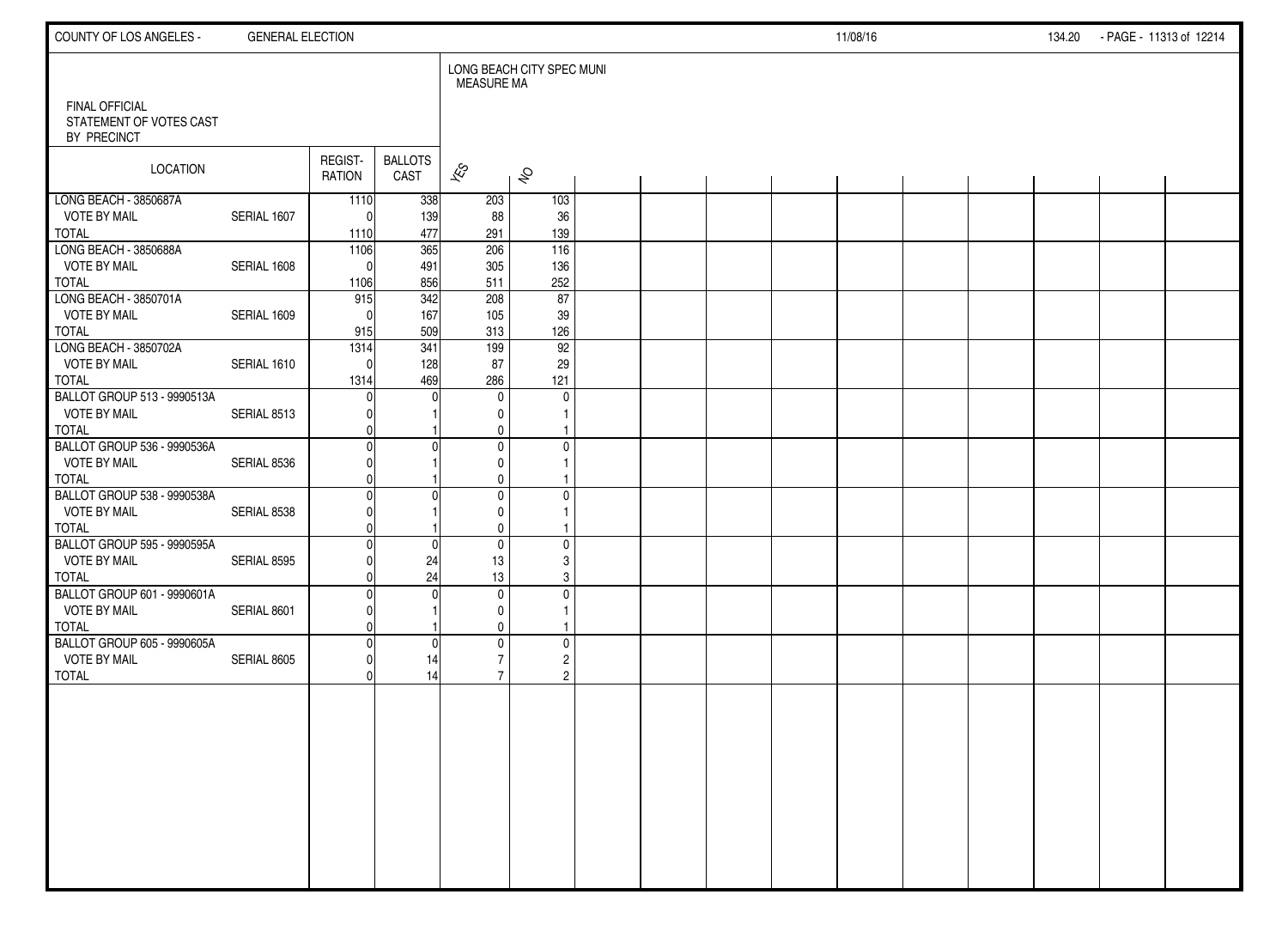| COUNTY OF LOS ANGELES -                                         | <b>GENERAL ELECTION</b>  |                        |                          |                           |  |  | 11/08/16 |  | 134.21 - PAGE - 11314 of 12214 |  |
|-----------------------------------------------------------------|--------------------------|------------------------|--------------------------|---------------------------|--|--|----------|--|--------------------------------|--|
| <b>FINAL OFFICIAL</b><br>STATEMENT OF VOTES CAST<br>BY PRECINCT |                          |                        | <b>MEASURE MA</b>        | LONG BEACH CITY SPEC MUNI |  |  |          |  |                                |  |
| <b>LOCATION</b>                                                 | REGIST-<br><b>RATION</b> | <b>BALLOTS</b><br>CAST | $\overline{\mathscr{E}}$ | $\hat{\mathcal{S}}$       |  |  |          |  |                                |  |
| <b>PRECINCT TOTAL</b><br><b>VBM TOTAL</b><br><b>GROUP TOTAL</b> | 266963                   | 104132<br>65017<br>42  | 62384<br>40682<br>20     | 29904<br>18042<br>9       |  |  |          |  |                                |  |
| <b>GRAND TOTAL</b>                                              | 266963                   | 169191                 | 103086                   | 47955                     |  |  |          |  |                                |  |
|                                                                 |                          |                        |                          |                           |  |  |          |  |                                |  |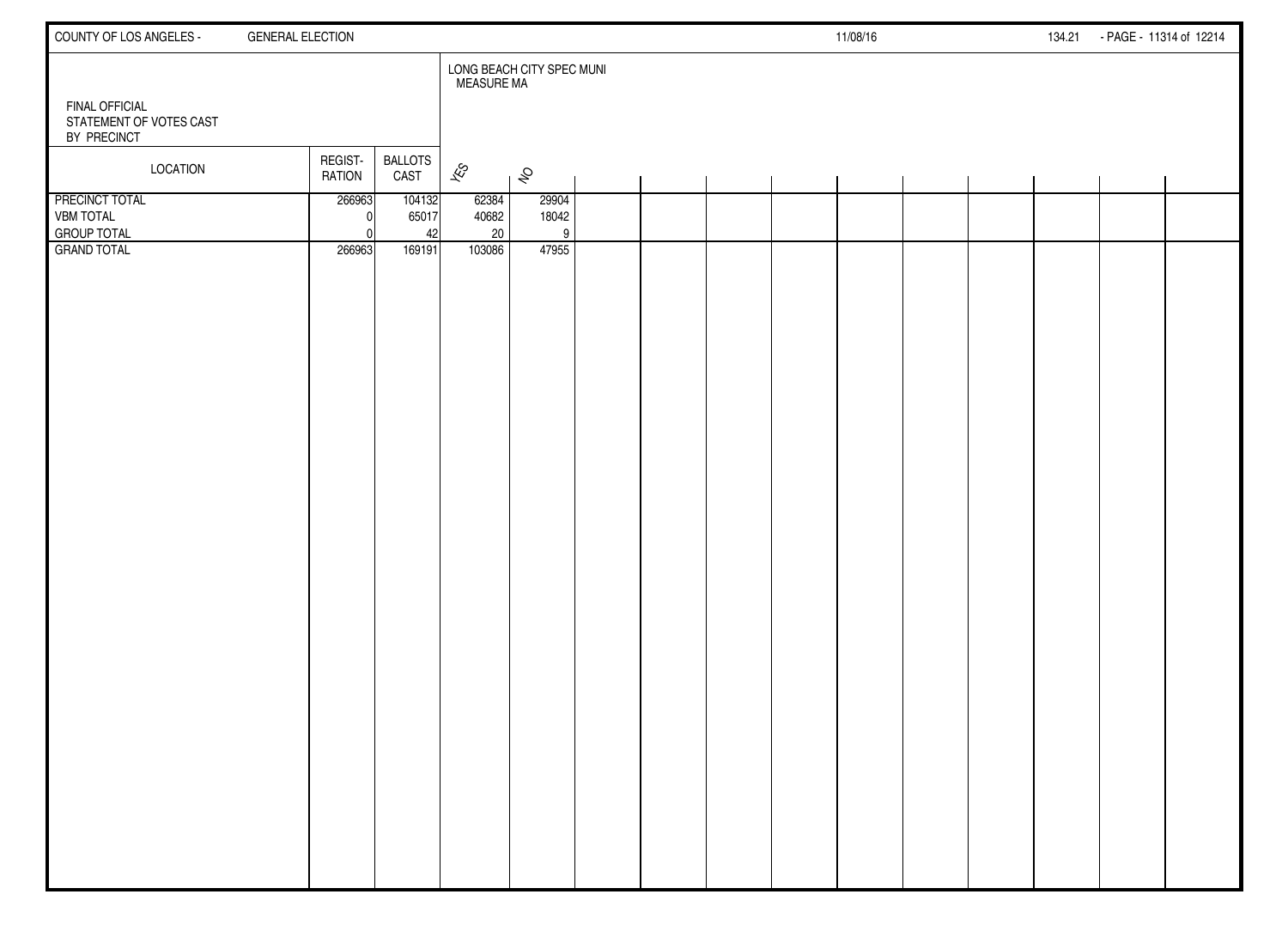| COUNTY OF LOS ANGELES -                                         | <b>GENERAL ELECTION</b> |                   |                        |                          |                           |  |  | 11/08/16 |  | 135.1 | - PAGE - 11315 of 12214 |  |
|-----------------------------------------------------------------|-------------------------|-------------------|------------------------|--------------------------|---------------------------|--|--|----------|--|-------|-------------------------|--|
|                                                                 |                         |                   |                        | <b>MEASURE MM</b>        | LONG BEACH CITY SPEC MUNI |  |  |          |  |       |                         |  |
| <b>FINAL OFFICIAL</b><br>STATEMENT OF VOTES CAST<br>BY PRECINCT |                         |                   |                        |                          |                           |  |  |          |  |       |                         |  |
| <b>LOCATION</b>                                                 |                         | REGIST-<br>RATION | <b>BALLOTS</b><br>CAST | $\overline{\mathscr{K}}$ | $\hat{\mathcal{S}}$       |  |  |          |  |       |                         |  |
| LONG BEACH - 3850001A                                           |                         | 1148              | 466                    | 226                      | 172                       |  |  |          |  |       |                         |  |
| <b>VOTE BY MAIL</b><br><b>TOTAL</b>                             | SERIAL 1365             | $\Omega$<br>1148  | 180<br>646             | 93<br>319                | 75<br>247                 |  |  |          |  |       |                         |  |
| LONG BEACH - 3850001C*                                          |                         |                   |                        | $\mathbf{0}$             | 0                         |  |  |          |  |       |                         |  |
| <b>VOTE BY MAIL</b>                                             | SERIAL 6207             |                   |                        |                          | 1                         |  |  |          |  |       |                         |  |
| <b>TOTAL</b>                                                    |                         |                   | $\overline{c}$         | -1                       | 1                         |  |  |          |  |       |                         |  |
| LONG BEACH - 3850003A                                           |                         | 347               | 59                     | 32                       | 11                        |  |  |          |  |       |                         |  |
| <b>VOTE BY MAIL</b>                                             | SERIAL 1366             |                   | 11                     | $\overline{7}$           | $\overline{c}$            |  |  |          |  |       |                         |  |
| <b>TOTAL</b>                                                    |                         | 347               | 70                     | 39                       | 13                        |  |  |          |  |       |                         |  |
| LONG BEACH - 3850004A                                           |                         | 1268              | 557                    | 284                      | 199                       |  |  |          |  |       |                         |  |
| <b>VOTE BY MAIL</b>                                             | SERIAL 1367             | $\Omega$          | 177                    | 83                       | 79                        |  |  |          |  |       |                         |  |
| <b>TOTAL</b><br>LONG BEACH - 3850005A                           |                         | 1268<br>1120      | 734<br>449             | 367<br>224               | 278<br>161                |  |  |          |  |       |                         |  |
| <b>VOTE BY MAIL</b>                                             | SERIAL 1368             | $\Omega$          | 146                    | 82                       | 53                        |  |  |          |  |       |                         |  |
| <b>TOTAL</b>                                                    |                         | 1120              | 595                    | 306                      | 214                       |  |  |          |  |       |                         |  |
| LONG BEACH - 3850007A                                           |                         | 1389              | 481                    | 311                      | $\overline{121}$          |  |  |          |  |       |                         |  |
| <b>VOTE BY MAIL</b>                                             | SERIAL 1369             | $\Omega$          | 327                    | 191                      | 83                        |  |  |          |  |       |                         |  |
| <b>TOTAL</b>                                                    |                         | 1389              | 808                    | 502                      | 204                       |  |  |          |  |       |                         |  |
| LONG BEACH - 3850008A                                           |                         | 1478              | 677                    | 359                      | 240                       |  |  |          |  |       |                         |  |
| <b>VOTE BY MAIL</b>                                             | SERIAL 1370             | $\Omega$          | 217                    | 111                      | 82                        |  |  |          |  |       |                         |  |
| <b>TOTAL</b>                                                    |                         | 1478              | 894                    | 470                      | 322                       |  |  |          |  |       |                         |  |
| LONG BEACH - 3850009A                                           |                         | 1188              | 536                    | 254                      | 193                       |  |  |          |  |       |                         |  |
| <b>VOTE BY MAIL</b>                                             | SERIAL 1371             | $\Omega$          | 152                    | 87                       | 51                        |  |  |          |  |       |                         |  |
| <b>TOTAL</b><br>LONG BEACH - 3850010A                           |                         | 1188<br>1422      | 688<br>476             | 341<br>283               | 244<br>$\frac{142}{ }$    |  |  |          |  |       |                         |  |
| <b>VOTE BY MAIL</b>                                             | SERIAL 1372             | $\Omega$          | 175                    | 97                       | 57                        |  |  |          |  |       |                         |  |
| <b>TOTAL</b>                                                    |                         | 1422              | 651                    | 380                      | 199                       |  |  |          |  |       |                         |  |
| LONG BEACH - 3850012A                                           |                         | 1625              | 523                    | 301                      | 157                       |  |  |          |  |       |                         |  |
| <b>VOTE BY MAIL</b>                                             | SERIAL 1373             | $\Omega$          | 638                    | 341                      | 225                       |  |  |          |  |       |                         |  |
| <b>TOTAL</b>                                                    |                         | 1625              | 1161                   | 642                      | 382                       |  |  |          |  |       |                         |  |
| LONG BEACH - 3850013A                                           |                         | 1302              | 371                    | 205                      | 131                       |  |  |          |  |       |                         |  |
| VOTE BY MAIL                                                    | SERIAL 1374             | $\mathbf{0}$      | 232                    | 117                      | 100                       |  |  |          |  |       |                         |  |
| <b>TOTAL</b>                                                    |                         | 1302              | 603                    | 322                      | 231                       |  |  |          |  |       |                         |  |
| LONG BEACH - 3850015A                                           |                         | 1153              | 416                    | 215                      | 141                       |  |  |          |  |       |                         |  |
| <b>VOTE BY MAIL</b><br><b>TOTAL</b>                             | SERIAL 1375             | 0l<br>1153        | 183<br>599             | 105<br>320               | 64<br>205                 |  |  |          |  |       |                         |  |
| LONG BEACH - 3850016A                                           |                         | 1241              | 475                    | 256                      | $\overline{155}$          |  |  |          |  |       |                         |  |
| <b>VOTE BY MAIL</b>                                             | SERIAL 1376             | $\mathbf{0}$      | 239                    | 145                      | 68                        |  |  |          |  |       |                         |  |
| <b>TOTAL</b>                                                    |                         | 1241              | 714                    | 401                      | 223                       |  |  |          |  |       |                         |  |
|                                                                 |                         |                   |                        |                          |                           |  |  |          |  |       |                         |  |
|                                                                 |                         |                   |                        |                          |                           |  |  |          |  |       |                         |  |
|                                                                 |                         |                   |                        |                          |                           |  |  |          |  |       |                         |  |
|                                                                 |                         |                   |                        |                          |                           |  |  |          |  |       |                         |  |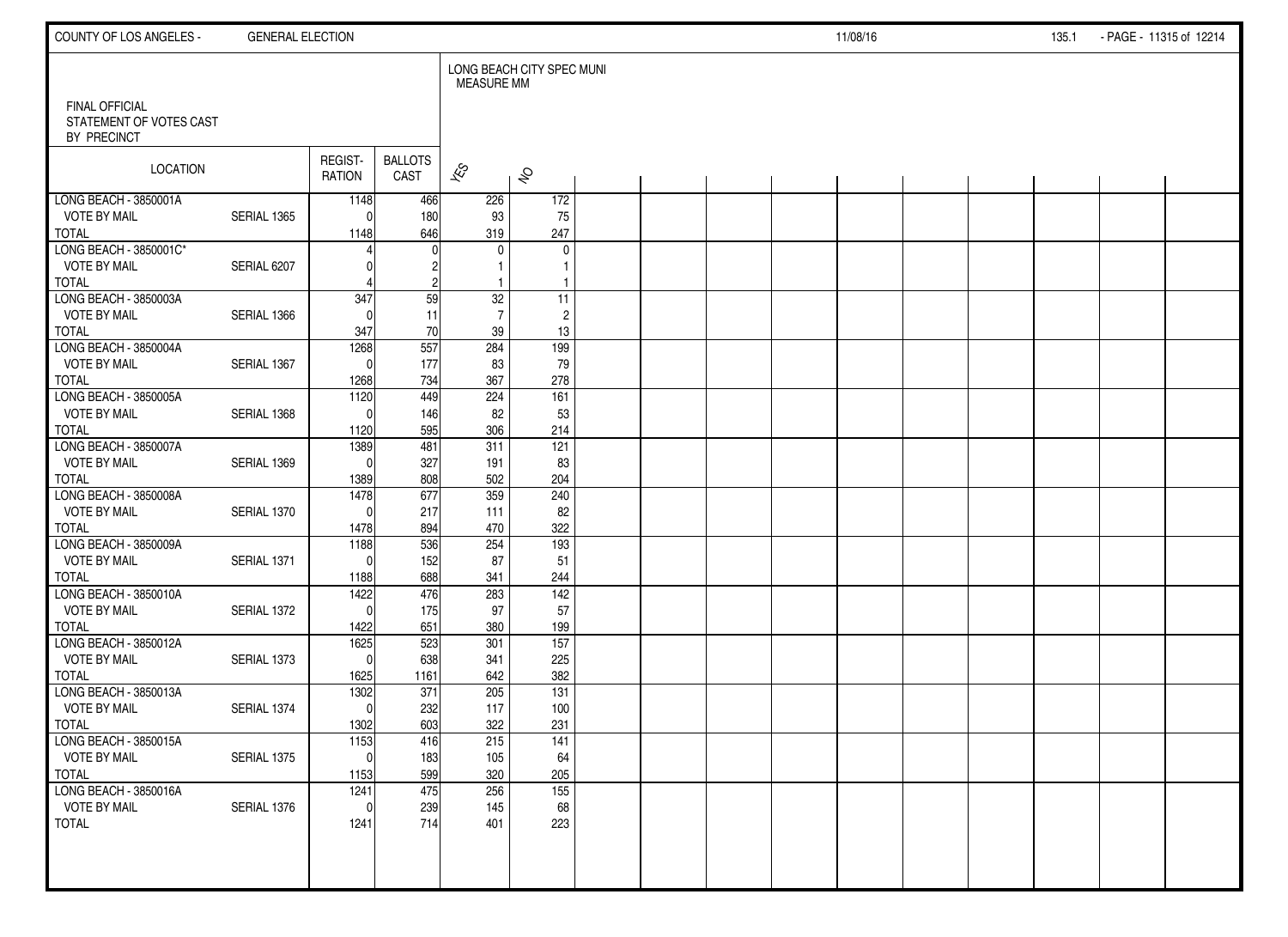| COUNTY OF LOS ANGELES -                      | <b>GENERAL ELECTION</b> |                   |                        |                   |                           |  |  | 11/08/16 |  | 135.2 | - PAGE - 11316 of 12214 |  |
|----------------------------------------------|-------------------------|-------------------|------------------------|-------------------|---------------------------|--|--|----------|--|-------|-------------------------|--|
| <b>FINAL OFFICIAL</b>                        |                         |                   |                        | <b>MEASURE MM</b> | LONG BEACH CITY SPEC MUNI |  |  |          |  |       |                         |  |
| STATEMENT OF VOTES CAST<br>BY PRECINCT       |                         |                   |                        |                   |                           |  |  |          |  |       |                         |  |
| <b>LOCATION</b>                              |                         | REGIST-<br>RATION | <b>BALLOTS</b><br>CAST | $\approx$         | $\hat{\mathcal{S}}$       |  |  |          |  |       |                         |  |
| LONG BEACH - 3850017B                        |                         | 965               | 396                    | 208               | 133                       |  |  |          |  |       |                         |  |
| <b>VOTE BY MAIL</b><br><b>TOTAL</b>          | SERIAL 1377             | $\Omega$<br>965   | 143<br>539             | 78<br>286         | 51<br>184                 |  |  |          |  |       |                         |  |
| LONG BEACH - 3850020A                        |                         | $\overline{1118}$ | 417                    | 241               | $\overline{135}$          |  |  |          |  |       |                         |  |
| <b>VOTE BY MAIL</b>                          | SERIAL 1378             | $\Omega$          | 188                    | 93                | 64                        |  |  |          |  |       |                         |  |
| <b>TOTAL</b>                                 |                         | 1118              | 605                    | 334               | 199                       |  |  |          |  |       |                         |  |
| LONG BEACH - 3850020B                        |                         | 902               | 370                    | 209               | 119                       |  |  |          |  |       |                         |  |
| <b>VOTE BY MAIL</b>                          | SERIAL 1379             | $\Omega$          | 164                    | 84                | 70                        |  |  |          |  |       |                         |  |
| <b>TOTAL</b>                                 |                         | 902               | 534                    | 293               | 189                       |  |  |          |  |       |                         |  |
| LONG BEACH - 3850021B                        |                         | 854               | 313                    | $\overline{153}$  | 121                       |  |  |          |  |       |                         |  |
| <b>VOTE BY MAIL</b>                          | SERIAL 1380             | $\Omega$          | 97                     | 48                | 32<br>153                 |  |  |          |  |       |                         |  |
| <b>TOTAL</b><br>LONG BEACH - 3850024A        |                         | 854<br>1197       | 410<br>476             | 201<br>277        | 149                       |  |  |          |  |       |                         |  |
| <b>VOTE BY MAIL</b>                          | SERIAL 1381             | $\Omega$          | 239                    | 143               | 83                        |  |  |          |  |       |                         |  |
| <b>TOTAL</b>                                 |                         | 1197              | 715                    | 420               | 232                       |  |  |          |  |       |                         |  |
| LONG BEACH - 3850025A                        |                         | 1133              | 386                    | 207               | 127                       |  |  |          |  |       |                         |  |
| <b>VOTE BY MAIL</b>                          | SERIAL 1382             | $\Omega$          | 156                    | 92                | 57                        |  |  |          |  |       |                         |  |
| <b>TOTAL</b>                                 |                         | 1133              | 542                    | 299               | 184                       |  |  |          |  |       |                         |  |
| LONG BEACH - 3850026A                        |                         | 942               | 402                    | 233               | 134                       |  |  |          |  |       |                         |  |
| <b>VOTE BY MAIL</b>                          | SERIAL 1383             | $\Omega$          | 122                    | 59                | 43                        |  |  |          |  |       |                         |  |
| <b>TOTAL</b>                                 |                         | 942               | 524                    | 292               | 177                       |  |  |          |  |       |                         |  |
| LONG BEACH - 3850027D<br><b>VOTE BY MAIL</b> | SERIAL 1384             | 1132<br>$\Omega$  | 430<br>163             | 218               | 166<br>58                 |  |  |          |  |       |                         |  |
| <b>TOTAL</b>                                 |                         | 1132              | 593                    | 80<br>298         | 224                       |  |  |          |  |       |                         |  |
| LONG BEACH - 3850029A                        |                         | 821               | 285                    | 148               | 99                        |  |  |          |  |       |                         |  |
| <b>VOTE BY MAIL</b>                          | SERIAL 1385             | $\Omega$          | 142                    | 78                | 51                        |  |  |          |  |       |                         |  |
| <b>TOTAL</b>                                 |                         | 821               | 427                    | 226               | 150                       |  |  |          |  |       |                         |  |
| LONG BEACH - 3850030A                        |                         | 1358              | 535                    | 331               | $\overline{133}$          |  |  |          |  |       |                         |  |
| <b>VOTE BY MAIL</b>                          | SERIAL 1386             | $\Omega$          | 242                    | 143               | 67                        |  |  |          |  |       |                         |  |
| <b>TOTAL</b>                                 |                         | 1358              | 777                    | 474               | 200                       |  |  |          |  |       |                         |  |
| LONG BEACH - 3850031B                        |                         | 806               | 290                    | 148               | 95                        |  |  |          |  |       |                         |  |
| <b>VOTE BY MAIL</b><br><b>TOTAL</b>          | SERIAL 1387             | $\Omega$          | 154<br>444             | 76                | 61                        |  |  |          |  |       |                         |  |
| LONG BEACH - 3850032A                        |                         | 806<br>697        | 278                    | 224<br>143        | 156<br>92                 |  |  |          |  |       |                         |  |
| <b>VOTE BY MAIL</b>                          | SERIAL 1388             | $\overline{0}$    | 71                     | $38\,$            | $28\,$                    |  |  |          |  |       |                         |  |
| <b>TOTAL</b>                                 |                         | 697               | 349                    | 181               | 120                       |  |  |          |  |       |                         |  |
| LONG BEACH - 3850032B                        |                         | 1066              | 420                    | 239               | 143                       |  |  |          |  |       |                         |  |
| <b>VOTE BY MAIL</b>                          | SERIAL 1389             | $\mathbf{0}$      | 146                    | 69                | 60                        |  |  |          |  |       |                         |  |
| <b>TOTAL</b>                                 |                         | 1066              | 566                    | 308               | 203                       |  |  |          |  |       |                         |  |
|                                              |                         |                   |                        |                   |                           |  |  |          |  |       |                         |  |
|                                              |                         |                   |                        |                   |                           |  |  |          |  |       |                         |  |
|                                              |                         |                   |                        |                   |                           |  |  |          |  |       |                         |  |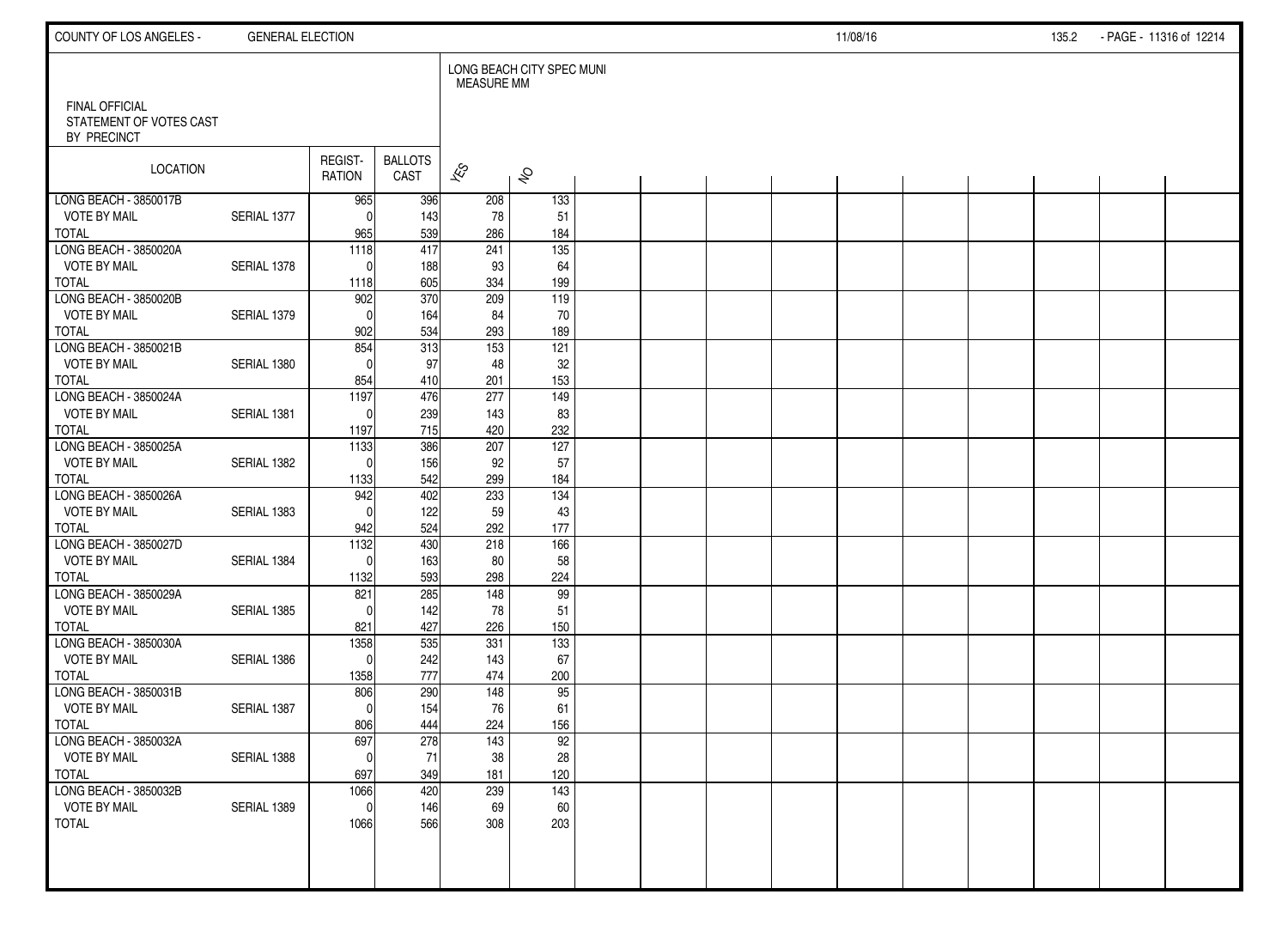| COUNTY OF LOS ANGELES -                                         | <b>GENERAL ELECTION</b> |                          |                        |                          |                           |  |  | 11/08/16 |  | 135.3 | - PAGE - 11317 of 12214 |  |
|-----------------------------------------------------------------|-------------------------|--------------------------|------------------------|--------------------------|---------------------------|--|--|----------|--|-------|-------------------------|--|
|                                                                 |                         |                          |                        | <b>MEASURE MM</b>        | LONG BEACH CITY SPEC MUNI |  |  |          |  |       |                         |  |
| <b>FINAL OFFICIAL</b><br>STATEMENT OF VOTES CAST<br>BY PRECINCT |                         |                          |                        |                          |                           |  |  |          |  |       |                         |  |
| LOCATION                                                        |                         | REGIST-<br><b>RATION</b> | <b>BALLOTS</b><br>CAST | $\overline{\mathscr{E}}$ | $\hat{\mathcal{S}}$       |  |  |          |  |       |                         |  |
| LONG BEACH - 3850033A                                           |                         | 837                      | 357                    | 189                      | 140                       |  |  |          |  |       |                         |  |
| <b>VOTE BY MAIL</b>                                             | SERIAL 1390             | $\Omega$                 | 136                    | 68                       | 47                        |  |  |          |  |       |                         |  |
| <b>TOTAL</b><br>LONG BEACH - 3850034A                           |                         | 837<br>1160              | 493<br>390             | 257<br>212               | 187<br>121                |  |  |          |  |       |                         |  |
| <b>VOTE BY MAIL</b>                                             | SERIAL 1391             | $\mathbf{0}$             | 182                    | 102                      | 52                        |  |  |          |  |       |                         |  |
| <b>TOTAL</b>                                                    |                         | 1160                     | 572                    | 314                      | 173                       |  |  |          |  |       |                         |  |
| LONG BEACH - 3850035A                                           |                         | 943                      | 412                    | 189                      | 169                       |  |  |          |  |       |                         |  |
| <b>VOTE BY MAIL</b>                                             | SERIAL 1392             | $\mathbf{0}$             | 189                    | 97                       | 62                        |  |  |          |  |       |                         |  |
| <b>TOTAL</b>                                                    |                         | 943                      | 601                    | 286                      | 231                       |  |  |          |  |       |                         |  |
| LONG BEACH - 3850036A                                           |                         | 981                      | 421                    | 220                      | 146                       |  |  |          |  |       |                         |  |
| <b>VOTE BY MAIL</b>                                             | SERIAL 1393             | $\Omega$                 | 247                    | 149                      | 73                        |  |  |          |  |       |                         |  |
| <b>TOTAL</b>                                                    |                         | 981                      | 668                    | 369                      | 219                       |  |  |          |  |       |                         |  |
| LONG BEACH - 3850037A                                           |                         | 1366                     | 525                    | 298                      | 154                       |  |  |          |  |       |                         |  |
| <b>VOTE BY MAIL</b>                                             | SERIAL 1394             | $\Omega$                 | 161                    | 87                       | 58                        |  |  |          |  |       |                         |  |
| <b>TOTAL</b>                                                    |                         | 1366                     | 686<br>302             | 385                      | 212<br>85                 |  |  |          |  |       |                         |  |
| LONG BEACH - 3850038A<br><b>VOTE BY MAIL</b>                    | SERIAL 1395             | 1027<br>$\Omega$         | 113                    | 174<br>75                | 34                        |  |  |          |  |       |                         |  |
| <b>TOTAL</b>                                                    |                         | 1027                     | 415                    | 249                      | 119                       |  |  |          |  |       |                         |  |
| LONG BEACH - 3850039A                                           |                         | 1035                     | 347                    | 170                      | 130                       |  |  |          |  |       |                         |  |
| <b>VOTE BY MAIL</b>                                             | SERIAL 1396             | $\Omega$                 | 118                    | 58                       | 45                        |  |  |          |  |       |                         |  |
| <b>TOTAL</b>                                                    |                         | 1035                     | 465                    | 228                      | 175                       |  |  |          |  |       |                         |  |
| LONG BEACH - 3850040A                                           |                         | 1271                     | 330                    | 188                      | 98                        |  |  |          |  |       |                         |  |
| <b>VOTE BY MAIL</b>                                             | SERIAL 1397             | $\Omega$                 | 180                    | 120                      | 44                        |  |  |          |  |       |                         |  |
| <b>TOTAL</b>                                                    |                         | 1271                     | 510                    | 308                      | 142                       |  |  |          |  |       |                         |  |
| LONG BEACH - 3850041A                                           |                         | 743                      | 259                    | 157                      | 77                        |  |  |          |  |       |                         |  |
| <b>VOTE BY MAIL</b>                                             | SERIAL 1398             | $\Omega$                 | 116                    | 57                       | 46                        |  |  |          |  |       |                         |  |
| <b>TOTAL</b>                                                    |                         | 743                      | 375                    | 214                      | 123                       |  |  |          |  |       |                         |  |
| LONG BEACH - 3850042A                                           |                         | 894                      | 336                    | 187                      | 109                       |  |  |          |  |       |                         |  |
| <b>VOTE BY MAIL</b><br><b>TOTAL</b>                             | SERIAL 1399             | $\Omega$<br>894          | 235<br>571             | 121<br>308               | 83<br>192                 |  |  |          |  |       |                         |  |
| LONG BEACH - 3850043A                                           |                         | 982                      | 353                    | 191                      | 127                       |  |  |          |  |       |                         |  |
| <b>VOTE BY MAIL</b>                                             | SERIAL 1400             | $\mathbf 0$              | 243                    | 126                      | 91                        |  |  |          |  |       |                         |  |
| <b>TOTAL</b>                                                    |                         | 982                      | 596                    | 317                      | 218                       |  |  |          |  |       |                         |  |
| LONG BEACH - 3850044D                                           |                         | 1113                     | 491                    | 239                      | 209                       |  |  |          |  |       |                         |  |
| <b>VOTE BY MAIL</b>                                             | SERIAL 1401             | $\overline{0}$           | 377                    | 173                      | 174                       |  |  |          |  |       |                         |  |
| <b>TOTAL</b>                                                    |                         | 1113                     | 868                    | 412                      | 383                       |  |  |          |  |       |                         |  |
| LONG BEACH - 3850045A                                           |                         | 1008                     | 444                    | 233                      | 149                       |  |  |          |  |       |                         |  |
| <b>VOTE BY MAIL</b>                                             | SERIAL 1402             | $\mathbf 0$              | 268                    | 159                      | 78                        |  |  |          |  |       |                         |  |
| <b>TOTAL</b>                                                    |                         | 1008                     | 712                    | 392                      | 227                       |  |  |          |  |       |                         |  |
|                                                                 |                         |                          |                        |                          |                           |  |  |          |  |       |                         |  |
|                                                                 |                         |                          |                        |                          |                           |  |  |          |  |       |                         |  |
|                                                                 |                         |                          |                        |                          |                           |  |  |          |  |       |                         |  |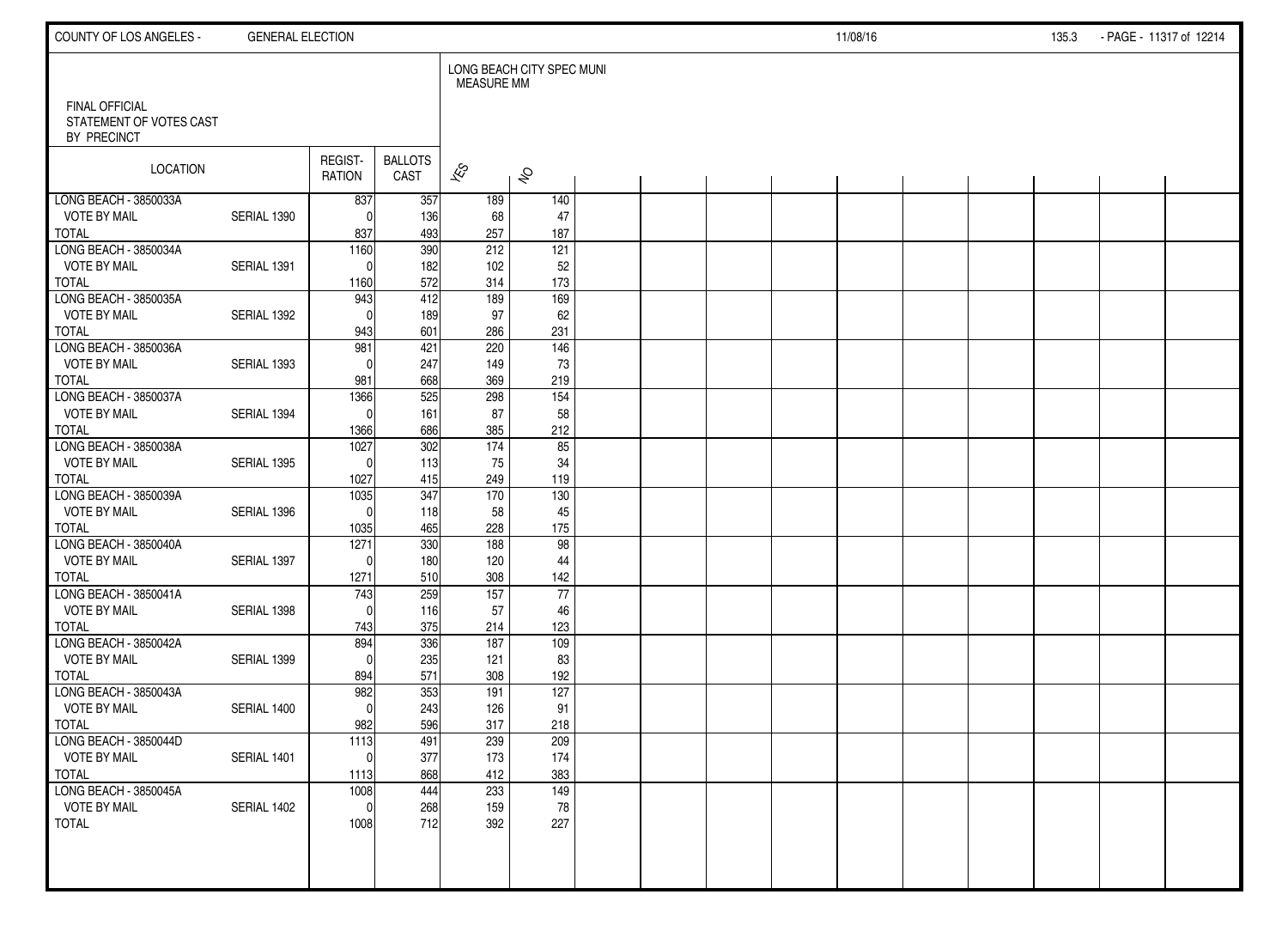| COUNTY OF LOS ANGELES -                          | <b>GENERAL ELECTION</b> |                   |                        |                   |                           |  |  | 11/08/16 |  | 135.4 | - PAGE - 11318 of 12214 |  |
|--------------------------------------------------|-------------------------|-------------------|------------------------|-------------------|---------------------------|--|--|----------|--|-------|-------------------------|--|
| <b>FINAL OFFICIAL</b><br>STATEMENT OF VOTES CAST |                         |                   |                        | <b>MEASURE MM</b> | LONG BEACH CITY SPEC MUNI |  |  |          |  |       |                         |  |
| BY PRECINCT                                      |                         |                   |                        |                   |                           |  |  |          |  |       |                         |  |
| <b>LOCATION</b>                                  |                         | REGIST-<br>RATION | <b>BALLOTS</b><br>CAST | $\approx$         | $\hat{\mathcal{S}}$       |  |  |          |  |       |                         |  |
| LONG BEACH - 3850046A                            |                         | 815               | 268                    | 149               | 87                        |  |  |          |  |       |                         |  |
| <b>VOTE BY MAIL</b><br><b>TOTAL</b>              | SERIAL 1403             | $\Omega$<br>815   | 85<br>353              | 50<br>199         | 26<br>113                 |  |  |          |  |       |                         |  |
| LONG BEACH - 3850047A                            |                         | 1423              | 412                    | 232               | 126                       |  |  |          |  |       |                         |  |
| <b>VOTE BY MAIL</b>                              | SERIAL 1404             | $\mathbf{0}$      | 211                    | 132               | 55                        |  |  |          |  |       |                         |  |
| <b>TOTAL</b>                                     |                         | 1423              | 623                    | 364               | 181                       |  |  |          |  |       |                         |  |
| LONG BEACH - 3850048A                            |                         | 1276              | 530                    | 291               | 179                       |  |  |          |  |       |                         |  |
| <b>VOTE BY MAIL</b>                              | SERIAL 1405             | $\Omega$          | 329                    | 187               | 108                       |  |  |          |  |       |                         |  |
| <b>TOTAL</b><br>LONG BEACH - 3850049A            |                         | 1276<br>1273      | 859<br>443             | 478<br>271        | 287<br>109                |  |  |          |  |       |                         |  |
| <b>VOTE BY MAIL</b>                              | SERIAL 1406             | $\Omega$          | 199                    | 125               | 53                        |  |  |          |  |       |                         |  |
| <b>TOTAL</b>                                     |                         | 1273              | 642                    | 396               | 162                       |  |  |          |  |       |                         |  |
| LONG BEACH - 3850052A                            |                         | 843               | 399                    | 187               | 163                       |  |  |          |  |       |                         |  |
| <b>VOTE BY MAIL</b>                              | SERIAL 1407             | $\Omega$          | 276                    | 132               | 111                       |  |  |          |  |       |                         |  |
| <b>TOTAL</b>                                     |                         | 843<br>1179       | 675<br>422             | 319               | 274<br>$\frac{147}{147}$  |  |  |          |  |       |                         |  |
| LONG BEACH - 3850053A<br><b>VOTE BY MAIL</b>     | SERIAL 1408             | $\Omega$          | 365                    | 219<br>203        | 127                       |  |  |          |  |       |                         |  |
| <b>TOTAL</b>                                     |                         | 1179              | 787                    | 422               | 274                       |  |  |          |  |       |                         |  |
| LONG BEACH - 3850055A                            |                         | 1042              | 414                    | 219               | 139                       |  |  |          |  |       |                         |  |
| <b>VOTE BY MAIL</b>                              | SERIAL 1409             | $\Omega$          | 269                    | 128               | 94                        |  |  |          |  |       |                         |  |
| <b>TOTAL</b>                                     |                         | 1042              | 683                    | 347               | 233                       |  |  |          |  |       |                         |  |
| LONG BEACH - 3850058A<br><b>VOTE BY MAIL</b>     | SERIAL 1410             | 1386<br>$\Omega$  | 517                    | 276<br>120        | 165<br>73                 |  |  |          |  |       |                         |  |
| <b>TOTAL</b>                                     |                         | 1386              | 213<br>730             | 396               | 238                       |  |  |          |  |       |                         |  |
| LONG BEACH - 3850060A                            |                         | 1321              | 444                    | 238               | 156                       |  |  |          |  |       |                         |  |
| <b>VOTE BY MAIL</b>                              | SERIAL 1411             | $\Omega$          | 214                    | 135               | 60                        |  |  |          |  |       |                         |  |
| <b>TOTAL</b>                                     |                         | 1321              | 658                    | 373               | 216                       |  |  |          |  |       |                         |  |
| LONG BEACH - 3850065A                            |                         | 969               | 417                    | 195               | $\overline{173}$          |  |  |          |  |       |                         |  |
| <b>VOTE BY MAIL</b><br><b>TOTAL</b>              | SERIAL 1412             | $\Omega$<br>969   | 334<br>751             | 168<br>363        | 142<br>315                |  |  |          |  |       |                         |  |
| LONG BEACH - 3850067B                            |                         | 1136              | 587                    | 247               | 264                       |  |  |          |  |       |                         |  |
| <b>VOTE BY MAIL</b>                              | SERIAL 1413             | $\Omega$          | 358                    | 158               | 154                       |  |  |          |  |       |                         |  |
| <b>TOTAL</b>                                     |                         | 1136              | 945                    | 405               | 418                       |  |  |          |  |       |                         |  |
| LONG BEACH - 3850069B                            |                         | 650               | 296                    | 166               | 96                        |  |  |          |  |       |                         |  |
| <b>VOTE BY MAIL</b>                              | SERIAL 1414             | 0                 | 146                    | 64                | 63                        |  |  |          |  |       |                         |  |
| <b>TOTAL</b><br>LONG BEACH - 3850070A            |                         | 650<br>1020       | 442<br>467             | 230<br>238        | 159<br>181                |  |  |          |  |       |                         |  |
| <b>VOTE BY MAIL</b>                              | SERIAL 1415             | $\mathbf 0$       | 296                    | 125               | 130                       |  |  |          |  |       |                         |  |
| <b>TOTAL</b>                                     |                         | 1020              | 763                    | 363               | 311                       |  |  |          |  |       |                         |  |
|                                                  |                         |                   |                        |                   |                           |  |  |          |  |       |                         |  |
|                                                  |                         |                   |                        |                   |                           |  |  |          |  |       |                         |  |
|                                                  |                         |                   |                        |                   |                           |  |  |          |  |       |                         |  |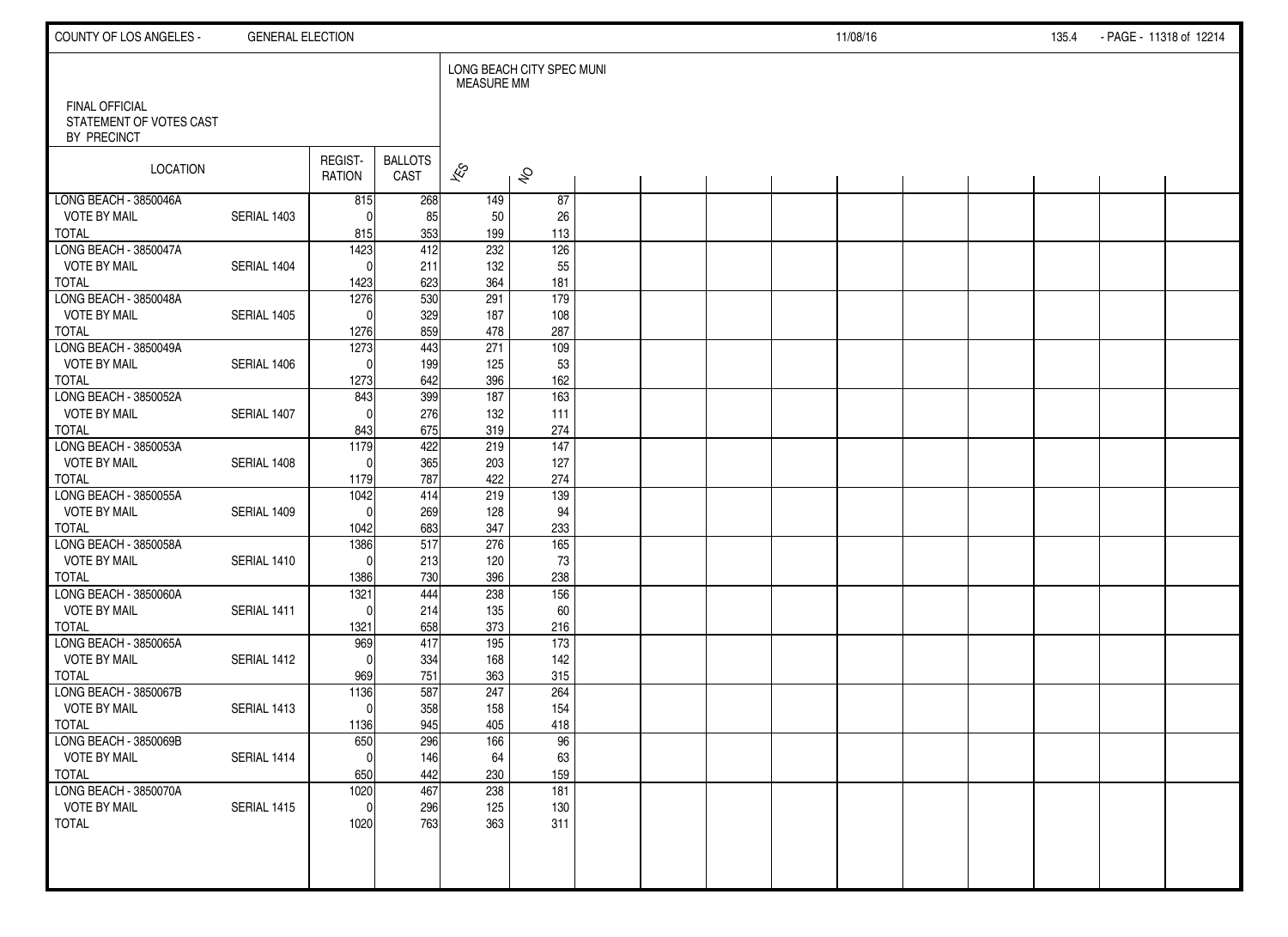| COUNTY OF LOS ANGELES -                                         | <b>GENERAL ELECTION</b> |                          |                        |                          |                           |  |  | 11/08/16 |  | 135.5 | - PAGE - 11319 of 12214 |  |
|-----------------------------------------------------------------|-------------------------|--------------------------|------------------------|--------------------------|---------------------------|--|--|----------|--|-------|-------------------------|--|
|                                                                 |                         |                          |                        | <b>MEASURE MM</b>        | LONG BEACH CITY SPEC MUNI |  |  |          |  |       |                         |  |
| <b>FINAL OFFICIAL</b><br>STATEMENT OF VOTES CAST<br>BY PRECINCT |                         |                          |                        |                          |                           |  |  |          |  |       |                         |  |
| LOCATION                                                        |                         | REGIST-<br><b>RATION</b> | <b>BALLOTS</b><br>CAST | $\overline{\mathscr{E}}$ | $\hat{\mathcal{S}}$       |  |  |          |  |       |                         |  |
| LONG BEACH - 3850071A                                           |                         | 944                      | 478                    | 252                      | 158                       |  |  |          |  |       |                         |  |
| <b>VOTE BY MAIL</b>                                             | SERIAL 1416             | $\Omega$                 | 212                    | 106                      | 82                        |  |  |          |  |       |                         |  |
| <b>TOTAL</b><br>LONG BEACH - 3850072A                           |                         | 944<br>1099              | 690<br>404             | 358<br>210               | 240<br>$\overline{116}$   |  |  |          |  |       |                         |  |
| <b>VOTE BY MAIL</b>                                             | SERIAL 1417             | $\mathbf 0$              | 270                    | 171                      | 70                        |  |  |          |  |       |                         |  |
| <b>TOTAL</b>                                                    |                         | 1099                     | 674                    | 381                      | 186                       |  |  |          |  |       |                         |  |
| LONG BEACH - 3850075A                                           |                         | 980                      | 452                    | 217                      | 180                       |  |  |          |  |       |                         |  |
| <b>VOTE BY MAIL</b>                                             | SERIAL 1418             | $\mathbf{0}$             | 260                    | 133                      | 104                       |  |  |          |  |       |                         |  |
| <b>TOTAL</b>                                                    |                         | 980                      | 712                    | 350                      | 284                       |  |  |          |  |       |                         |  |
| LONG BEACH - 3850076A                                           |                         | 988                      | $\overline{378}$       | 208                      | 122                       |  |  |          |  |       |                         |  |
| <b>VOTE BY MAIL</b>                                             | SERIAL 1419             | $\Omega$                 | 264                    | 133                      | 97                        |  |  |          |  |       |                         |  |
| <b>TOTAL</b>                                                    |                         | 988                      | 642                    | 341                      | 219                       |  |  |          |  |       |                         |  |
| LONG BEACH - 3850082A                                           |                         | 1325                     | 538                    | 281                      | 211                       |  |  |          |  |       |                         |  |
| <b>VOTE BY MAIL</b>                                             | SERIAL 1420             | $\Omega$                 | 427                    | 218                      | 176                       |  |  |          |  |       |                         |  |
| <b>TOTAL</b>                                                    |                         | 1325                     | 965                    | 499                      | 387                       |  |  |          |  |       |                         |  |
| LONG BEACH - 3850084A<br><b>VOTE BY MAIL</b>                    | SERIAL 1421             | 1259<br>$\Omega$         | 552<br>417             | 264<br>228               | 236<br>157                |  |  |          |  |       |                         |  |
| <b>TOTAL</b>                                                    |                         | 1259                     | 969                    | 492                      | 393                       |  |  |          |  |       |                         |  |
| LONG BEACH - 3850085B                                           |                         | 1135                     | 519                    | 262                      | 211                       |  |  |          |  |       |                         |  |
| <b>VOTE BY MAIL</b>                                             | SERIAL 1422             | $\Omega$                 | 420                    | 210                      | 160                       |  |  |          |  |       |                         |  |
| <b>TOTAL</b>                                                    |                         | 1135                     | 939                    | 472                      | 371                       |  |  |          |  |       |                         |  |
| LONG BEACH - 3850091A                                           |                         | 1284                     | 332                    | 194                      | 100                       |  |  |          |  |       |                         |  |
| <b>VOTE BY MAIL</b>                                             | SERIAL 1423             | $\Omega$                 | 187                    | 106                      | 64                        |  |  |          |  |       |                         |  |
| <b>TOTAL</b>                                                    |                         | 1284                     | 519                    | 300                      | 164                       |  |  |          |  |       |                         |  |
| LONG BEACH - 3850092A                                           |                         | 1025                     | 461                    | 245                      | 162                       |  |  |          |  |       |                         |  |
| <b>VOTE BY MAIL</b>                                             | SERIAL 1424             | $\Omega$                 | 172                    | 99                       | 59                        |  |  |          |  |       |                         |  |
| <b>TOTAL</b>                                                    |                         | 1025                     | 633                    | 344                      | 221                       |  |  |          |  |       |                         |  |
| LONG BEACH - 3850093A                                           |                         | 752                      | 378                    | 209                      | 120                       |  |  |          |  |       |                         |  |
| <b>VOTE BY MAIL</b><br><b>TOTAL</b>                             | SERIAL 1425             | $\Omega$<br>752          | 206<br>584             | 99<br>308                | 82<br>202                 |  |  |          |  |       |                         |  |
| LONG BEACH - 3850097A                                           |                         | 1155                     | 380                    | 183                      | 133                       |  |  |          |  |       |                         |  |
| <b>VOTE BY MAIL</b>                                             | SERIAL 1426             | $\mathbf 0$              | 138                    | 62                       | 50                        |  |  |          |  |       |                         |  |
| <b>TOTAL</b>                                                    |                         | 1155                     | 518                    | 245                      | 183                       |  |  |          |  |       |                         |  |
| LONG BEACH - 3850099A                                           |                         | 1185                     | 497                    | 241                      | 180                       |  |  |          |  |       |                         |  |
| <b>VOTE BY MAIL</b>                                             | SERIAL 1427             | $\pmb{0}$                | 196                    | 93                       | 83                        |  |  |          |  |       |                         |  |
| <b>TOTAL</b>                                                    |                         | 1185                     | 693                    | 334                      | 263                       |  |  |          |  |       |                         |  |
| LONG BEACH - 3850100A                                           |                         | 882                      | 366                    | 215                      | 108                       |  |  |          |  |       |                         |  |
| <b>VOTE BY MAIL</b>                                             | SERIAL 1428             | $\mathbf 0$              | 166                    | 84                       | 69                        |  |  |          |  |       |                         |  |
| <b>TOTAL</b>                                                    |                         | 882                      | 532                    | 299                      | 177                       |  |  |          |  |       |                         |  |
|                                                                 |                         |                          |                        |                          |                           |  |  |          |  |       |                         |  |
|                                                                 |                         |                          |                        |                          |                           |  |  |          |  |       |                         |  |
|                                                                 |                         |                          |                        |                          |                           |  |  |          |  |       |                         |  |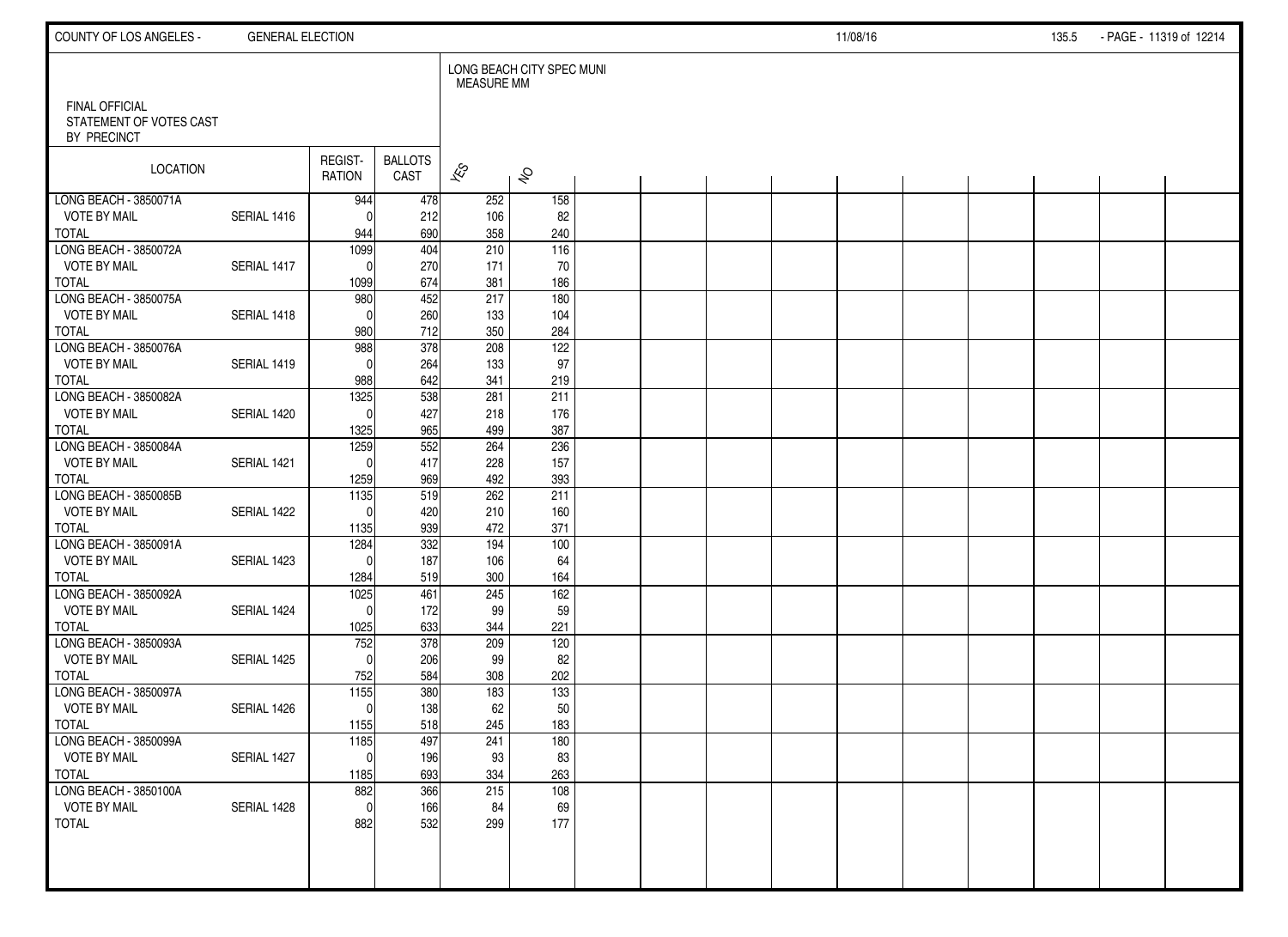| COUNTY OF LOS ANGELES -                                         | <b>GENERAL ELECTION</b> |                          |                        |                          |                           |  |  | 11/08/16 |  | 135.6 | - PAGE - 11320 of 12214 |  |
|-----------------------------------------------------------------|-------------------------|--------------------------|------------------------|--------------------------|---------------------------|--|--|----------|--|-------|-------------------------|--|
|                                                                 |                         |                          |                        | <b>MEASURE MM</b>        | LONG BEACH CITY SPEC MUNI |  |  |          |  |       |                         |  |
| <b>FINAL OFFICIAL</b><br>STATEMENT OF VOTES CAST<br>BY PRECINCT |                         |                          |                        |                          |                           |  |  |          |  |       |                         |  |
| LOCATION                                                        |                         | REGIST-<br><b>RATION</b> | <b>BALLOTS</b><br>CAST | $\overline{\mathscr{E}}$ | $\hat{\mathcal{S}}$       |  |  |          |  |       |                         |  |
| LONG BEACH - 3850101A                                           |                         | 1072                     | 411                    | 230                      | 134                       |  |  |          |  |       |                         |  |
| <b>VOTE BY MAIL</b><br><b>TOTAL</b>                             | SERIAL 1429             | 0<br>1072                | 162<br>573             | 88<br>318                | 55<br>189                 |  |  |          |  |       |                         |  |
| LONG BEACH - 3850102A                                           |                         | 1361                     | $\overline{500}$       | $\overline{279}$         | 172                       |  |  |          |  |       |                         |  |
| <b>VOTE BY MAIL</b>                                             | SERIAL 1430             | $\Omega$                 | 199                    | 114                      | 63                        |  |  |          |  |       |                         |  |
| <b>TOTAL</b>                                                    |                         | 1361                     | 699                    | 393                      | 235                       |  |  |          |  |       |                         |  |
| LONG BEACH - 3850103A                                           |                         | 1093                     | 464                    | 258                      | $\frac{145}{ }$           |  |  |          |  |       |                         |  |
| <b>VOTE BY MAIL</b>                                             | SERIAL 1431             | $\mathbf{0}$             | 193                    | 96                       | 78                        |  |  |          |  |       |                         |  |
| <b>TOTAL</b><br>LONG BEACH - 3850108A                           |                         | 1093<br>844              | 657<br>350             | 354<br>180               | 223<br>127                |  |  |          |  |       |                         |  |
| <b>VOTE BY MAIL</b>                                             | SERIAL 1432             | $\Omega$                 | 277                    | 154                      | 102                       |  |  |          |  |       |                         |  |
| <b>TOTAL</b>                                                    |                         | 844                      | 627                    | 334                      | 229                       |  |  |          |  |       |                         |  |
| LONG BEACH - 3850110A                                           |                         | 653                      | 223                    | $\overline{125}$         | $\overline{74}$           |  |  |          |  |       |                         |  |
| <b>VOTE BY MAIL</b>                                             | SERIAL 1433             | $\Omega$                 | 169                    | 90                       | 55                        |  |  |          |  |       |                         |  |
| <b>TOTAL</b>                                                    |                         | 653                      | 392                    | 215                      | 129                       |  |  |          |  |       |                         |  |
| LONG BEACH - 3850113B<br><b>VOTE BY MAIL</b>                    | SERIAL 1434             | 1104<br>$\Omega$         | 306<br>121             | 174<br>65                | 86<br>37                  |  |  |          |  |       |                         |  |
| <b>TOTAL</b>                                                    |                         | 1104                     | 427                    | 239                      | 123                       |  |  |          |  |       |                         |  |
| LONG BEACH - 3850117A                                           |                         | 1386                     | 435                    | 234                      | 158                       |  |  |          |  |       |                         |  |
| <b>VOTE BY MAIL</b>                                             | SERIAL 1435             | $\Omega$                 | 210                    | 107                      | 68                        |  |  |          |  |       |                         |  |
| <b>TOTAL</b>                                                    |                         | 1386                     | 645                    | 341                      | 226                       |  |  |          |  |       |                         |  |
| LONG BEACH - 3850120A                                           |                         | 1013                     | 455                    | 263                      | 126                       |  |  |          |  |       |                         |  |
| <b>VOTE BY MAIL</b><br><b>TOTAL</b>                             | SERIAL 1436             | $\mathbf 0$<br>1013      | 315<br>770             | 159<br>422               | 124<br>250                |  |  |          |  |       |                         |  |
| LONG BEACH - 3850121C                                           |                         | 616                      | 273                    | 157                      | 66                        |  |  |          |  |       |                         |  |
| <b>VOTE BY MAIL</b>                                             | SERIAL 1437             | $\Omega$                 | 78                     | 47                       | 23                        |  |  |          |  |       |                         |  |
| <b>TOTAL</b>                                                    |                         | 616                      | 351                    | 204                      | 89                        |  |  |          |  |       |                         |  |
| LONG BEACH - 3850122A                                           |                         | 983                      | 322                    | 195                      | 88                        |  |  |          |  |       |                         |  |
| <b>VOTE BY MAIL</b>                                             | SERIAL 1438             | $\Omega$                 | 221                    | 127                      | 67                        |  |  |          |  |       |                         |  |
| <b>TOTAL</b>                                                    |                         | 983                      | 543                    | 322                      | 155                       |  |  |          |  |       |                         |  |
| LONG BEACH - 3850123A<br><b>VOTE BY MAIL</b>                    | SERIAL 1439             | 1055<br>$\mathbf 0$      | 427<br>130             | 242<br>86                | 133<br>34                 |  |  |          |  |       |                         |  |
| <b>TOTAL</b>                                                    |                         | 1055                     | 557                    | 328                      | 167                       |  |  |          |  |       |                         |  |
| LONG BEACH - 3850128A                                           |                         | 670                      | 228                    | 127                      | 79                        |  |  |          |  |       |                         |  |
| <b>VOTE BY MAIL</b>                                             | SERIAL 1440             | $\mathbf 0$              | 142                    | 88                       | 44                        |  |  |          |  |       |                         |  |
| <b>TOTAL</b>                                                    |                         | 670                      | 370                    | 215                      | 123                       |  |  |          |  |       |                         |  |
| LONG BEACH - 3850134A                                           |                         | 1007                     | 308                    | $\overline{175}$         | 80                        |  |  |          |  |       |                         |  |
| <b>VOTE BY MAIL</b><br><b>TOTAL</b>                             | SERIAL 1441             | $\mathbf 0$<br>1007      | 94<br>402              | 42<br>217                | 42<br>122                 |  |  |          |  |       |                         |  |
|                                                                 |                         |                          |                        |                          |                           |  |  |          |  |       |                         |  |
|                                                                 |                         |                          |                        |                          |                           |  |  |          |  |       |                         |  |
|                                                                 |                         |                          |                        |                          |                           |  |  |          |  |       |                         |  |
|                                                                 |                         |                          |                        |                          |                           |  |  |          |  |       |                         |  |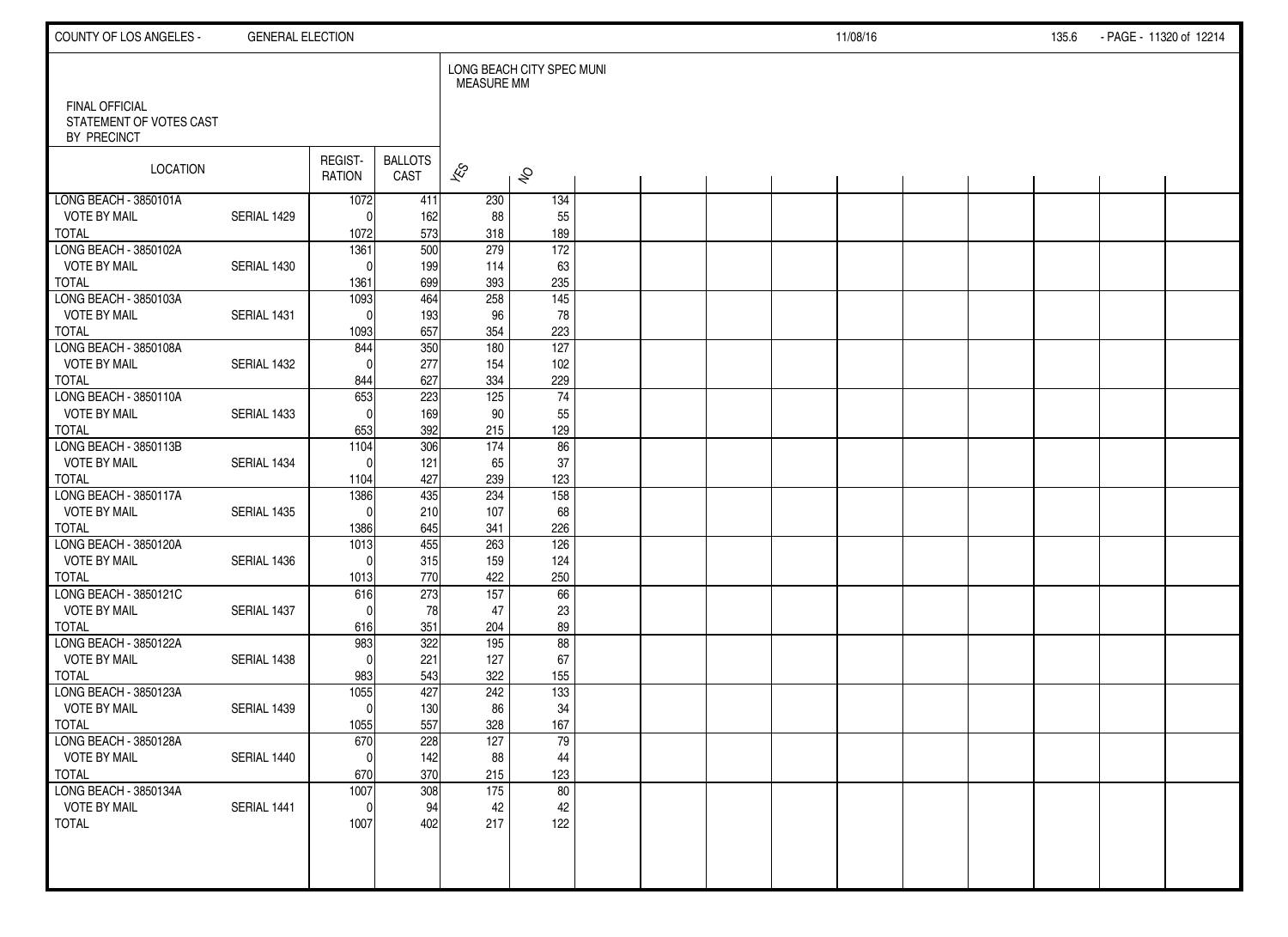| COUNTY OF LOS ANGELES -                      | <b>GENERAL ELECTION</b> |                          |                        |                   |                           |  |  | 11/08/16 |  | 135.7 | - PAGE - 11321 of 12214 |  |
|----------------------------------------------|-------------------------|--------------------------|------------------------|-------------------|---------------------------|--|--|----------|--|-------|-------------------------|--|
| <b>FINAL OFFICIAL</b>                        |                         |                          |                        | <b>MEASURE MM</b> | LONG BEACH CITY SPEC MUNI |  |  |          |  |       |                         |  |
| STATEMENT OF VOTES CAST<br>BY PRECINCT       |                         |                          |                        |                   |                           |  |  |          |  |       |                         |  |
| <b>LOCATION</b>                              |                         | REGIST-<br><b>RATION</b> | <b>BALLOTS</b><br>CAST | $\approx$         | $\hat{\mathcal{S}}$       |  |  |          |  |       |                         |  |
| LONG BEACH - 3850135A<br><b>VOTE BY MAIL</b> | SERIAL 1442             | 1441<br>$\Omega$         | 608<br>411             | 383<br>268        | 164<br>103                |  |  |          |  |       |                         |  |
| <b>TOTAL</b>                                 |                         | 1441                     | 1019                   | 651               | 267                       |  |  |          |  |       |                         |  |
| LONG BEACH - 3850136A                        |                         | 696                      | 218                    | 129               | 62                        |  |  |          |  |       |                         |  |
| <b>VOTE BY MAIL</b>                          | SERIAL 1443             | $\Omega$                 | 65                     | 36                | 24                        |  |  |          |  |       |                         |  |
| <b>TOTAL</b>                                 |                         | 696                      | 283                    | 165               | 86                        |  |  |          |  |       |                         |  |
| LONG BEACH - 3850137A<br><b>VOTE BY MAIL</b> | SERIAL 1444             | 1373<br>$\Omega$         | 411<br>154             | 239<br>75         | 116<br>55                 |  |  |          |  |       |                         |  |
| <b>TOTAL</b>                                 |                         | 1373                     | 565                    | 314               | 171                       |  |  |          |  |       |                         |  |
| LONG BEACH - 3850138A                        |                         | 721                      | 237                    | 129               | 59                        |  |  |          |  |       |                         |  |
| <b>VOTE BY MAIL</b>                          | SERIAL 1445             | $\Omega$                 | 76                     | 35                | 23                        |  |  |          |  |       |                         |  |
| <b>TOTAL</b>                                 |                         | 721                      | 313                    | 164               | 82                        |  |  |          |  |       |                         |  |
| LONG BEACH - 3850144A                        |                         | 1011                     | 301                    | 176               | 83                        |  |  |          |  |       |                         |  |
| <b>VOTE BY MAIL</b>                          | SERIAL 1446             | $\Omega$                 | 135                    | 80                | 41                        |  |  |          |  |       |                         |  |
| <b>TOTAL</b><br>LONG BEACH - 3850145A        |                         | 1011<br>1024             | 436<br>296             | 256<br>176        | 124<br>81                 |  |  |          |  |       |                         |  |
| <b>VOTE BY MAIL</b>                          | SERIAL 1447             | $\Omega$                 | 114                    | 68                | 33                        |  |  |          |  |       |                         |  |
| <b>TOTAL</b>                                 |                         | 1024                     | 410                    | 244               | 114                       |  |  |          |  |       |                         |  |
| LONG BEACH - 3850146A                        |                         | 1178                     | 314                    | 171               | 84                        |  |  |          |  |       |                         |  |
| <b>VOTE BY MAIL</b>                          | SERIAL 1448             | $\Omega$                 | 168                    | 88                | 54                        |  |  |          |  |       |                         |  |
| <b>TOTAL</b>                                 |                         | 1178                     | 482                    | 259               | 138                       |  |  |          |  |       |                         |  |
| LONG BEACH - 3850147A<br><b>VOTE BY MAIL</b> | SERIAL 1449             | 933<br>$\Omega$          | 456<br>219             | 234<br>115        | 171<br>79                 |  |  |          |  |       |                         |  |
| <b>TOTAL</b>                                 |                         | 933                      | 675                    | 349               | 250                       |  |  |          |  |       |                         |  |
| LONG BEACH - 3850150A                        |                         | 1269                     | 544                    | 339               | 138                       |  |  |          |  |       |                         |  |
| <b>VOTE BY MAIL</b>                          | SERIAL 1450             | $\Omega$                 | 282                    | 193               | 69                        |  |  |          |  |       |                         |  |
| <b>TOTAL</b>                                 |                         | 1269                     | 826                    | 532               | 207                       |  |  |          |  |       |                         |  |
| LONG BEACH - 3850151A                        |                         | 1275<br>$\Omega$         | 408                    | 225               | 92                        |  |  |          |  |       |                         |  |
| <b>VOTE BY MAIL</b><br><b>TOTAL</b>          | SERIAL 1451             | 1275                     | 145<br>553             | 74<br>299         | 49<br>141                 |  |  |          |  |       |                         |  |
| LONG BEACH - 3850151C                        |                         | 880                      | 295                    | 144               | 78                        |  |  |          |  |       |                         |  |
| <b>VOTE BY MAIL</b>                          | SERIAL 1452             | $\Omega$                 | 106                    | 62                | 24                        |  |  |          |  |       |                         |  |
| <b>TOTAL</b>                                 |                         | 880                      | 401                    | 206               | 102                       |  |  |          |  |       |                         |  |
| LONG BEACH - 3850152A                        |                         | 1181                     | 384                    | 253               | 97                        |  |  |          |  |       |                         |  |
| <b>VOTE BY MAIL</b>                          | SERIAL 1453             | 0                        | 362                    | 261               | 75                        |  |  |          |  |       |                         |  |
| <b>TOTAL</b><br>LONG BEACH - 3850153A        |                         | 1181<br>1145             | 746<br>546             | 514<br>305        | 172<br>178                |  |  |          |  |       |                         |  |
| <b>VOTE BY MAIL</b>                          | SERIAL 1454             | $\mathbf 0$              | 366                    | 174               | 144                       |  |  |          |  |       |                         |  |
| <b>TOTAL</b>                                 |                         | 1145                     | 912                    | 479               | 322                       |  |  |          |  |       |                         |  |
|                                              |                         |                          |                        |                   |                           |  |  |          |  |       |                         |  |
|                                              |                         |                          |                        |                   |                           |  |  |          |  |       |                         |  |
|                                              |                         |                          |                        |                   |                           |  |  |          |  |       |                         |  |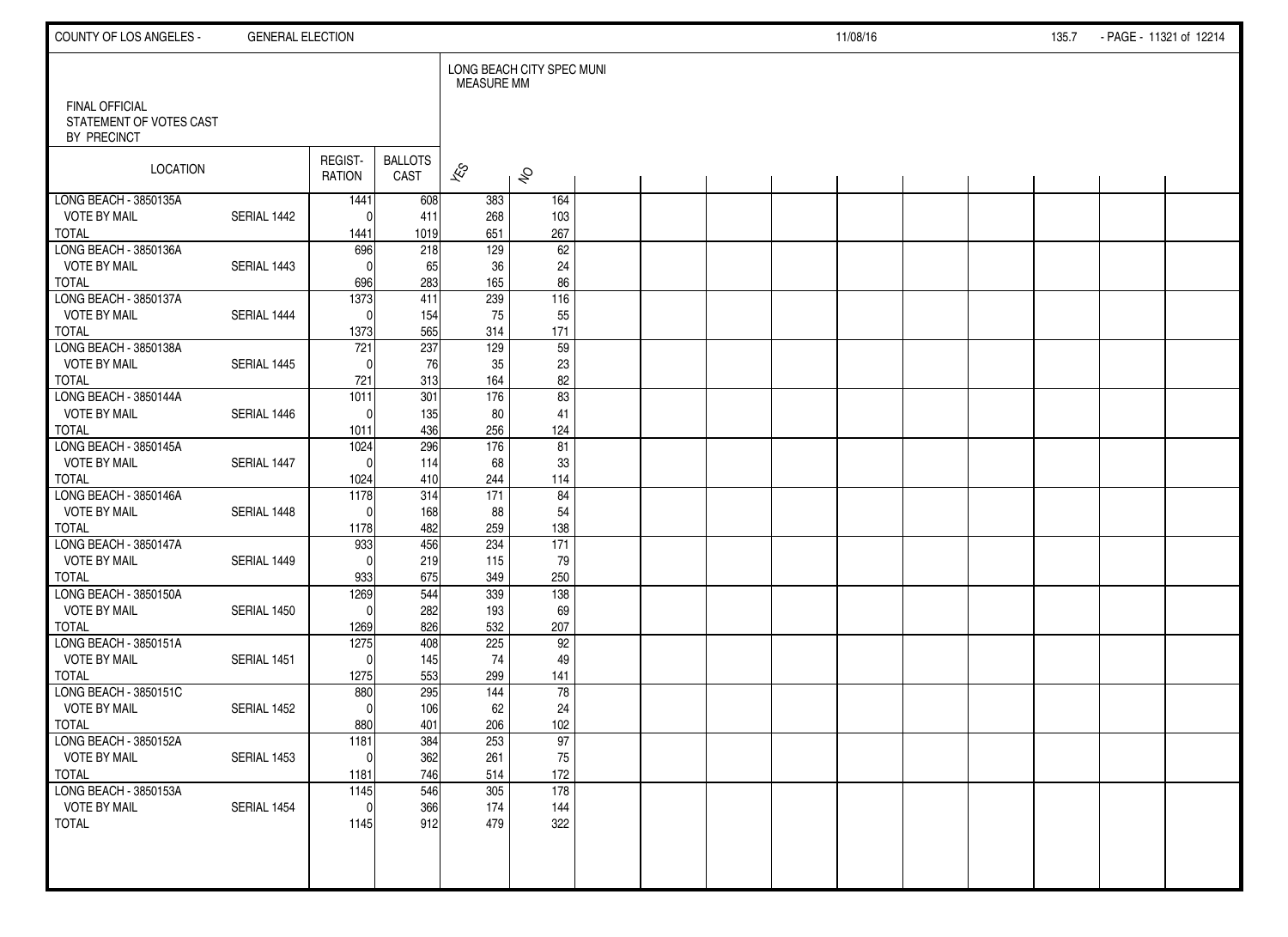| COUNTY OF LOS ANGELES -                                         | <b>GENERAL ELECTION</b> |                          |                        |                          |                           |  |  | 11/08/16 |  | 135.8 | - PAGE - 11322 of 12214 |  |
|-----------------------------------------------------------------|-------------------------|--------------------------|------------------------|--------------------------|---------------------------|--|--|----------|--|-------|-------------------------|--|
|                                                                 |                         |                          |                        | <b>MEASURE MM</b>        | LONG BEACH CITY SPEC MUNI |  |  |          |  |       |                         |  |
| <b>FINAL OFFICIAL</b><br>STATEMENT OF VOTES CAST<br>BY PRECINCT |                         |                          |                        |                          |                           |  |  |          |  |       |                         |  |
| LOCATION                                                        |                         | REGIST-<br><b>RATION</b> | <b>BALLOTS</b><br>CAST | $\overline{\mathscr{E}}$ | $\hat{\mathcal{S}}$       |  |  |          |  |       |                         |  |
| LONG BEACH - 3850154B                                           |                         | 588                      | 190                    | 114                      | 50                        |  |  |          |  |       |                         |  |
| <b>VOTE BY MAIL</b>                                             | SERIAL 1455             | $\Omega$                 | 61                     | 31                       | 22                        |  |  |          |  |       |                         |  |
| <b>TOTAL</b><br>LONG BEACH - 3850156A                           |                         | 588                      | 251                    | 145<br>$\overline{73}$   | $72\,$                    |  |  |          |  |       |                         |  |
| <b>VOTE BY MAIL</b>                                             | SERIAL 1456             | 454<br>$\Omega$          | $\overline{131}$<br>43 | 29                       | 44<br>8                   |  |  |          |  |       |                         |  |
| <b>TOTAL</b>                                                    |                         | 454                      | 174                    | 102                      | 52                        |  |  |          |  |       |                         |  |
| LONG BEACH - 3850157A                                           |                         | 1265                     | 428                    | 265                      | 107                       |  |  |          |  |       |                         |  |
| <b>VOTE BY MAIL</b>                                             | SERIAL 1457             | $\mathbf{0}$             | 266                    | 191                      | 48                        |  |  |          |  |       |                         |  |
| <b>TOTAL</b>                                                    |                         | 1265                     | 694                    | 456                      | 155                       |  |  |          |  |       |                         |  |
| LONG BEACH - 3850158A                                           |                         | 1114                     | 390                    | 231                      | 111                       |  |  |          |  |       |                         |  |
| <b>VOTE BY MAIL</b>                                             | SERIAL 1458             | $\Omega$                 | 188                    | 118                      | 54                        |  |  |          |  |       |                         |  |
| <b>TOTAL</b>                                                    |                         | 1114                     | 578                    | 349                      | 165                       |  |  |          |  |       |                         |  |
| LONG BEACH - 3850159A                                           |                         | 898                      | 306                    | $\overline{171}$         | 89                        |  |  |          |  |       |                         |  |
| <b>VOTE BY MAIL</b>                                             | SERIAL 1459             | $\Omega$                 | 165                    | 106                      | 44                        |  |  |          |  |       |                         |  |
| <b>TOTAL</b>                                                    |                         | 898                      | 471                    | 277                      | 133                       |  |  |          |  |       |                         |  |
| LONG BEACH - 3850163A<br><b>VOTE BY MAIL</b>                    | SERIAL 1460             | 1039                     | 382<br>285             | 229<br>186               | 116                       |  |  |          |  |       |                         |  |
| <b>TOTAL</b>                                                    |                         | $\mathbf 0$<br>1039      | 667                    | 415                      | 71<br>187                 |  |  |          |  |       |                         |  |
| LONG BEACH - 3850164A                                           |                         | 940                      | 295                    | 168                      | 96                        |  |  |          |  |       |                         |  |
| <b>VOTE BY MAIL</b>                                             | SERIAL 1461             | $\Omega$                 | 134                    | 65                       | 50                        |  |  |          |  |       |                         |  |
| <b>TOTAL</b>                                                    |                         | 940                      | 429                    | 233                      | 146                       |  |  |          |  |       |                         |  |
| LONG BEACH - 3850166B                                           |                         | 1225                     | 334                    | 179                      | $\overline{115}$          |  |  |          |  |       |                         |  |
| <b>VOTE BY MAIL</b>                                             | SERIAL 1462             | $\Omega$                 | 153                    | 90                       | 40                        |  |  |          |  |       |                         |  |
| <b>TOTAL</b>                                                    |                         | 1225                     | 487                    | 269                      | 155                       |  |  |          |  |       |                         |  |
| LONG BEACH - 3850170A                                           |                         | 752                      | 300                    | 152                      | 111                       |  |  |          |  |       |                         |  |
| <b>VOTE BY MAIL</b>                                             | SERIAL 1463             | $\Omega$                 | 90                     | 44                       | 32                        |  |  |          |  |       |                         |  |
| <b>TOTAL</b>                                                    |                         | 752                      | 390                    | 196                      | 143                       |  |  |          |  |       |                         |  |
| LONG BEACH - 3850170B                                           |                         | 827                      | 239                    | 141                      | $\overline{74}$           |  |  |          |  |       |                         |  |
| <b>VOTE BY MAIL</b><br><b>TOTAL</b>                             | SERIAL 1464             | $\Omega$<br>827          | 102<br>341             | 59<br>200                | 31<br>105                 |  |  |          |  |       |                         |  |
| LONG BEACH - 3850171A                                           |                         | 1331                     | 352                    | 195                      | 126                       |  |  |          |  |       |                         |  |
| <b>VOTE BY MAIL</b>                                             | SERIAL 1465             | $\mathbf 0$              | 230                    | 133                      | 71                        |  |  |          |  |       |                         |  |
| <b>TOTAL</b>                                                    |                         | 1331                     | 582                    | 328                      | 197                       |  |  |          |  |       |                         |  |
| LONG BEACH - 3850175A                                           |                         | 906                      | 293                    | 177                      | 76                        |  |  |          |  |       |                         |  |
| <b>VOTE BY MAIL</b>                                             | SERIAL 1466             | $\pmb{0}$                | 208                    | 136                      | $52\,$                    |  |  |          |  |       |                         |  |
| <b>TOTAL</b>                                                    |                         | 906                      | 501                    | 313                      | 128                       |  |  |          |  |       |                         |  |
| LONG BEACH - 3850178A                                           |                         | 1042                     | 422                    | 272                      | 104                       |  |  |          |  |       |                         |  |
| <b>VOTE BY MAIL</b>                                             | SERIAL 1467             | $\mathbf 0$              | 239                    | 150                      | 66                        |  |  |          |  |       |                         |  |
| <b>TOTAL</b>                                                    |                         | 1042                     | 661                    | 422                      | 170                       |  |  |          |  |       |                         |  |
|                                                                 |                         |                          |                        |                          |                           |  |  |          |  |       |                         |  |
|                                                                 |                         |                          |                        |                          |                           |  |  |          |  |       |                         |  |
|                                                                 |                         |                          |                        |                          |                           |  |  |          |  |       |                         |  |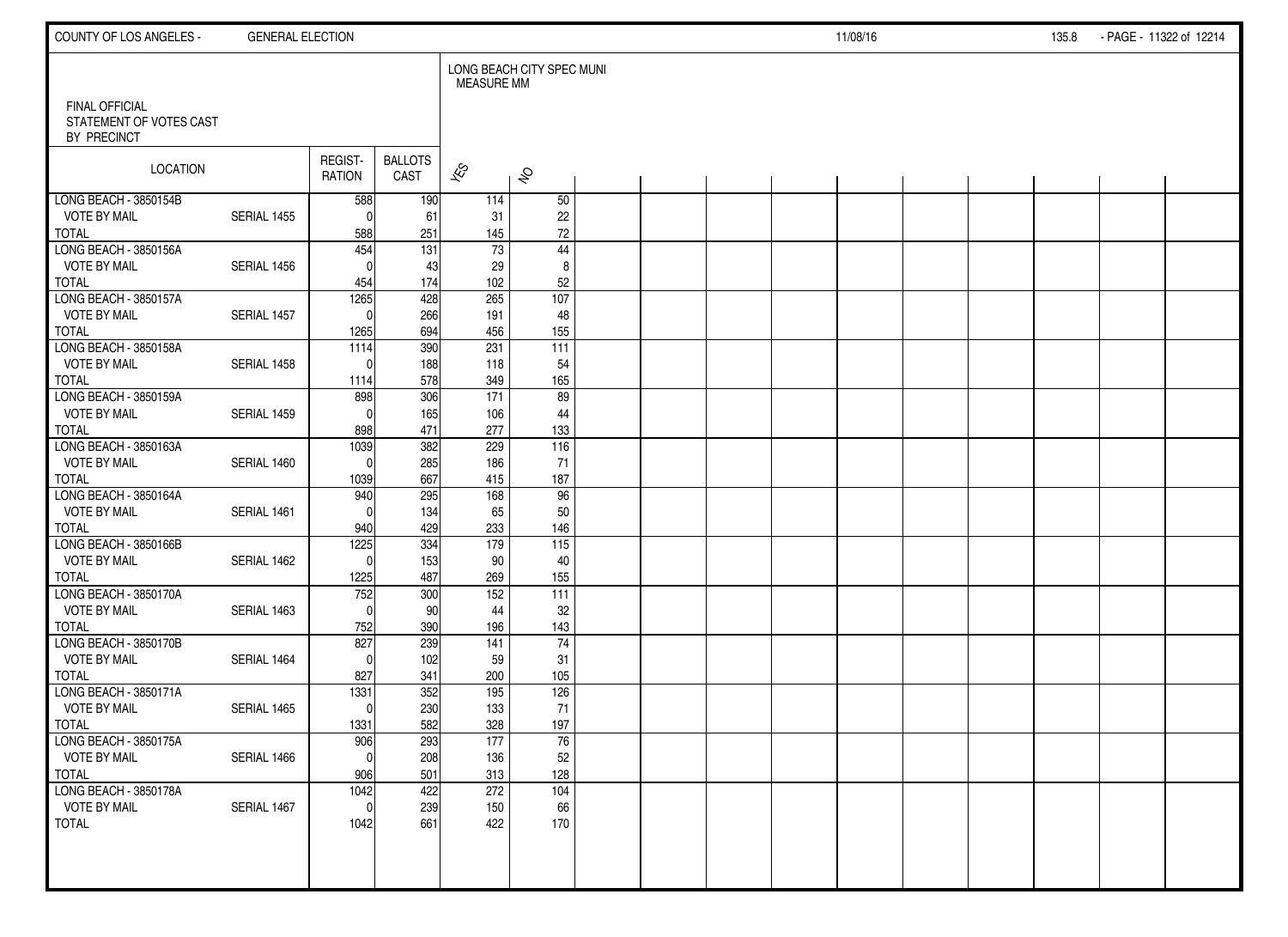| COUNTY OF LOS ANGELES -                          | <b>GENERAL ELECTION</b> |                     |                        |                   |                           |  |  | 11/08/16 |  | 135.9 | - PAGE - 11323 of 12214 |  |
|--------------------------------------------------|-------------------------|---------------------|------------------------|-------------------|---------------------------|--|--|----------|--|-------|-------------------------|--|
| <b>FINAL OFFICIAL</b><br>STATEMENT OF VOTES CAST |                         |                     |                        | <b>MEASURE MM</b> | LONG BEACH CITY SPEC MUNI |  |  |          |  |       |                         |  |
| BY PRECINCT                                      |                         |                     |                        |                   |                           |  |  |          |  |       |                         |  |
| <b>LOCATION</b>                                  |                         | REGIST-<br>RATION   | <b>BALLOTS</b><br>CAST | $\approx$         | $\hat{\mathcal{S}}$       |  |  |          |  |       |                         |  |
| LONG BEACH - 3850179A                            |                         | 1165                | 390                    | 253               | 91                        |  |  |          |  |       |                         |  |
| <b>VOTE BY MAIL</b><br><b>TOTAL</b>              | SERIAL 1468             | $\Omega$<br>1165    | 415<br>805             | 235<br>488        | 145<br>236                |  |  |          |  |       |                         |  |
| LONG BEACH - 3850184A                            |                         | 865                 | $\overline{333}$       | 212               | 80                        |  |  |          |  |       |                         |  |
| <b>VOTE BY MAIL</b>                              | SERIAL 1469             | $\Omega$            | 300                    | 177               | 89                        |  |  |          |  |       |                         |  |
| <b>TOTAL</b>                                     |                         | 865                 | 633                    | 389               | 169                       |  |  |          |  |       |                         |  |
| LONG BEACH - 3850185A                            |                         | 934                 | 245                    | 162               | 59                        |  |  |          |  |       |                         |  |
| <b>VOTE BY MAIL</b>                              | SERIAL 1470             | $\Omega$            | 104                    | 54                | 35                        |  |  |          |  |       |                         |  |
| <b>TOTAL</b><br>LONG BEACH - 3850190A            |                         | 934<br>875          | 349<br>389             | 216<br>230        | 94<br>102                 |  |  |          |  |       |                         |  |
| <b>VOTE BY MAIL</b>                              | SERIAL 1471             | $\Omega$            | 143                    | 78                | 53                        |  |  |          |  |       |                         |  |
| <b>TOTAL</b>                                     |                         | 875                 | 532                    | 308               | 155                       |  |  |          |  |       |                         |  |
| LONG BEACH - 3850198A                            |                         | 1006                | 411                    | 249               | 127                       |  |  |          |  |       |                         |  |
| <b>VOTE BY MAIL</b>                              | SERIAL 1472             | $\Omega$            | 303                    | 161               | 108                       |  |  |          |  |       |                         |  |
| <b>TOTAL</b>                                     |                         | 1006                | 714                    | 410               | 235                       |  |  |          |  |       |                         |  |
| LONG BEACH - 3850200A<br><b>VOTE BY MAIL</b>     | SERIAL 1473             | 916<br>$\Omega$     | 312<br>158             | 196<br>98         | 84<br>46                  |  |  |          |  |       |                         |  |
| <b>TOTAL</b>                                     |                         | 916                 | 470                    | 294               | 130                       |  |  |          |  |       |                         |  |
| LONG BEACH - 3850201A                            |                         | 1096                | 392                    | 231               | 102                       |  |  |          |  |       |                         |  |
| <b>VOTE BY MAIL</b>                              | SERIAL 1474             | $\Omega$            | 370                    | 223               | 107                       |  |  |          |  |       |                         |  |
| <b>TOTAL</b>                                     |                         | 1096                | 762                    | 454               | 209                       |  |  |          |  |       |                         |  |
| LONG BEACH - 3850202A                            |                         | 1059                | 387                    | 231               | $\frac{114}{114}$         |  |  |          |  |       |                         |  |
| <b>VOTE BY MAIL</b><br><b>TOTAL</b>              | SERIAL 1475             | $\Omega$<br>1059    | 246<br>633             | 123<br>354        | 94<br>208                 |  |  |          |  |       |                         |  |
| LONG BEACH - 3850204A                            |                         | 1558                | 539                    | 349               | 140                       |  |  |          |  |       |                         |  |
| <b>VOTE BY MAIL</b>                              | SERIAL 1476             | $\Omega$            | 469                    | 301               | 107                       |  |  |          |  |       |                         |  |
| <b>TOTAL</b>                                     |                         | 1558                | 1008                   | 650               | 247                       |  |  |          |  |       |                         |  |
| LONG BEACH - 3850208A*                           |                         | 308                 | $\mathbf{0}$           | $\mathbf 0$       | $\mathbf 0$               |  |  |          |  |       |                         |  |
| <b>VOTE BY MAIL</b>                              | SERIAL 6215             | $\Omega$            | 105                    | 55                | 37                        |  |  |          |  |       |                         |  |
| <b>TOTAL</b><br>LONG BEACH - 3850209B            |                         | 308<br>1065         | 105<br>431             | 55<br>245         | 37<br>135                 |  |  |          |  |       |                         |  |
| <b>VOTE BY MAIL</b>                              | SERIAL 1477             | $\Omega$            | 417                    | 237               | 122                       |  |  |          |  |       |                         |  |
| <b>TOTAL</b>                                     |                         | 1065                | 848                    | 482               | 257                       |  |  |          |  |       |                         |  |
| LONG BEACH - 3850210A                            |                         | 1232                | 519                    | 338               | 138                       |  |  |          |  |       |                         |  |
| <b>VOTE BY MAIL</b>                              | SERIAL 1478             | 0                   | 386                    | 231               | 115                       |  |  |          |  |       |                         |  |
| <b>TOTAL</b>                                     |                         | 1232                | 905                    | 569               | 253<br>179                |  |  |          |  |       |                         |  |
| LONG BEACH - 3850211A<br><b>VOTE BY MAIL</b>     | SERIAL 1479             | 1542<br>$\mathbf 0$ | 670<br>483             | 411<br>312        | 121                       |  |  |          |  |       |                         |  |
| <b>TOTAL</b>                                     |                         | 1542                | 1153                   | 723               | 300                       |  |  |          |  |       |                         |  |
|                                                  |                         |                     |                        |                   |                           |  |  |          |  |       |                         |  |
|                                                  |                         |                     |                        |                   |                           |  |  |          |  |       |                         |  |
|                                                  |                         |                     |                        |                   |                           |  |  |          |  |       |                         |  |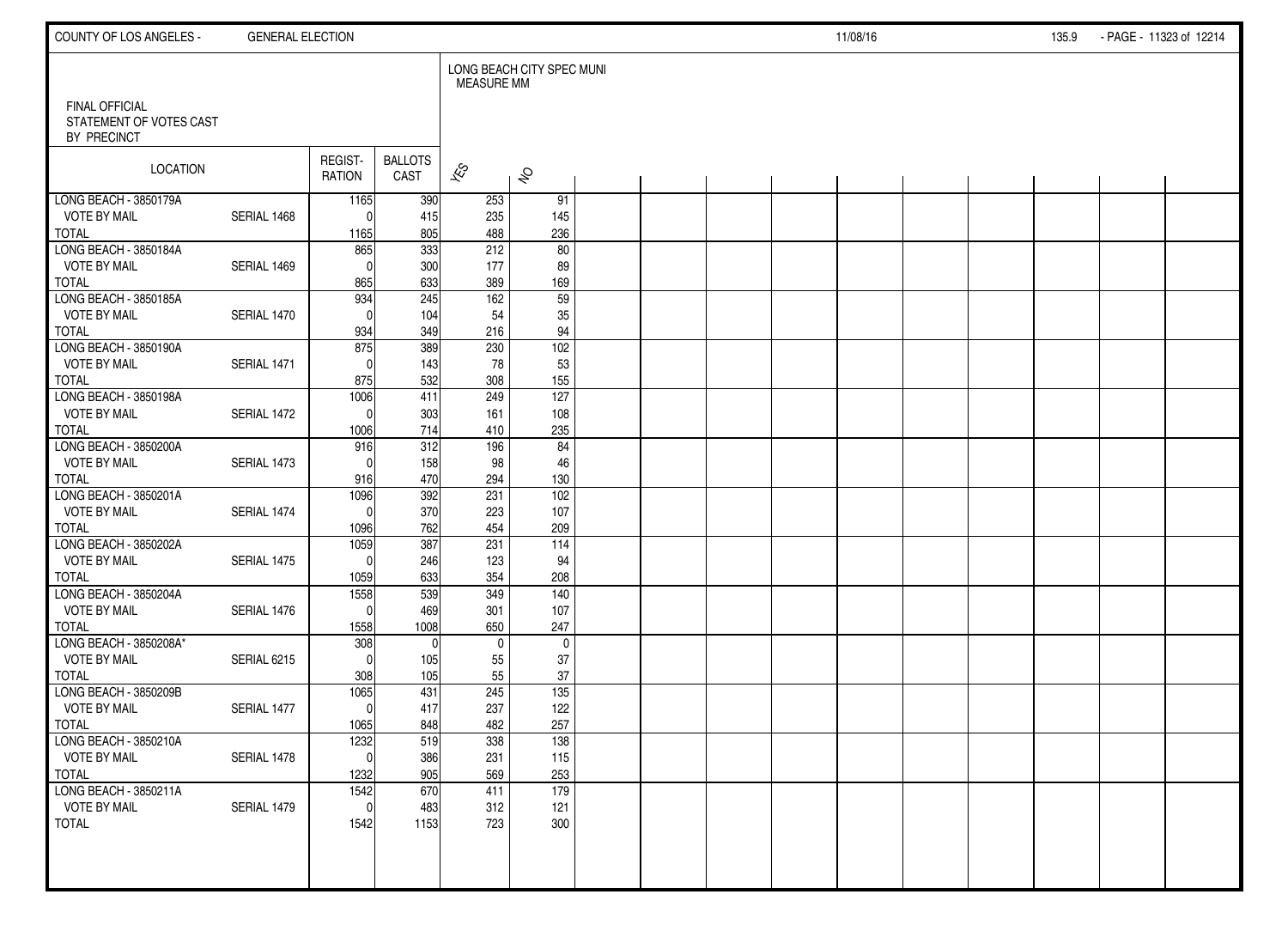| COUNTY OF LOS ANGELES -                                         | <b>GENERAL ELECTION</b> |                   |                        |                   |                           |  |  | 11/08/16 |  | 135.10 | - PAGE - 11324 of 12214 |  |
|-----------------------------------------------------------------|-------------------------|-------------------|------------------------|-------------------|---------------------------|--|--|----------|--|--------|-------------------------|--|
|                                                                 |                         |                   |                        | <b>MEASURE MM</b> | LONG BEACH CITY SPEC MUNI |  |  |          |  |        |                         |  |
| <b>FINAL OFFICIAL</b><br>STATEMENT OF VOTES CAST<br>BY PRECINCT |                         |                   |                        |                   |                           |  |  |          |  |        |                         |  |
| <b>LOCATION</b>                                                 |                         | REGIST-<br>RATION | <b>BALLOTS</b><br>CAST | $\approx$         | $\hat{\mathcal{S}}$       |  |  |          |  |        |                         |  |
| LONG BEACH - 3850212A                                           |                         | 895               | 350                    | 206               | 104                       |  |  |          |  |        |                         |  |
| <b>VOTE BY MAIL</b>                                             | SERIAL 1480             | $\Omega$          | 269<br>619             | 148               | 96<br>200                 |  |  |          |  |        |                         |  |
| <b>TOTAL</b><br>LONG BEACH - 3850213A                           |                         | 895<br>938        | 316                    | 354<br>170        | $\frac{114}{114}$         |  |  |          |  |        |                         |  |
| <b>VOTE BY MAIL</b>                                             | SERIAL 1481             | $\Omega$          | 384                    | 206               | 140                       |  |  |          |  |        |                         |  |
| <b>TOTAL</b>                                                    |                         | 938               | 700                    | 376               | 254                       |  |  |          |  |        |                         |  |
| LONG BEACH - 3850215B                                           |                         | 1543              | 558                    | 238               | 261                       |  |  |          |  |        |                         |  |
| <b>VOTE BY MAIL</b>                                             | SERIAL 1482             | $\Omega$          | 681                    | 261               | 347                       |  |  |          |  |        |                         |  |
| <b>TOTAL</b>                                                    |                         | 1543              | 1239                   | 499               | 608                       |  |  |          |  |        |                         |  |
| LONG BEACH - 3850216A                                           |                         | $\frac{1312}{2}$  | 589                    | 278               | 264                       |  |  |          |  |        |                         |  |
| <b>VOTE BY MAIL</b>                                             | SERIAL 1483             | $\Omega$          | 428                    | 188               | 190                       |  |  |          |  |        |                         |  |
| <b>TOTAL</b>                                                    |                         | 1312              | 1017                   | 466               | 454                       |  |  |          |  |        |                         |  |
| LONG BEACH - 3850220A                                           |                         | 436               | 172                    | 109               | 50                        |  |  |          |  |        |                         |  |
| <b>VOTE BY MAIL</b>                                             | SERIAL 1484             | $\Omega$          | 61                     | 38                | 15                        |  |  |          |  |        |                         |  |
| <b>TOTAL</b><br>LONG BEACH - 3850222B                           |                         | 436<br>974        | 233<br>406             | 147<br>250        | 65<br>$\frac{115}{115}$   |  |  |          |  |        |                         |  |
| <b>VOTE BY MAIL</b>                                             | SERIAL 1485             | $\Omega$          | 306                    | 175               | 97                        |  |  |          |  |        |                         |  |
| <b>TOTAL</b>                                                    |                         | 974               | 712                    | 425               | 212                       |  |  |          |  |        |                         |  |
| LONG BEACH - 3850223A                                           |                         | 1003              | 481                    | 285               | 167                       |  |  |          |  |        |                         |  |
| <b>VOTE BY MAIL</b>                                             | SERIAL 1486             | $\Omega$          | 323                    | 157               | 124                       |  |  |          |  |        |                         |  |
| <b>TOTAL</b>                                                    |                         | 1003              | 804                    | 442               | 291                       |  |  |          |  |        |                         |  |
| LONG BEACH - 3850226B*                                          |                         | 9                 | $\Omega$               | $\mathbf{0}$      | $\mathbf 0$               |  |  |          |  |        |                         |  |
| <b>VOTE BY MAIL</b>                                             | SERIAL 6216             |                   | 2                      |                   | 0                         |  |  |          |  |        |                         |  |
| <b>TOTAL</b>                                                    |                         |                   | $\overline{c}$         | -1                | $\pmb{0}$                 |  |  |          |  |        |                         |  |
| LONG BEACH - 3850227A                                           |                         | 1369              | 537                    | 344               | 126                       |  |  |          |  |        |                         |  |
| <b>VOTE BY MAIL</b>                                             | SERIAL 1487             | $\Omega$          | 372                    | 226               | 92                        |  |  |          |  |        |                         |  |
| <b>TOTAL</b>                                                    |                         | 1369              | 909                    | 570               | 218                       |  |  |          |  |        |                         |  |
| LONG BEACH - 3850229A<br><b>VOTE BY MAIL</b>                    | SERIAL 1488             | 995<br>$\Omega$   | 389<br>285             | 230<br>189        | 108<br>69                 |  |  |          |  |        |                         |  |
| <b>TOTAL</b>                                                    |                         | 995               | 674                    | 419               | 177                       |  |  |          |  |        |                         |  |
| LONG BEACH - 3850237B                                           |                         | 730               | 309                    | 177               | 91                        |  |  |          |  |        |                         |  |
| <b>VOTE BY MAIL</b>                                             | SERIAL 1489             | $\Omega$          | 155                    | 106               | 34                        |  |  |          |  |        |                         |  |
| <b>TOTAL</b>                                                    |                         | 730               | 464                    | 283               | 125                       |  |  |          |  |        |                         |  |
| LONG BEACH - 3850239B                                           |                         | 1090              | 319                    | 205               | 69                        |  |  |          |  |        |                         |  |
| <b>VOTE BY MAIL</b>                                             | SERIAL 1490             | $\overline{0}$    | 290                    | 176               | 84                        |  |  |          |  |        |                         |  |
| <b>TOTAL</b>                                                    |                         | 1090              | 609                    | 381               | 153                       |  |  |          |  |        |                         |  |
| LONG BEACH - 3850241A                                           |                         | 987               | 358                    | 199               | 120                       |  |  |          |  |        |                         |  |
| <b>VOTE BY MAIL</b>                                             | SERIAL 1491             | $\mathbf 0$       | 198                    | 122               | 56                        |  |  |          |  |        |                         |  |
| <b>TOTAL</b>                                                    |                         | 987               | 556                    | 321               | 176                       |  |  |          |  |        |                         |  |
|                                                                 |                         |                   |                        |                   |                           |  |  |          |  |        |                         |  |
|                                                                 |                         |                   |                        |                   |                           |  |  |          |  |        |                         |  |
|                                                                 |                         |                   |                        |                   |                           |  |  |          |  |        |                         |  |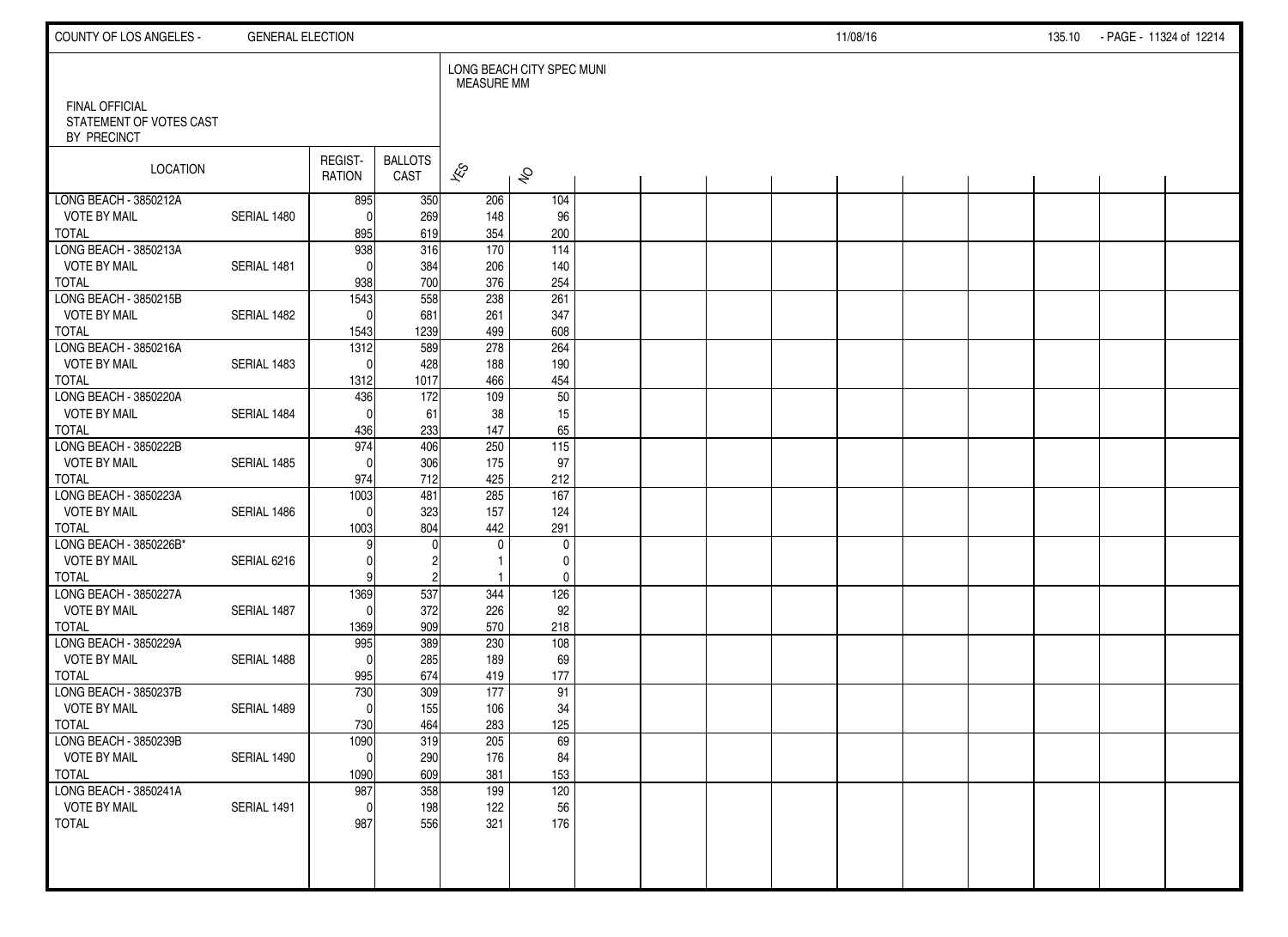| COUNTY OF LOS ANGELES -                      | <b>GENERAL ELECTION</b> |                   |                        |                          |                           |  |  | 11/08/16 |  | 135.11 - PAGE - 11325 of 12214 |  |
|----------------------------------------------|-------------------------|-------------------|------------------------|--------------------------|---------------------------|--|--|----------|--|--------------------------------|--|
| <b>FINAL OFFICIAL</b>                        |                         |                   |                        | <b>MEASURE MM</b>        | LONG BEACH CITY SPEC MUNI |  |  |          |  |                                |  |
| STATEMENT OF VOTES CAST<br>BY PRECINCT       |                         |                   |                        |                          |                           |  |  |          |  |                                |  |
| <b>LOCATION</b>                              |                         | REGIST-<br>RATION | <b>BALLOTS</b><br>CAST | $\overline{\mathscr{E}}$ | $\hat{\mathcal{S}}$       |  |  |          |  |                                |  |
| LONG BEACH - 3850242A<br><b>VOTE BY MAIL</b> | SERIAL 1492             | 998<br>$\Omega$   | 376                    | 204<br>143               | 119<br>123                |  |  |          |  |                                |  |
| <b>TOTAL</b>                                 |                         | 998               | 301<br>677             | 347                      | 242                       |  |  |          |  |                                |  |
| LONG BEACH - 3850244A                        |                         | 657               | $\frac{1}{194}$        | $\frac{125}{125}$        | $\overline{51}$           |  |  |          |  |                                |  |
| <b>VOTE BY MAIL</b>                          | SERIAL 1493             | $\Omega$          | 117                    | 66                       | 43                        |  |  |          |  |                                |  |
| <b>TOTAL</b>                                 |                         | 657               | 311                    | 191                      | 94                        |  |  |          |  |                                |  |
| LONG BEACH - 3850246A                        |                         | 1364              | $\overline{361}$       | 214                      | $\frac{103}{2}$           |  |  |          |  |                                |  |
| <b>VOTE BY MAIL</b>                          | SERIAL 1494             | $\Omega$          | 323                    | 174                      | 115                       |  |  |          |  |                                |  |
| <b>TOTAL</b>                                 |                         | 1364              | 684                    | 388                      | 218                       |  |  |          |  |                                |  |
| LONG BEACH - 3850247A                        |                         | 1187              | $\overline{388}$       | 229                      | $\overline{105}$          |  |  |          |  |                                |  |
| <b>VOTE BY MAIL</b>                          | SERIAL 1495             | $\Omega$          | 182                    | 120                      | 50                        |  |  |          |  |                                |  |
| <b>TOTAL</b><br>LONG BEACH - 3850248A        |                         | 1187<br>840       | 570<br>402             | 349<br>228               | 155<br>136                |  |  |          |  |                                |  |
| <b>VOTE BY MAIL</b>                          | SERIAL 1496             | $\Omega$          | 228                    | 124                      | 82                        |  |  |          |  |                                |  |
| <b>TOTAL</b>                                 |                         | 840               | 630                    | 352                      | 218                       |  |  |          |  |                                |  |
| LONG BEACH - 3850249A                        |                         | 1049              | 431                    | 264                      | 113                       |  |  |          |  |                                |  |
| <b>VOTE BY MAIL</b>                          | SERIAL 1497             | $\Omega$          | 258                    | 155                      | 71                        |  |  |          |  |                                |  |
| <b>TOTAL</b>                                 |                         | 1049              | 689                    | 419                      | 184                       |  |  |          |  |                                |  |
| LONG BEACH - 3850251A                        |                         | 993               | 433                    | 268                      | 114                       |  |  |          |  |                                |  |
| <b>VOTE BY MAIL</b>                          | SERIAL 1498             | $\Omega$          | 285                    | 187                      | 78                        |  |  |          |  |                                |  |
| <b>TOTAL</b>                                 |                         | 993               | 718                    | 455                      | 192                       |  |  |          |  |                                |  |
| LONG BEACH - 3850254A                        |                         | 1360              | 579                    | 252                      | 269                       |  |  |          |  |                                |  |
| <b>VOTE BY MAIL</b>                          | SERIAL 1499             | $\overline{0}$    | 576                    | 233                      | 288                       |  |  |          |  |                                |  |
| <b>TOTAL</b>                                 |                         | 1360              | 1155                   | 485                      | 557                       |  |  |          |  |                                |  |
| LONG BEACH - 3850255A                        |                         | 1433<br>$\Omega$  | 494                    | 217                      | 224                       |  |  |          |  |                                |  |
| <b>VOTE BY MAIL</b><br><b>TOTAL</b>          | SERIAL 1500             | 1433              | 641<br>1135            | 277<br>494               | 301<br>525                |  |  |          |  |                                |  |
| LONG BEACH - 3850256A                        |                         | 913               | 393                    | 198                      | $\overline{143}$          |  |  |          |  |                                |  |
| <b>VOTE BY MAIL</b>                          | SERIAL 1501             | $\Omega$          | 335                    | 184                      | 119                       |  |  |          |  |                                |  |
| <b>TOTAL</b>                                 |                         | 913               | 728                    | 382                      | 262                       |  |  |          |  |                                |  |
| LONG BEACH - 3850259A                        |                         | 961               | 412                    | 177                      | 186                       |  |  |          |  |                                |  |
| <b>VOTE BY MAIL</b>                          | SERIAL 1502             | $\Omega$          | 385                    | 197                      | 149                       |  |  |          |  |                                |  |
| <b>TOTAL</b>                                 |                         | 961               | 797                    | 374                      | 335                       |  |  |          |  |                                |  |
| LONG BEACH - 3850262A                        |                         | 1521              | 656                    | 340                      | 253                       |  |  |          |  |                                |  |
| <b>VOTE BY MAIL</b>                          | SERIAL 1503             | 0                 | 576                    | 302                      | 220                       |  |  |          |  |                                |  |
| <b>TOTAL</b>                                 |                         | 1521              | 1232                   | 642                      | 473                       |  |  |          |  |                                |  |
| LONG BEACH - 3850264A                        |                         | 925               | 385                    | 221                      | $\boxed{113}$             |  |  |          |  |                                |  |
| <b>VOTE BY MAIL</b>                          | SERIAL 1504             | $\overline{0}$    | 314                    | 176                      | 93                        |  |  |          |  |                                |  |
| <b>TOTAL</b>                                 |                         | 925               | 699                    | 397                      | 206                       |  |  |          |  |                                |  |
|                                              |                         |                   |                        |                          |                           |  |  |          |  |                                |  |
|                                              |                         |                   |                        |                          |                           |  |  |          |  |                                |  |
|                                              |                         |                   |                        |                          |                           |  |  |          |  |                                |  |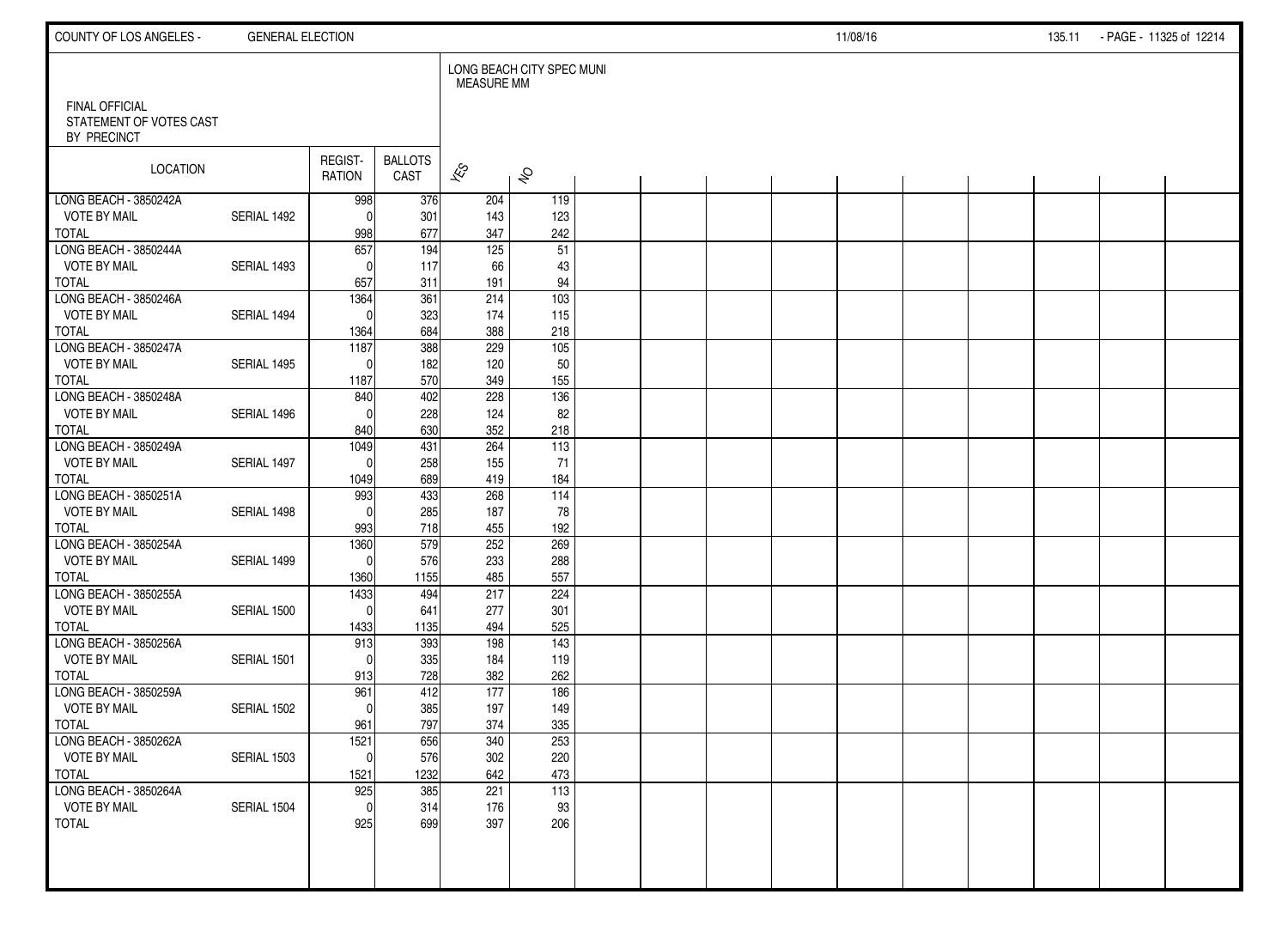| COUNTY OF LOS ANGELES -                          | <b>GENERAL ELECTION</b> |                          |                        |                   |                           |  |  | 11/08/16 |  | 135.12 - PAGE - 11326 of 12214 |  |
|--------------------------------------------------|-------------------------|--------------------------|------------------------|-------------------|---------------------------|--|--|----------|--|--------------------------------|--|
| <b>FINAL OFFICIAL</b><br>STATEMENT OF VOTES CAST |                         |                          |                        | <b>MEASURE MM</b> | LONG BEACH CITY SPEC MUNI |  |  |          |  |                                |  |
| BY PRECINCT                                      |                         |                          |                        |                   |                           |  |  |          |  |                                |  |
| <b>LOCATION</b>                                  |                         | REGIST-<br>RATION        | <b>BALLOTS</b><br>CAST | $\approx$         | $\hat{\mathcal{S}}$       |  |  |          |  |                                |  |
| LONG BEACH - 3850270A                            |                         | 910                      | 383                    | 232               | 113                       |  |  |          |  |                                |  |
| <b>VOTE BY MAIL</b>                              | SERIAL 1505             | $\Omega$                 | 282                    | 159               | 99                        |  |  |          |  |                                |  |
| <b>TOTAL</b><br>LONG BEACH - 3850271A            |                         | 910<br>$\overline{1157}$ | 665<br>518             | 391<br>286        | 212<br>$\frac{182}{ }$    |  |  |          |  |                                |  |
| <b>VOTE BY MAIL</b>                              | SERIAL 1506             | $\Omega$                 | 378                    | 204               | 124                       |  |  |          |  |                                |  |
| <b>TOTAL</b>                                     |                         | 1157                     | 896                    | 490               | 306                       |  |  |          |  |                                |  |
| LONG BEACH - 3850272A                            |                         | 1119                     | 461                    | 262               | $\frac{154}{ }$           |  |  |          |  |                                |  |
| <b>VOTE BY MAIL</b>                              | SERIAL 1507             | $\Omega$                 | 368                    | 204               | 122                       |  |  |          |  |                                |  |
| <b>TOTAL</b>                                     |                         | 1119                     | 829                    | 466               | 276                       |  |  |          |  |                                |  |
| LONG BEACH - 3850275A                            |                         | 1242                     | 529                    | 277               | 198                       |  |  |          |  |                                |  |
| <b>VOTE BY MAIL</b>                              | SERIAL 1508             | $\Omega$                 | 476                    | 265               | 166                       |  |  |          |  |                                |  |
| <b>TOTAL</b>                                     |                         | 1242                     | 1005                   | 542               | 364                       |  |  |          |  |                                |  |
| LONG BEACH - 3850276A                            |                         | 1273                     | 560                    | 268               | $\overline{227}$          |  |  |          |  |                                |  |
| <b>VOTE BY MAIL</b><br><b>TOTAL</b>              | SERIAL 1509             | $\Omega$                 | 452<br>1012            | 242<br>510        | 156<br>383                |  |  |          |  |                                |  |
| LONG BEACH - 3850280A                            |                         | 1273<br>1246             | 516                    | 211               | 260                       |  |  |          |  |                                |  |
| <b>VOTE BY MAIL</b>                              | SERIAL 1510             | $\Omega$                 | 528                    | 210               | 267                       |  |  |          |  |                                |  |
| <b>TOTAL</b>                                     |                         | 1246                     | 1044                   | 421               | 527                       |  |  |          |  |                                |  |
| LONG BEACH - 3850285A                            |                         | 1132                     | 507                    | 262               | 188                       |  |  |          |  |                                |  |
| <b>VOTE BY MAIL</b>                              | SERIAL 1511             | $\Omega$                 | 404                    | 169               | 195                       |  |  |          |  |                                |  |
| <b>TOTAL</b>                                     |                         | 1132                     | 911                    | 431               | 383                       |  |  |          |  |                                |  |
| LONG BEACH - 3850286A                            |                         | 1666                     | 478                    | 262               | 146                       |  |  |          |  |                                |  |
| <b>VOTE BY MAIL</b>                              | SERIAL 1512             | $\Omega$                 | 311                    | 179               | 79                        |  |  |          |  |                                |  |
| <b>TOTAL</b><br>LONG BEACH - 3850287A            |                         | 1666<br>922              | 789<br>363             | 441<br>167        | 225<br>154                |  |  |          |  |                                |  |
| <b>VOTE BY MAIL</b>                              | SERIAL 1513             | $\Omega$                 | 333                    | 156               | 131                       |  |  |          |  |                                |  |
| <b>TOTAL</b>                                     |                         | 922                      | 696                    | 323               | 285                       |  |  |          |  |                                |  |
| LONG BEACH - 3850290A                            |                         | 1260                     | 451                    | 209               | 181                       |  |  |          |  |                                |  |
| <b>VOTE BY MAIL</b>                              | SERIAL 1514             | $\Omega$                 | 501                    | 221               | 231                       |  |  |          |  |                                |  |
| <b>TOTAL</b>                                     |                         | 1260                     | 952                    | 430               | 412                       |  |  |          |  |                                |  |
| LONG BEACH - 3850292A                            |                         | 660                      | 286                    | 127               | 120                       |  |  |          |  |                                |  |
| <b>VOTE BY MAIL</b>                              | SERIAL 1515             | $\Omega$                 | 255                    | 104               | 133                       |  |  |          |  |                                |  |
| <b>TOTAL</b>                                     |                         | 660                      | 541                    | 231               | 253                       |  |  |          |  |                                |  |
| LONG BEACH - 3850294A                            |                         | 1132                     | 536                    | 297               | 179                       |  |  |          |  |                                |  |
| <b>VOTE BY MAIL</b><br><b>TOTAL</b>              | SERIAL 1516             | 0 <br>1132               | 317<br>853             | 166<br>463        | 121<br>300                |  |  |          |  |                                |  |
| LONG BEACH - 3850295A                            |                         | 1240                     | 574                    | 274               | 250                       |  |  |          |  |                                |  |
| <b>VOTE BY MAIL</b>                              | SERIAL 1517             | $\mathbf 0$              | 415                    | 204               | 168                       |  |  |          |  |                                |  |
| <b>TOTAL</b>                                     |                         | 1240                     | 989                    | 478               | 418                       |  |  |          |  |                                |  |
|                                                  |                         |                          |                        |                   |                           |  |  |          |  |                                |  |
|                                                  |                         |                          |                        |                   |                           |  |  |          |  |                                |  |
|                                                  |                         |                          |                        |                   |                           |  |  |          |  |                                |  |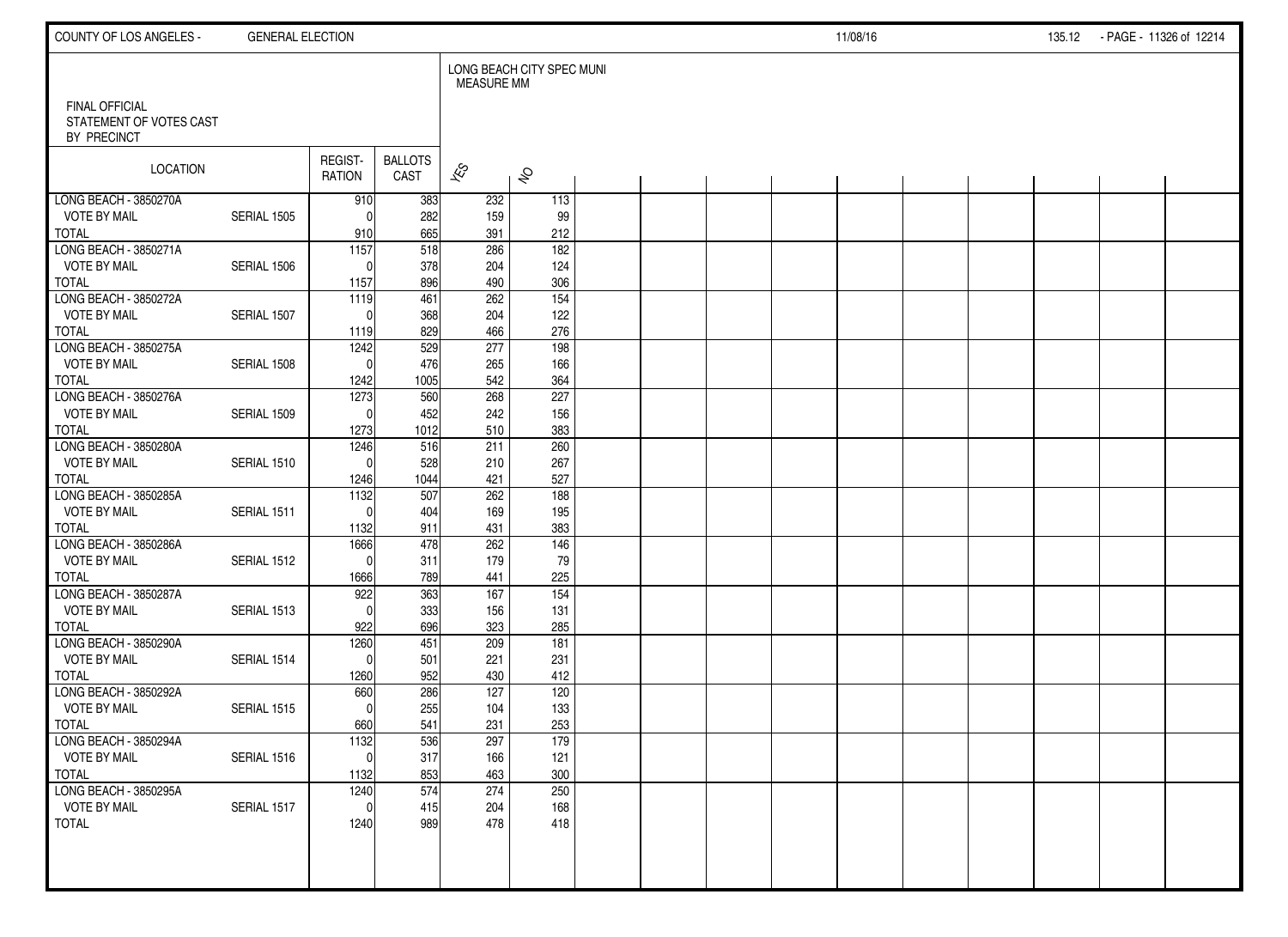| COUNTY OF LOS ANGELES -                          | <b>GENERAL ELECTION</b> |                     |                        |                   |                           |  |  | 11/08/16 |  | 135.13 | - PAGE - 11327 of 12214 |  |
|--------------------------------------------------|-------------------------|---------------------|------------------------|-------------------|---------------------------|--|--|----------|--|--------|-------------------------|--|
| <b>FINAL OFFICIAL</b><br>STATEMENT OF VOTES CAST |                         |                     |                        | <b>MEASURE MM</b> | LONG BEACH CITY SPEC MUNI |  |  |          |  |        |                         |  |
| BY PRECINCT                                      |                         |                     |                        |                   |                           |  |  |          |  |        |                         |  |
| <b>LOCATION</b>                                  |                         | REGIST-<br>RATION   | <b>BALLOTS</b><br>CAST | $\approx$         | $\hat{\mathcal{S}}$       |  |  |          |  |        |                         |  |
| LONG BEACH - 3850296A                            |                         | 802                 | 265                    | 159               | 61                        |  |  |          |  |        |                         |  |
| <b>VOTE BY MAIL</b><br><b>TOTAL</b>              | SERIAL 1518             | $\Omega$<br>802     | 93<br>358              | 48<br>207         | 32<br>93                  |  |  |          |  |        |                         |  |
| LONG BEACH - 3850297A                            |                         | $\frac{1}{753}$     | 169                    | 94                | $\overline{53}$           |  |  |          |  |        |                         |  |
| <b>VOTE BY MAIL</b>                              | SERIAL 1519             | $\Omega$            | 48                     | 28                | 16                        |  |  |          |  |        |                         |  |
| <b>TOTAL</b>                                     |                         | 753                 | 217                    | 122               | 69                        |  |  |          |  |        |                         |  |
| LONG BEACH - 3850302A                            |                         | 1446                | 659                    | 282               | 284                       |  |  |          |  |        |                         |  |
| <b>VOTE BY MAIL</b><br><b>TOTAL</b>              | SERIAL 1520             | $\Omega$            | 513<br>1172            | 234<br>516        | 229<br>513                |  |  |          |  |        |                         |  |
| LONG BEACH - 3850305A                            |                         | 1446<br>1514        | 660                    | 334               | 245                       |  |  |          |  |        |                         |  |
| <b>VOTE BY MAIL</b>                              | SERIAL 1521             | $\Omega$            | 590                    | 291               | 231                       |  |  |          |  |        |                         |  |
| <b>TOTAL</b>                                     |                         | 1514                | 1250                   | 625               | 476                       |  |  |          |  |        |                         |  |
| LONG BEACH - 3850307A                            |                         | 485                 | 160                    | $77$              | 53                        |  |  |          |  |        |                         |  |
| <b>VOTE BY MAIL</b>                              | SERIAL 1522             | $\Omega$            | 116                    | 49                | 55                        |  |  |          |  |        |                         |  |
| <b>TOTAL</b><br>LONG BEACH - 3850308A            |                         | 485                 | 276                    | 126               | 108                       |  |  |          |  |        |                         |  |
| <b>VOTE BY MAIL</b>                              | SERIAL 1523             | 1081<br>$\Omega$    | 491<br>341             | 278<br>201        | 159<br>106                |  |  |          |  |        |                         |  |
| <b>TOTAL</b>                                     |                         | 1081                | 832                    | 479               | 265                       |  |  |          |  |        |                         |  |
| LONG BEACH - 3850309A                            |                         | 903                 | 341                    | 197               | 96                        |  |  |          |  |        |                         |  |
| <b>VOTE BY MAIL</b>                              | SERIAL 1524             | $\Omega$            | 359                    | 219               | 108                       |  |  |          |  |        |                         |  |
| <b>TOTAL</b>                                     |                         | 903                 | 700                    | 416               | 204                       |  |  |          |  |        |                         |  |
| LONG BEACH - 3850316A                            |                         | 1322<br>$\Omega$    | 595                    | 286               | 247                       |  |  |          |  |        |                         |  |
| <b>VOTE BY MAIL</b><br><b>TOTAL</b>              | SERIAL 1525             | 1322                | 444<br>1039            | 206<br>492        | 199<br>446                |  |  |          |  |        |                         |  |
| LONG BEACH - 3850319A                            |                         | 875                 | 446                    | 237               | 174                       |  |  |          |  |        |                         |  |
| <b>VOTE BY MAIL</b>                              | SERIAL 1526             | $\Omega$            | 250                    | 119               | 105                       |  |  |          |  |        |                         |  |
| <b>TOTAL</b>                                     |                         | 875                 | 696                    | 356               | 279                       |  |  |          |  |        |                         |  |
| LONG BEACH - 3850321A                            |                         | 1600                | 729                    | 348               | 314                       |  |  |          |  |        |                         |  |
| <b>VOTE BY MAIL</b>                              | SERIAL 1527             | $\Omega$            | 511                    | 257               | 207                       |  |  |          |  |        |                         |  |
| <b>TOTAL</b><br>LONG BEACH - 3850323A            |                         | 1600<br>580         | 1240<br>183            | 605<br>92         | 521<br>60                 |  |  |          |  |        |                         |  |
| <b>VOTE BY MAIL</b>                              | SERIAL 1528             | $\Omega$            | 109                    | 63                | 37                        |  |  |          |  |        |                         |  |
| <b>TOTAL</b>                                     |                         | 580                 | 292                    | 155               | 97                        |  |  |          |  |        |                         |  |
| LONG BEACH - 3850324A                            |                         | 1232                | 566                    | 327               | 168                       |  |  |          |  |        |                         |  |
| <b>VOTE BY MAIL</b>                              | SERIAL 1529             | 0                   | 370                    | 200               | 120                       |  |  |          |  |        |                         |  |
| <b>TOTAL</b>                                     |                         | 1232                | 936                    | 527               | 288                       |  |  |          |  |        |                         |  |
| LONG BEACH - 3850328A<br><b>VOTE BY MAIL</b>     | SERIAL 1530             | 1539<br>$\mathbf 0$ | 712<br>508             | 351<br>226        | 277<br>229                |  |  |          |  |        |                         |  |
| <b>TOTAL</b>                                     |                         | 1539                | 1220                   | 577               | 506                       |  |  |          |  |        |                         |  |
|                                                  |                         |                     |                        |                   |                           |  |  |          |  |        |                         |  |
|                                                  |                         |                     |                        |                   |                           |  |  |          |  |        |                         |  |
|                                                  |                         |                     |                        |                   |                           |  |  |          |  |        |                         |  |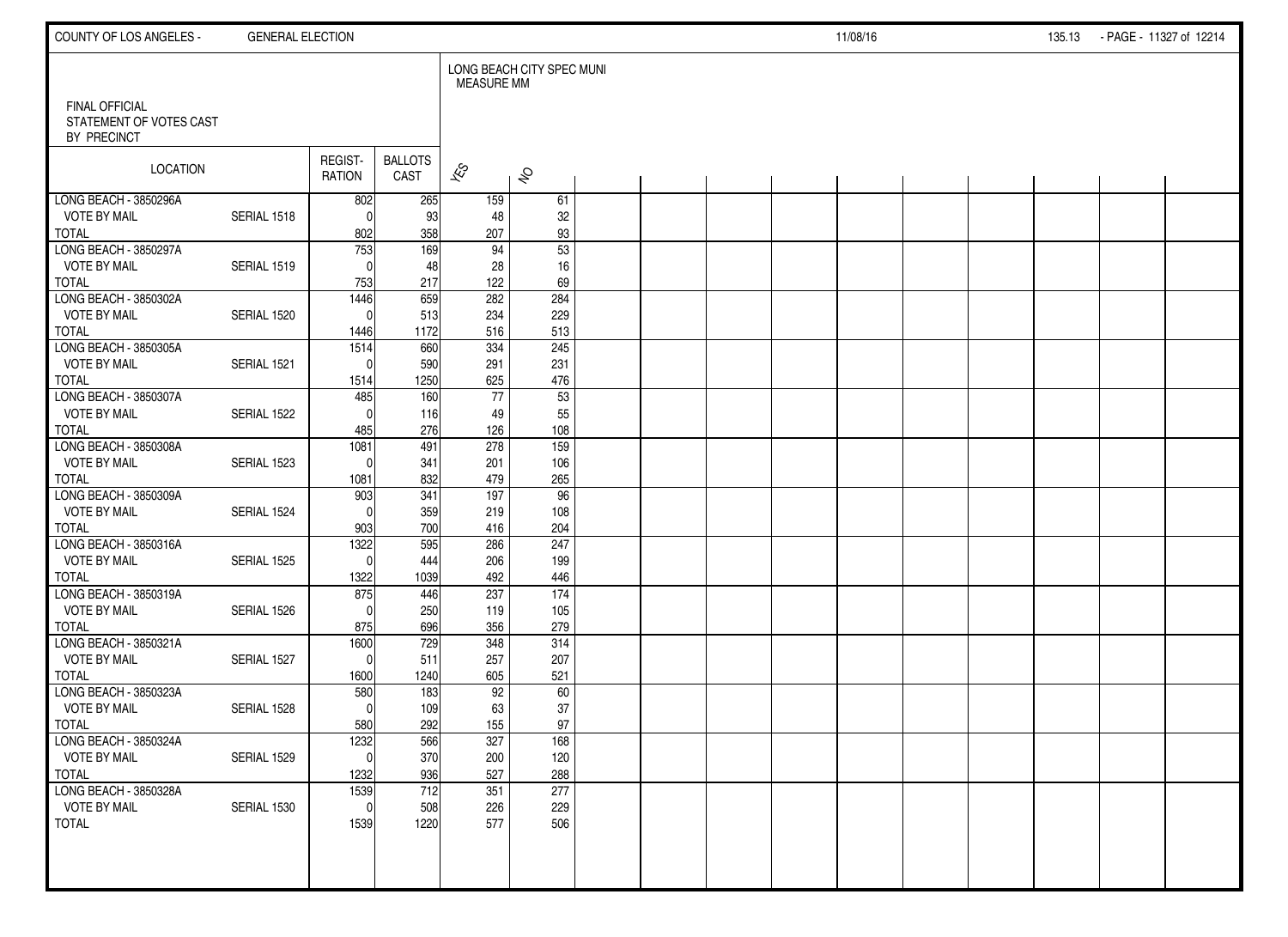| COUNTY OF LOS ANGELES -                                         | <b>GENERAL ELECTION</b> |                          |                        |                          |                           |  |  | 11/08/16 |  | 135.14 | - PAGE - 11328 of 12214 |  |
|-----------------------------------------------------------------|-------------------------|--------------------------|------------------------|--------------------------|---------------------------|--|--|----------|--|--------|-------------------------|--|
|                                                                 |                         |                          |                        | <b>MEASURE MM</b>        | LONG BEACH CITY SPEC MUNI |  |  |          |  |        |                         |  |
| <b>FINAL OFFICIAL</b><br>STATEMENT OF VOTES CAST<br>BY PRECINCT |                         |                          |                        |                          |                           |  |  |          |  |        |                         |  |
| LOCATION                                                        |                         | REGIST-<br><b>RATION</b> | <b>BALLOTS</b><br>CAST | $\overline{\mathscr{E}}$ | $\hat{\mathcal{S}}$       |  |  |          |  |        |                         |  |
| LONG BEACH - 3850333A                                           |                         | 1103                     | 410                    | 212                      | 134                       |  |  |          |  |        |                         |  |
| <b>VOTE BY MAIL</b><br><b>TOTAL</b>                             | SERIAL 1531             | $^{\circ}$<br>1103       | 244<br>654             | 142<br>354               | 77<br>211                 |  |  |          |  |        |                         |  |
| LONG BEACH - 3850335A                                           |                         | 1106                     | $\overline{514}$       | 226                      | 231                       |  |  |          |  |        |                         |  |
| <b>VOTE BY MAIL</b>                                             | SERIAL 1532             | $\mathbf 0$              | 393                    | 181                      | 167                       |  |  |          |  |        |                         |  |
| <b>TOTAL</b>                                                    |                         | 1106                     | 907                    | 407                      | 398                       |  |  |          |  |        |                         |  |
| LONG BEACH - 3850337A                                           |                         | 1565                     | 704                    | 382                      | 262                       |  |  |          |  |        |                         |  |
| <b>VOTE BY MAIL</b>                                             | SERIAL 1533             | $\mathbf 0$              | 539                    | 260                      | 225<br>487                |  |  |          |  |        |                         |  |
| <b>TOTAL</b><br>LONG BEACH - 3850346A                           |                         | 1565<br>977              | 1243<br>500            | 642<br>$\overline{225}$  | 223                       |  |  |          |  |        |                         |  |
| <b>VOTE BY MAIL</b>                                             | SERIAL 1534             | $\mathbf{0}$             | 296                    | 128                      | 133                       |  |  |          |  |        |                         |  |
| <b>TOTAL</b>                                                    |                         | 977                      | 796                    | 353                      | 356                       |  |  |          |  |        |                         |  |
| LONG BEACH - 3850348A                                           |                         | 900                      | 453                    | 218                      | 194                       |  |  |          |  |        |                         |  |
| <b>VOTE BY MAIL</b>                                             | SERIAL 1535             | $\Omega$                 | 262                    | 127                      | 115                       |  |  |          |  |        |                         |  |
| <b>TOTAL</b>                                                    |                         | 900                      | 715                    | 345                      | 309                       |  |  |          |  |        |                         |  |
| LONG BEACH - 3850349A<br><b>VOTE BY MAIL</b>                    | SERIAL 1536             | 1261<br>$\mathbf{0}$     | 633<br>370             | 303<br>179               | 265                       |  |  |          |  |        |                         |  |
| <b>TOTAL</b>                                                    |                         | 1261                     | 1003                   | 482                      | 153<br>418                |  |  |          |  |        |                         |  |
| LONG BEACH - 3850351A                                           |                         | 1024                     | 525                    | 264                      | 206                       |  |  |          |  |        |                         |  |
| <b>VOTE BY MAIL</b>                                             | SERIAL 1537             | $\Omega$                 | 315                    | 158                      | 129                       |  |  |          |  |        |                         |  |
| <b>TOTAL</b>                                                    |                         | 1024                     | 840                    | 422                      | 335                       |  |  |          |  |        |                         |  |
| LONG BEACH - 3850356A                                           |                         | 1349                     | 635                    | 300                      | 267                       |  |  |          |  |        |                         |  |
| <b>VOTE BY MAIL</b>                                             | SERIAL 1538             | $\mathbf{0}$             | 442                    | 211                      | 191                       |  |  |          |  |        |                         |  |
| <b>TOTAL</b><br>LONG BEACH - 3850361A                           |                         | 1349<br>889              | 1077<br>454            | 511<br>271               | 458<br>134                |  |  |          |  |        |                         |  |
| <b>VOTE BY MAIL</b>                                             | SERIAL 1539             | $\Omega$                 | 219                    | 140                      | 57                        |  |  |          |  |        |                         |  |
| <b>TOTAL</b>                                                    |                         | 889                      | 673                    | 411                      | 191                       |  |  |          |  |        |                         |  |
| LONG BEACH - 3850362A                                           |                         | 1079                     | 400                    | 249                      | 110                       |  |  |          |  |        |                         |  |
| <b>VOTE BY MAIL</b>                                             | SERIAL 1540             | $\Omega$                 | 294                    | 199                      | 66                        |  |  |          |  |        |                         |  |
| <b>TOTAL</b>                                                    |                         | 1079                     | 694                    | 448                      | 176                       |  |  |          |  |        |                         |  |
| LONG BEACH - 3850364A                                           |                         | 1421                     | 332                    | 174                      | 104                       |  |  |          |  |        |                         |  |
| <b>VOTE BY MAIL</b><br><b>TOTAL</b>                             | SERIAL 1541             | $\mathbf{0}$<br>1421     | 219<br>551             | 118<br>292               | 84<br>188                 |  |  |          |  |        |                         |  |
| LONG BEACH - 3850366A                                           |                         | 957                      | 477                    | 224                      | 200                       |  |  |          |  |        |                         |  |
| <b>VOTE BY MAIL</b>                                             | SERIAL 1542             | $\pmb{0}$                | 296                    | 127                      | 138                       |  |  |          |  |        |                         |  |
| <b>TOTAL</b>                                                    |                         | 957                      | 773                    | 351                      | 338                       |  |  |          |  |        |                         |  |
| LONG BEACH - 3850367A                                           |                         | 724                      | 314                    | $\overline{157}$         | 119                       |  |  |          |  |        |                         |  |
| <b>VOTE BY MAIL</b>                                             | SERIAL 1543             | $\mathbf 0$              | 210                    | 94                       | 92                        |  |  |          |  |        |                         |  |
| <b>TOTAL</b>                                                    |                         | 724                      | 524                    | 251                      | 211                       |  |  |          |  |        |                         |  |
|                                                                 |                         |                          |                        |                          |                           |  |  |          |  |        |                         |  |
|                                                                 |                         |                          |                        |                          |                           |  |  |          |  |        |                         |  |
|                                                                 |                         |                          |                        |                          |                           |  |  |          |  |        |                         |  |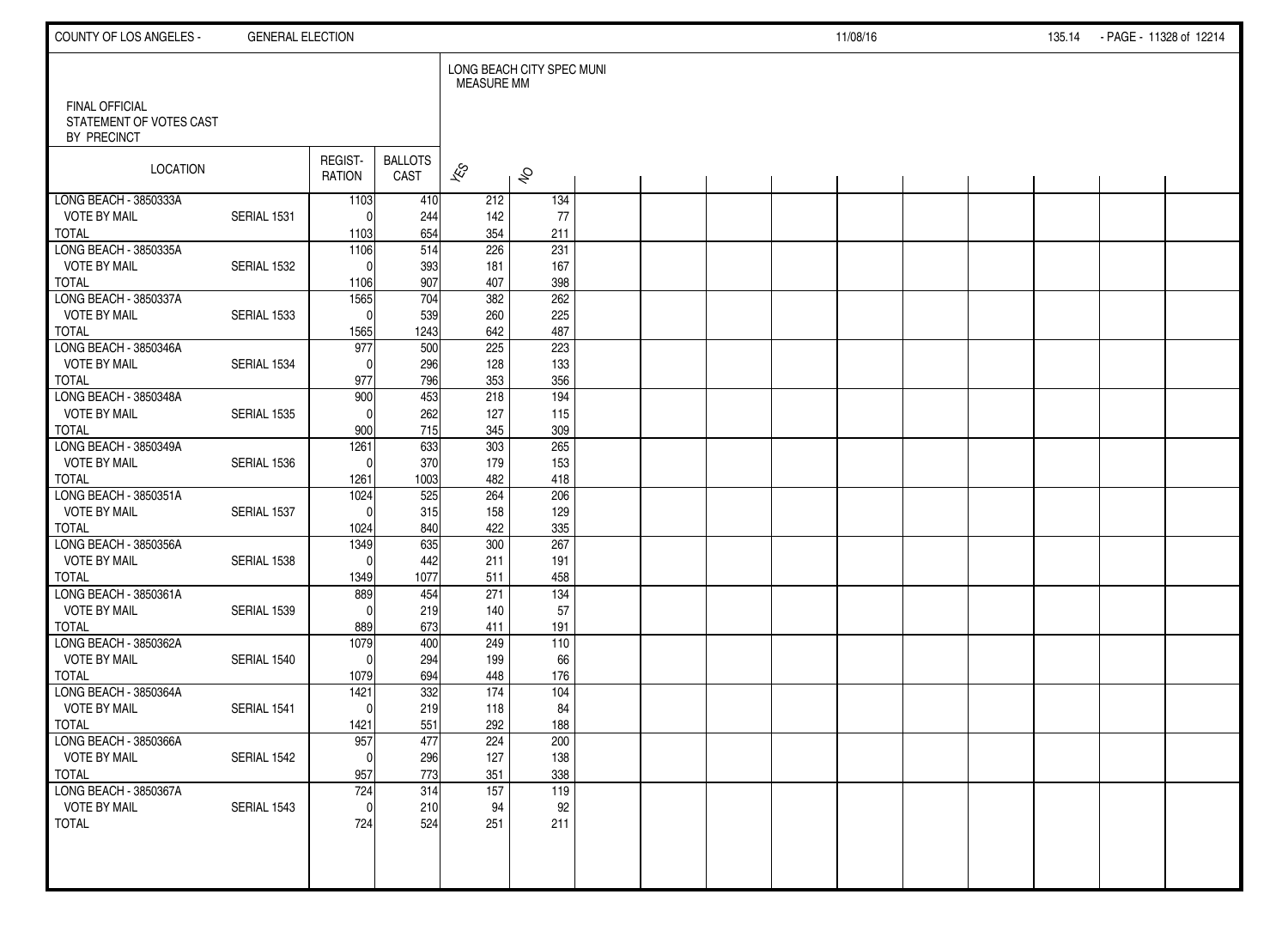| COUNTY OF LOS ANGELES -                                         | <b>GENERAL ELECTION</b> |                          |                        |                          |                           |  |  | 11/08/16 |  | 135.15 | - PAGE - 11329 of 12214 |  |
|-----------------------------------------------------------------|-------------------------|--------------------------|------------------------|--------------------------|---------------------------|--|--|----------|--|--------|-------------------------|--|
|                                                                 |                         |                          |                        | <b>MEASURE MM</b>        | LONG BEACH CITY SPEC MUNI |  |  |          |  |        |                         |  |
| <b>FINAL OFFICIAL</b><br>STATEMENT OF VOTES CAST<br>BY PRECINCT |                         |                          |                        |                          |                           |  |  |          |  |        |                         |  |
| LOCATION                                                        |                         | REGIST-<br><b>RATION</b> | <b>BALLOTS</b><br>CAST | $\overline{\mathscr{E}}$ | $\hat{\mathcal{S}}$       |  |  |          |  |        |                         |  |
| LONG BEACH - 3850368A                                           |                         | 1065                     | 352                    | 203                      | 108                       |  |  |          |  |        |                         |  |
| <b>VOTE BY MAIL</b><br><b>TOTAL</b>                             | SERIAL 1544             | $^{\circ}$               | 222<br>574             | 121<br>324               | 85<br>193                 |  |  |          |  |        |                         |  |
| LONG BEACH - 3850370C                                           |                         | 1065<br>1436             | 659                    | $\overline{329}$         | 254                       |  |  |          |  |        |                         |  |
| <b>VOTE BY MAIL</b>                                             | SERIAL 1545             | $\mathbf{0}$             | 428                    | 205                      | 169                       |  |  |          |  |        |                         |  |
| <b>TOTAL</b>                                                    |                         | 1436                     | 1087                   | 534                      | 423                       |  |  |          |  |        |                         |  |
| LONG BEACH - 3850372A                                           |                         | 1468                     | 710                    | 323                      | 304                       |  |  |          |  |        |                         |  |
| <b>VOTE BY MAIL</b>                                             | SERIAL 1546             | $\mathbf 0$              | 413                    | 194                      | 185                       |  |  |          |  |        |                         |  |
| <b>TOTAL</b>                                                    |                         | 1468                     | 1123                   | 517                      | 489                       |  |  |          |  |        |                         |  |
| LONG BEACH - 3850373A                                           |                         | 1211                     | 566                    | 284                      | 222                       |  |  |          |  |        |                         |  |
| <b>VOTE BY MAIL</b>                                             | SERIAL 1547             | $\Omega$                 | 340                    | 140                      | 168                       |  |  |          |  |        |                         |  |
| <b>TOTAL</b>                                                    |                         | 1211                     | 906                    | 424                      | 390                       |  |  |          |  |        |                         |  |
| LONG BEACH - 3850374A                                           |                         | 1250                     | 530                    | 263                      | 217                       |  |  |          |  |        |                         |  |
| <b>VOTE BY MAIL</b>                                             | SERIAL 1548             | $\Omega$                 | 387                    | 181                      | 170                       |  |  |          |  |        |                         |  |
| <b>TOTAL</b><br>LONG BEACH - 3850378A                           |                         | 1250<br>1471             | 917<br>662             | 444<br>336               | 387<br>257                |  |  |          |  |        |                         |  |
| <b>VOTE BY MAIL</b>                                             | SERIAL 1549             | $\Omega$                 | 397                    | 174                      | 180                       |  |  |          |  |        |                         |  |
| <b>TOTAL</b>                                                    |                         | 1471                     | 1059                   | 510                      | 437                       |  |  |          |  |        |                         |  |
| LONG BEACH - 3850379A                                           |                         | 1027                     | 309                    | $\overline{177}$         | 95                        |  |  |          |  |        |                         |  |
| <b>VOTE BY MAIL</b>                                             | SERIAL 1550             | $\Omega$                 | 177                    | 88                       | 65                        |  |  |          |  |        |                         |  |
| <b>TOTAL</b>                                                    |                         | 1027                     | 486                    | 265                      | 160                       |  |  |          |  |        |                         |  |
| LONG BEACH - 3850384A                                           |                         | 942                      | 337                    | $\overline{173}$         | 118                       |  |  |          |  |        |                         |  |
| <b>VOTE BY MAIL</b>                                             | SERIAL 1551             | $\Omega$                 | 214                    | 103                      | 85                        |  |  |          |  |        |                         |  |
| <b>TOTAL</b>                                                    |                         | 942                      | 551                    | 276                      | 203                       |  |  |          |  |        |                         |  |
| LONG BEACH - 3850386C                                           |                         | 1024                     | 405                    | 223                      | 124                       |  |  |          |  |        |                         |  |
| <b>VOTE BY MAIL</b>                                             | SERIAL 1552             | $\Omega$                 | 178                    | 89                       | 64                        |  |  |          |  |        |                         |  |
| <b>TOTAL</b>                                                    |                         | 1024                     | 583                    | 312                      | 188                       |  |  |          |  |        |                         |  |
| LONG BEACH - 3850395A<br><b>VOTE BY MAIL</b>                    | SERIAL 1553             | 938<br>$\Omega$          | 288<br>166             | 161<br>94                | 95<br>57                  |  |  |          |  |        |                         |  |
| <b>TOTAL</b>                                                    |                         | 938                      | 454                    | 255                      | 152                       |  |  |          |  |        |                         |  |
| LONG BEACH - 3850396A                                           |                         | 997                      | 280                    | 172                      | 69                        |  |  |          |  |        |                         |  |
| <b>VOTE BY MAIL</b>                                             | SERIAL 1554             | $\mathbf{0}$             | 176                    | 88                       | 75                        |  |  |          |  |        |                         |  |
| <b>TOTAL</b>                                                    |                         | 997                      | 456                    | 260                      | 144                       |  |  |          |  |        |                         |  |
| LONG BEACH - 3850399A                                           |                         | 1135                     | 567                    | 271                      | 214                       |  |  |          |  |        |                         |  |
| <b>VOTE BY MAIL</b>                                             | SERIAL 1555             | $\pmb{0}$                | 288                    | 124                      | 127                       |  |  |          |  |        |                         |  |
| <b>TOTAL</b>                                                    |                         | 1135                     | 855                    | 395                      | 341                       |  |  |          |  |        |                         |  |
| LONG BEACH - 3850400A                                           |                         | 1055                     | 409                    | 222                      | 129                       |  |  |          |  |        |                         |  |
| <b>VOTE BY MAIL</b>                                             | SERIAL 1556             | $\mathbf 0$              | 205                    | 118                      | 59                        |  |  |          |  |        |                         |  |
| <b>TOTAL</b>                                                    |                         | 1055                     | 614                    | 340                      | 188                       |  |  |          |  |        |                         |  |
|                                                                 |                         |                          |                        |                          |                           |  |  |          |  |        |                         |  |
|                                                                 |                         |                          |                        |                          |                           |  |  |          |  |        |                         |  |
|                                                                 |                         |                          |                        |                          |                           |  |  |          |  |        |                         |  |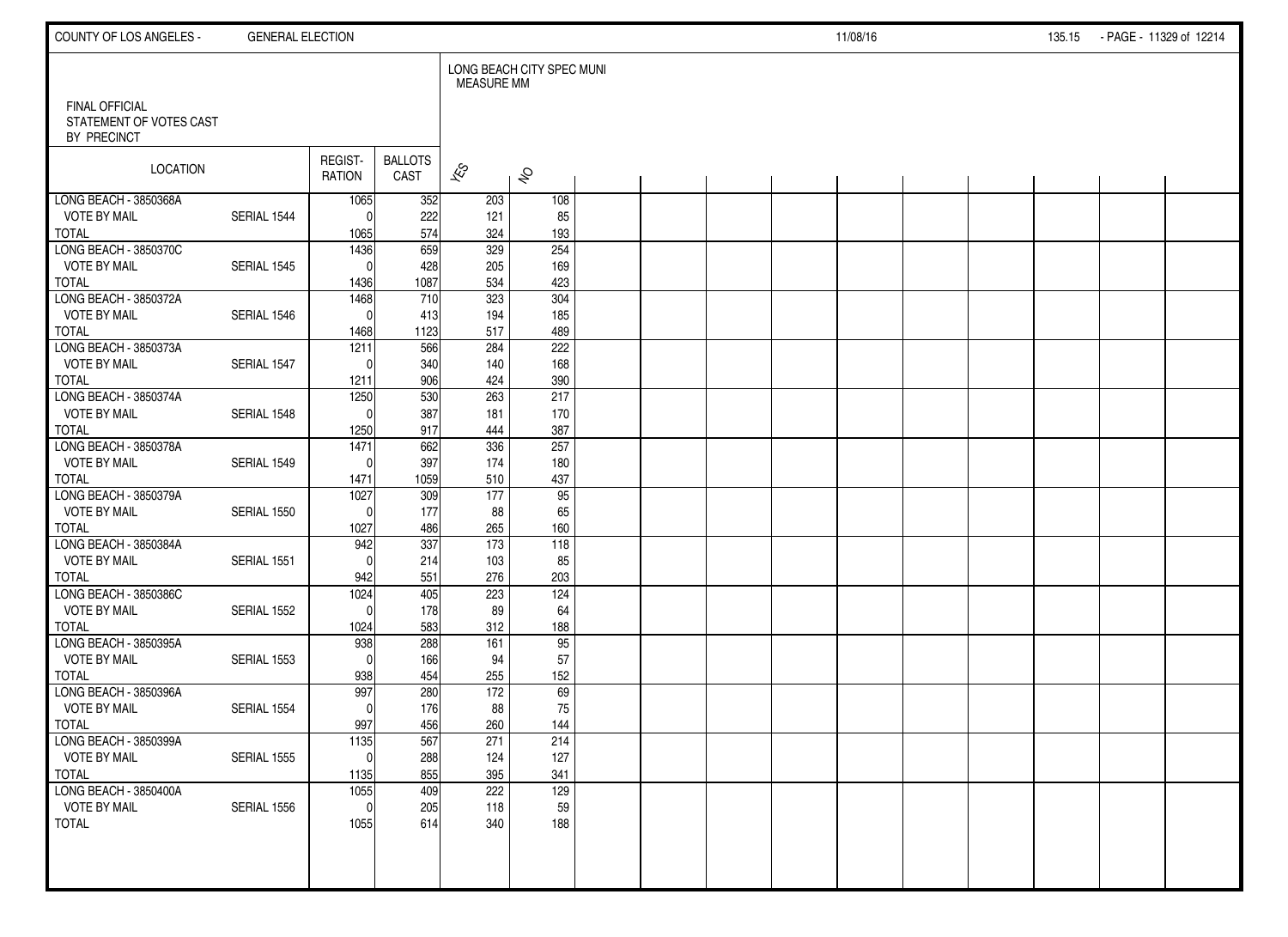| COUNTY OF LOS ANGELES -                      | <b>GENERAL ELECTION</b> |                          |                        |                          |                           |  |  | 11/08/16 |  | 135.16 | - PAGE - 11330 of 12214 |  |
|----------------------------------------------|-------------------------|--------------------------|------------------------|--------------------------|---------------------------|--|--|----------|--|--------|-------------------------|--|
| <b>FINAL OFFICIAL</b>                        |                         |                          |                        | <b>MEASURE MM</b>        | LONG BEACH CITY SPEC MUNI |  |  |          |  |        |                         |  |
| STATEMENT OF VOTES CAST<br>BY PRECINCT       |                         |                          |                        |                          |                           |  |  |          |  |        |                         |  |
| <b>LOCATION</b>                              |                         | REGIST-<br><b>RATION</b> | <b>BALLOTS</b><br>CAST | $\overline{\mathscr{K}}$ | $\hat{\mathcal{S}}$       |  |  |          |  |        |                         |  |
| LONG BEACH - 3850402A<br><b>VOTE BY MAIL</b> | SERIAL 1557             | 1349<br>$\Omega$         | 586<br>216             | 320<br>108               | 196<br>76                 |  |  |          |  |        |                         |  |
| <b>TOTAL</b>                                 |                         | 1349                     | 802                    | 428                      | 272                       |  |  |          |  |        |                         |  |
| LONG BEACH - 3850415A                        |                         | $\overline{1171}$        | 486                    | 268                      | $\overline{134}$          |  |  |          |  |        |                         |  |
| <b>VOTE BY MAIL</b>                          | SERIAL 1558             | $\Omega$                 | 119                    | 65                       | 42                        |  |  |          |  |        |                         |  |
| <b>TOTAL</b>                                 |                         | 1171                     | 605                    | 333                      | 176                       |  |  |          |  |        |                         |  |
| LONG BEACH - 3850445A<br><b>VOTE BY MAIL</b> | SERIAL 1559             | 1302<br>$\mathbf{0}$     | 535<br>546             | 252<br>216               | 231<br>275                |  |  |          |  |        |                         |  |
| <b>TOTAL</b>                                 |                         | 1302                     | 1081                   | 468                      | 506                       |  |  |          |  |        |                         |  |
| LONG BEACH - 3850447A                        |                         | 1624                     | 700                    | 295                      | 333                       |  |  |          |  |        |                         |  |
| <b>VOTE BY MAIL</b>                          | SERIAL 1560             | $\mathbf{0}$             | 571                    | 229                      | 266                       |  |  |          |  |        |                         |  |
| <b>TOTAL</b>                                 |                         | 1624                     | 1271                   | 524                      | 599                       |  |  |          |  |        |                         |  |
| LONG BEACH - 3850469A*                       |                         | 300                      | $\mathbf{0}$           | $\mathbf 0$              | $\mathbf 0$               |  |  |          |  |        |                         |  |
| <b>VOTE BY MAIL</b><br><b>TOTAL</b>          | SERIAL 6219             | $\Omega$                 | 237<br>237             | 111                      | 92                        |  |  |          |  |        |                         |  |
| LONG BEACH - 3850481A                        |                         | 300<br>849               | 325                    | 111<br>158               | 92<br>126                 |  |  |          |  |        |                         |  |
| <b>VOTE BY MAIL</b>                          | SERIAL 1561             | $\Omega$                 | 319                    | 149                      | 134                       |  |  |          |  |        |                         |  |
| <b>TOTAL</b>                                 |                         | 849                      | 644                    | 307                      | 260                       |  |  |          |  |        |                         |  |
| LONG BEACH - 3850517A                        |                         | 830                      | 320                    | 186                      | 98                        |  |  |          |  |        |                         |  |
| <b>VOTE BY MAIL</b>                          | SERIAL 1562             | $\Omega$                 | 198                    | 115                      | 61                        |  |  |          |  |        |                         |  |
| <b>TOTAL</b><br>LONG BEACH - 3850530A        |                         | 830                      | 518                    | 301<br>167               | 159<br>$\overline{111}$   |  |  |          |  |        |                         |  |
| <b>VOTE BY MAIL</b>                          | SERIAL 1563             | 926<br>$\Omega$          | 311<br>232             | 112                      | 93                        |  |  |          |  |        |                         |  |
| <b>TOTAL</b>                                 |                         | 926                      | 543                    | 279                      | 204                       |  |  |          |  |        |                         |  |
| LONG BEACH - 3850533A                        |                         | 968                      | 467                    | 280                      | 130                       |  |  |          |  |        |                         |  |
| <b>VOTE BY MAIL</b>                          | SERIAL 1564             | $\Omega$                 | 301                    | 181                      | 99                        |  |  |          |  |        |                         |  |
| <b>TOTAL</b>                                 |                         | 968                      | 768                    | 461                      | 229                       |  |  |          |  |        |                         |  |
| LONG BEACH - 3850535A                        |                         | 942                      | 408                    | 207                      | $\overline{155}$          |  |  |          |  |        |                         |  |
| <b>VOTE BY MAIL</b><br><b>TOTAL</b>          | SERIAL 1565             | $\mathbf{0}$<br>942      | 319<br>727             | 123<br>330               | 155<br>310                |  |  |          |  |        |                         |  |
| LONG BEACH - 3850539A                        |                         | 1175                     | 563                    | 260                      | 244                       |  |  |          |  |        |                         |  |
| <b>VOTE BY MAIL</b>                          | SERIAL 1566             | $\mathbf{0}$             | 406                    | 198                      | 172                       |  |  |          |  |        |                         |  |
| <b>TOTAL</b>                                 |                         | 1175                     | 969                    | 458                      | 416                       |  |  |          |  |        |                         |  |
| LONG BEACH - 3850545A                        |                         | 823                      | 312                    | 182                      | 89                        |  |  |          |  |        |                         |  |
| <b>VOTE BY MAIL</b>                          | SERIAL 1567             | $\mathbf 0$              | 272                    | 132                      | 109                       |  |  |          |  |        |                         |  |
| <b>TOTAL</b><br>LONG BEACH - 3850546A        |                         | 823                      | 584<br>399             | 314                      | 198                       |  |  |          |  |        |                         |  |
| <b>VOTE BY MAIL</b>                          | SERIAL 1568             | 1098<br>$\mathbf 0$      | 171                    | 209<br>74                | 144<br>74                 |  |  |          |  |        |                         |  |
| <b>TOTAL</b>                                 |                         | 1098                     | 570                    | 283                      | 218                       |  |  |          |  |        |                         |  |
|                                              |                         |                          |                        |                          |                           |  |  |          |  |        |                         |  |
|                                              |                         |                          |                        |                          |                           |  |  |          |  |        |                         |  |
|                                              |                         |                          |                        |                          |                           |  |  |          |  |        |                         |  |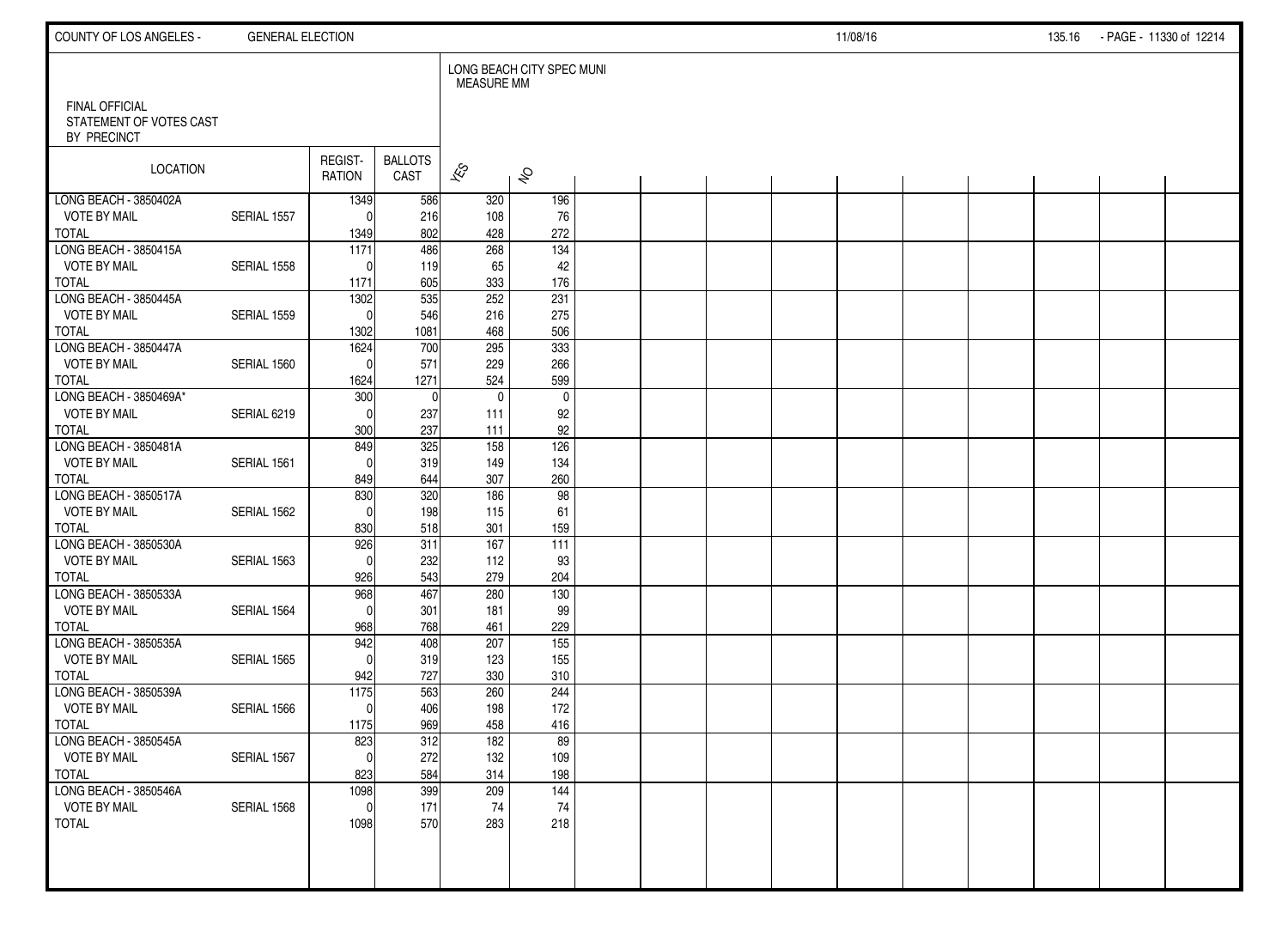| COUNTY OF LOS ANGELES -                                         | <b>GENERAL ELECTION</b> |                          |                        |                          |                           |  |  | 11/08/16 |  | 135.17 - PAGE - 11331 of 12214 |  |
|-----------------------------------------------------------------|-------------------------|--------------------------|------------------------|--------------------------|---------------------------|--|--|----------|--|--------------------------------|--|
|                                                                 |                         |                          |                        | <b>MEASURE MM</b>        | LONG BEACH CITY SPEC MUNI |  |  |          |  |                                |  |
| <b>FINAL OFFICIAL</b><br>STATEMENT OF VOTES CAST<br>BY PRECINCT |                         |                          |                        |                          |                           |  |  |          |  |                                |  |
| LOCATION                                                        |                         | REGIST-<br><b>RATION</b> | <b>BALLOTS</b><br>CAST | $\overline{\mathscr{E}}$ | $\hat{\mathcal{S}}$       |  |  |          |  |                                |  |
| LONG BEACH - 3850547A                                           |                         | 1361                     | 516                    | 280                      | 187                       |  |  |          |  |                                |  |
| <b>VOTE BY MAIL</b><br><b>TOTAL</b>                             | SERIAL 1569             | $^{\circ}$<br>1361       | 238<br>754             | 123<br>403               | 95<br>282                 |  |  |          |  |                                |  |
| LONG BEACH - 3850549A                                           |                         | 1688                     | 580                    | $\overline{307}$         | 207                       |  |  |          |  |                                |  |
| <b>VOTE BY MAIL</b>                                             | SERIAL 1570             | $\mathbf 0$              | 561                    | 263                      | 244                       |  |  |          |  |                                |  |
| <b>TOTAL</b>                                                    |                         | 1688                     | 1141                   | 570                      | 451                       |  |  |          |  |                                |  |
| LONG BEACH - 3850552A                                           |                         | 742                      | 314                    | 176                      | $\overline{99}$           |  |  |          |  |                                |  |
| <b>VOTE BY MAIL</b>                                             | SERIAL 1571             | $\mathbf{0}$             | 140                    | 85                       | 38                        |  |  |          |  |                                |  |
| <b>TOTAL</b>                                                    |                         | 742                      | 454                    | 261                      | 137                       |  |  |          |  |                                |  |
| LONG BEACH - 3850552B                                           |                         | 899                      | 421                    | 231                      | $\overline{135}$          |  |  |          |  |                                |  |
| <b>VOTE BY MAIL</b>                                             | SERIAL 1572             | $\mathbf{0}$             | 154                    | 85                       | 56                        |  |  |          |  |                                |  |
| <b>TOTAL</b>                                                    |                         | 899                      | 575                    | 316                      | 191                       |  |  |          |  |                                |  |
| LONG BEACH - 3850553A                                           |                         | 1148                     | 406                    | 205                      | 150                       |  |  |          |  |                                |  |
| <b>VOTE BY MAIL</b><br><b>TOTAL</b>                             | SERIAL 1573             | $\Omega$<br>1148         | 202<br>608             | 104<br>309               | 68<br>218                 |  |  |          |  |                                |  |
| LONG BEACH - 3850554A                                           |                         | 1204                     | 427                    | 242                      | 131                       |  |  |          |  |                                |  |
| <b>VOTE BY MAIL</b>                                             | SERIAL 1574             | $\Omega$                 | 236                    | 135                      | 84                        |  |  |          |  |                                |  |
| <b>TOTAL</b>                                                    |                         | 1204                     | 663                    | 377                      | 215                       |  |  |          |  |                                |  |
| LONG BEACH - 3850555A                                           |                         | 827                      | 299                    | 151                      | 106                       |  |  |          |  |                                |  |
| <b>VOTE BY MAIL</b>                                             | SERIAL 1575             | $\Omega$                 | 145                    | 76                       | 54                        |  |  |          |  |                                |  |
| <b>TOTAL</b>                                                    |                         | 827                      | 444                    | 227                      | 160                       |  |  |          |  |                                |  |
| LONG BEACH - 3850559A                                           |                         | 1403                     | 593                    | 300                      | 235                       |  |  |          |  |                                |  |
| <b>VOTE BY MAIL</b>                                             | SERIAL 1576             | $\mathbf{0}$             | 393                    | 176                      | 167                       |  |  |          |  |                                |  |
| <b>TOTAL</b>                                                    |                         | 1403                     | 986                    | 476                      | 402                       |  |  |          |  |                                |  |
| LONG BEACH - 3850562A                                           |                         | 1169                     | 519                    | 264                      | 217                       |  |  |          |  |                                |  |
| <b>VOTE BY MAIL</b>                                             | SERIAL 1577             | $\Omega$                 | 433                    | 196                      | 189                       |  |  |          |  |                                |  |
| <b>TOTAL</b><br>LONG BEACH - 3850563A                           |                         | 1169<br>1508             | 952<br>594             | 460<br>304               | 406<br>228                |  |  |          |  |                                |  |
| <b>VOTE BY MAIL</b>                                             | SERIAL 1578             | $\Omega$                 | 483                    | 213                      | 186                       |  |  |          |  |                                |  |
| <b>TOTAL</b>                                                    |                         | 1508                     | 1077                   | 517                      | 414                       |  |  |          |  |                                |  |
| LONG BEACH - 3850564B                                           |                         | 1385                     | 552                    | 300                      | 185                       |  |  |          |  |                                |  |
| <b>VOTE BY MAIL</b>                                             | SERIAL 1579             | $\mathbf 0$              | 325                    | 166                      | 113                       |  |  |          |  |                                |  |
| <b>TOTAL</b>                                                    |                         | 1385                     | 877                    | 466                      | 298                       |  |  |          |  |                                |  |
| LONG BEACH - 3850568A                                           |                         | 1034                     | 455                    | 239                      | 145                       |  |  |          |  |                                |  |
| <b>VOTE BY MAIL</b>                                             | SERIAL 1580             | $\pmb{0}$                | 264                    | 110                      | 112                       |  |  |          |  |                                |  |
| <b>TOTAL</b>                                                    |                         | 1034                     | 719                    | 349                      | 257                       |  |  |          |  |                                |  |
| LONG BEACH - 3850572A                                           |                         | $\frac{1100}{ }$         | 396                    | 217                      | $\overline{131}$          |  |  |          |  |                                |  |
| <b>VOTE BY MAIL</b>                                             | SERIAL 1581             | $\mathbf 0$              | 248                    | 148                      | 76                        |  |  |          |  |                                |  |
| <b>TOTAL</b>                                                    |                         | 1100                     | 644                    | 365                      | 207                       |  |  |          |  |                                |  |
|                                                                 |                         |                          |                        |                          |                           |  |  |          |  |                                |  |
|                                                                 |                         |                          |                        |                          |                           |  |  |          |  |                                |  |
|                                                                 |                         |                          |                        |                          |                           |  |  |          |  |                                |  |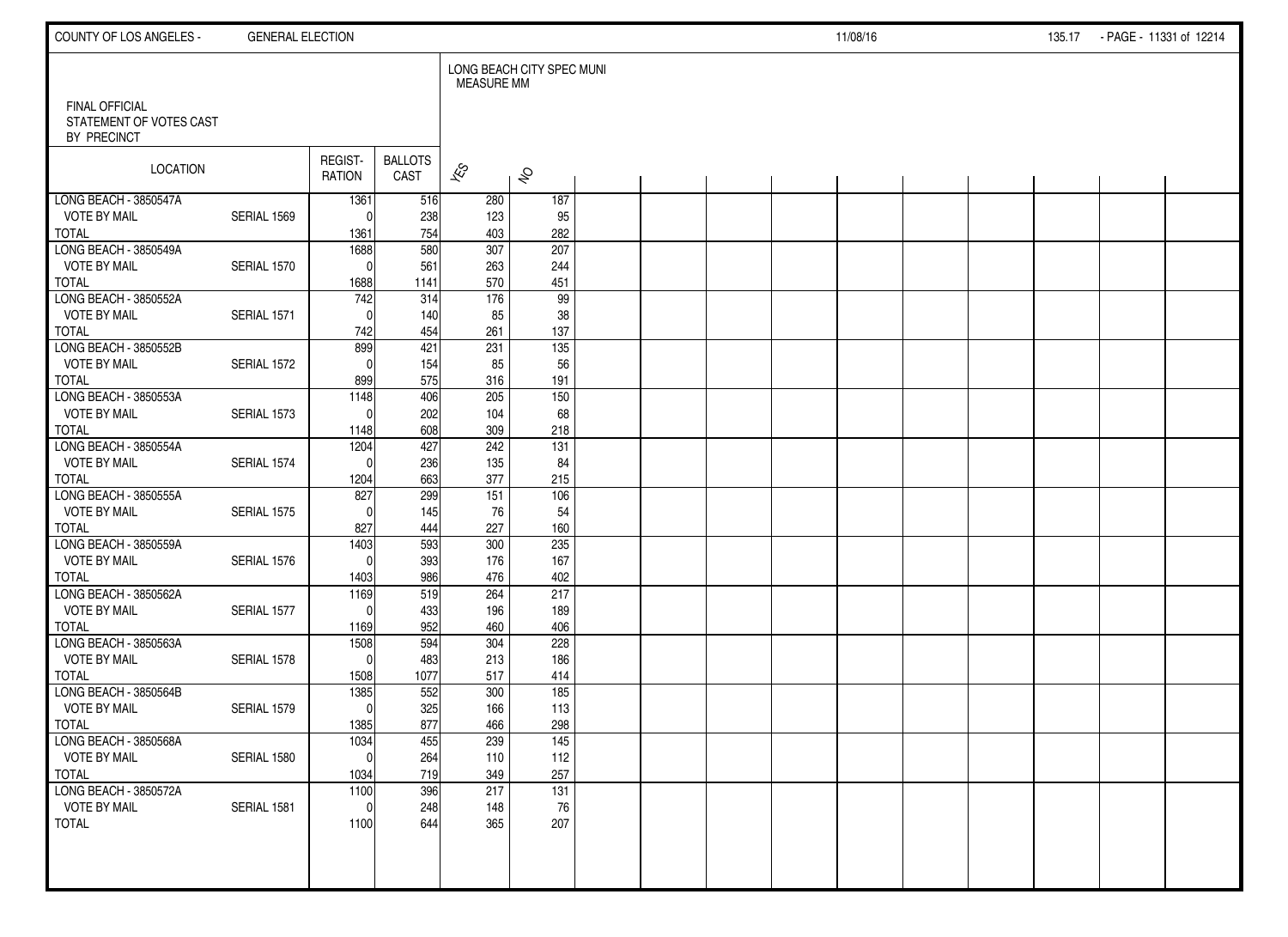| COUNTY OF LOS ANGELES -                | <b>GENERAL ELECTION</b> |                   |                         |                   |                           |  |  | 11/08/16 |  | 135.18 | - PAGE - 11332 of 12214 |  |
|----------------------------------------|-------------------------|-------------------|-------------------------|-------------------|---------------------------|--|--|----------|--|--------|-------------------------|--|
| <b>FINAL OFFICIAL</b>                  |                         |                   |                         | <b>MEASURE MM</b> | LONG BEACH CITY SPEC MUNI |  |  |          |  |        |                         |  |
| STATEMENT OF VOTES CAST<br>BY PRECINCT |                         |                   |                         |                   |                           |  |  |          |  |        |                         |  |
| <b>LOCATION</b>                        |                         | REGIST-<br>RATION | <b>BALLOTS</b><br>CAST  | $\approx$         | $\hat{\mathcal{S}}$       |  |  |          |  |        |                         |  |
| LONG BEACH - 3850577A                  |                         | 1271              | 332                     | 193               | 97                        |  |  |          |  |        |                         |  |
| <b>VOTE BY MAIL</b>                    | SERIAL 1582             | $\Omega$          | 205                     | 120               | 75                        |  |  |          |  |        |                         |  |
| <b>TOTAL</b><br>LONG BEACH - 3850591A  |                         | 1271<br>1079      | 537<br>$\overline{468}$ | 313<br>258        | 172<br>151                |  |  |          |  |        |                         |  |
| <b>VOTE BY MAIL</b>                    | SERIAL 1583             | $\Omega$          | 170                     | 104               | 47                        |  |  |          |  |        |                         |  |
| <b>TOTAL</b>                           |                         | 1079              | 638                     | 362               | 198                       |  |  |          |  |        |                         |  |
| LONG BEACH - 3850593A                  |                         | 896               | 301                     | $\frac{1}{182}$   | 81                        |  |  |          |  |        |                         |  |
| <b>VOTE BY MAIL</b>                    | SERIAL 1584             | $\Omega$          | 129                     | 78                | 32                        |  |  |          |  |        |                         |  |
| <b>TOTAL</b>                           |                         | 896               | 430                     | 260               | 113                       |  |  |          |  |        |                         |  |
| LONG BEACH - 3850594A                  |                         | 1426              | 576                     | 331               | 166                       |  |  |          |  |        |                         |  |
| <b>VOTE BY MAIL</b>                    | SERIAL 1585             | $\mathbf{0}$      | 302                     | 205               | 70                        |  |  |          |  |        |                         |  |
| <b>TOTAL</b>                           |                         | 1426              | 878                     | 536               | 236                       |  |  |          |  |        |                         |  |
| LONG BEACH - 3850611C                  |                         | 738               | 190                     | 105               | 45                        |  |  |          |  |        |                         |  |
| <b>VOTE BY MAIL</b>                    | SERIAL 1586             | $\Omega$          | 110                     | 74                | 22                        |  |  |          |  |        |                         |  |
| <b>TOTAL</b><br>LONG BEACH - 3850612A  |                         | 738               | 300                     | 179               | 67                        |  |  |          |  |        |                         |  |
| <b>VOTE BY MAIL</b>                    | SERIAL 1587             | 856<br>$\Omega$   | 365<br>161              | 207<br>95         | 111<br>50                 |  |  |          |  |        |                         |  |
| <b>TOTAL</b>                           |                         | 856               | 526                     | 302               | 161                       |  |  |          |  |        |                         |  |
| LONG BEACH - 3850613A                  |                         | 752               | 257                     | 151               | 58                        |  |  |          |  |        |                         |  |
| <b>VOTE BY MAIL</b>                    | SERIAL 1588             | $\Omega$          | 123                     | 83                | 31                        |  |  |          |  |        |                         |  |
| <b>TOTAL</b>                           |                         | 752               | 380                     | 234               | 89                        |  |  |          |  |        |                         |  |
| LONG BEACH - 3850614A                  |                         | 1203              | 492                     | 289               | $\overline{137}$          |  |  |          |  |        |                         |  |
| <b>VOTE BY MAIL</b>                    | SERIAL 1589             | $\Omega$          | 193                     | 104               | 66                        |  |  |          |  |        |                         |  |
| <b>TOTAL</b>                           |                         | 1203              | 685                     | 393               | 203                       |  |  |          |  |        |                         |  |
| LONG BEACH - 3850616A                  |                         | 1136              | 439                     | 256               | 130                       |  |  |          |  |        |                         |  |
| <b>VOTE BY MAIL</b>                    | SERIAL 1590             | $\Omega$          | 359                     | 203               | 105                       |  |  |          |  |        |                         |  |
| <b>TOTAL</b>                           |                         | 1136              | 798                     | 459               | 235                       |  |  |          |  |        |                         |  |
| LONG BEACH - 3850617A                  |                         | 968               | 370                     | 219               | $\overline{103}$          |  |  |          |  |        |                         |  |
| <b>VOTE BY MAIL</b><br><b>TOTAL</b>    | SERIAL 1591             | $\Omega$<br>968   | 293<br>663              | 158<br>377        | 104<br>207                |  |  |          |  |        |                         |  |
| LONG BEACH - 3850618A                  |                         | 974               | 407                     | 239               | 116                       |  |  |          |  |        |                         |  |
| <b>VOTE BY MAIL</b>                    | SERIAL 1592             | $\Omega$          | 239                     | 135               | 80                        |  |  |          |  |        |                         |  |
| <b>TOTAL</b>                           |                         | 974               | 646                     | 374               | 196                       |  |  |          |  |        |                         |  |
| LONG BEACH - 3850620A                  |                         | 1231              | 553                     | 344               | 149                       |  |  |          |  |        |                         |  |
| <b>VOTE BY MAIL</b>                    | SERIAL 1593             | $\overline{0}$    | 289                     | 186               | 74                        |  |  |          |  |        |                         |  |
| <b>TOTAL</b>                           |                         | 1231              | 842                     | 530               | 223                       |  |  |          |  |        |                         |  |
| LONG BEACH - 3850621A                  |                         | 893               | 343                     | 208               | 90                        |  |  |          |  |        |                         |  |
| <b>VOTE BY MAIL</b>                    | SERIAL 1594             | $\mathbf 0$       | 215                     | 146               | 51                        |  |  |          |  |        |                         |  |
| <b>TOTAL</b>                           |                         | 893               | 558                     | 354               | 141                       |  |  |          |  |        |                         |  |
|                                        |                         |                   |                         |                   |                           |  |  |          |  |        |                         |  |
|                                        |                         |                   |                         |                   |                           |  |  |          |  |        |                         |  |
|                                        |                         |                   |                         |                   |                           |  |  |          |  |        |                         |  |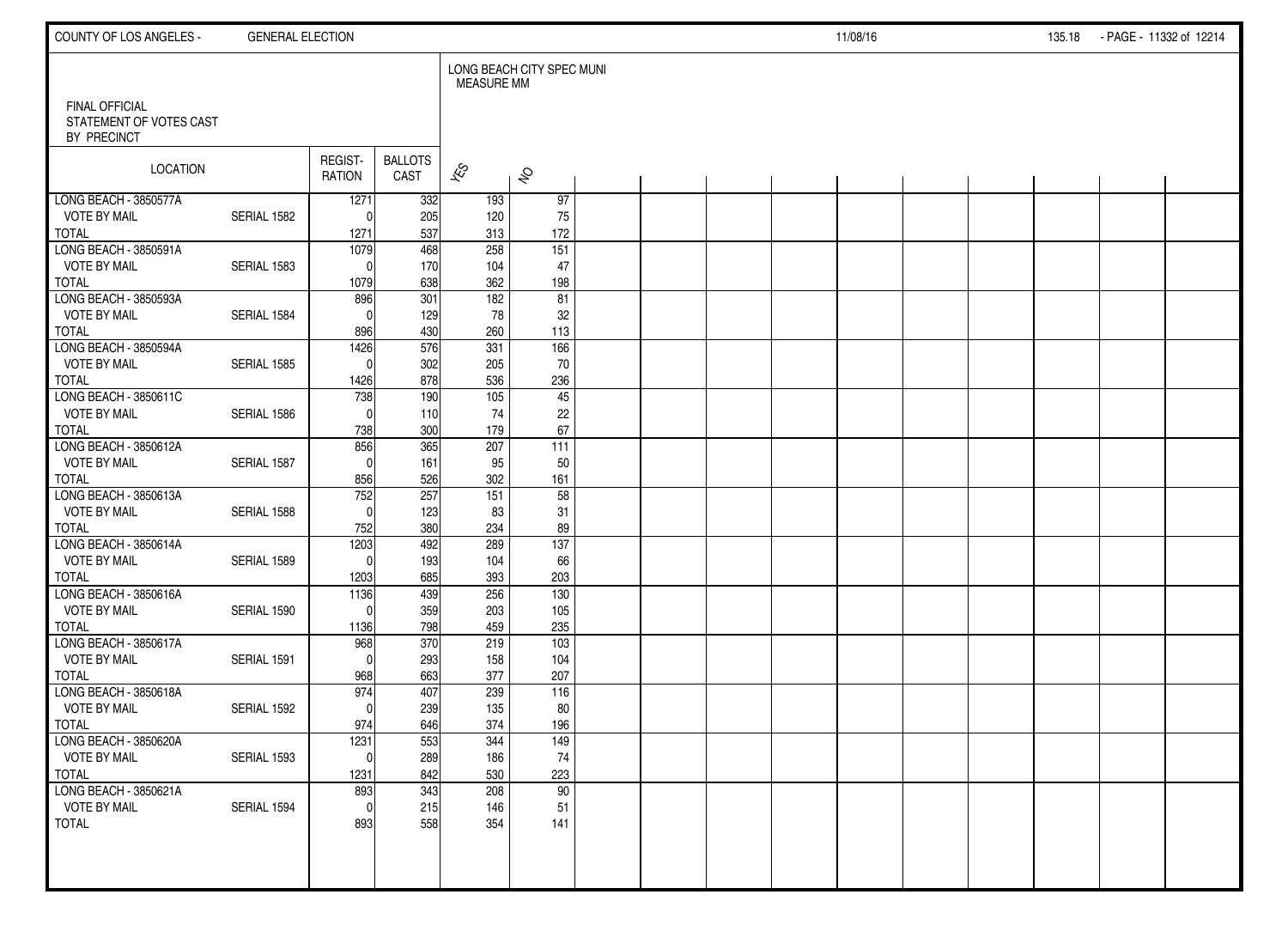| COUNTY OF LOS ANGELES -                                  | <b>GENERAL ELECTION</b> |                          |                         |                          |                           |  |  | 11/08/16 |  | 135.19 | - PAGE - 11333 of 12214 |  |
|----------------------------------------------------------|-------------------------|--------------------------|-------------------------|--------------------------|---------------------------|--|--|----------|--|--------|-------------------------|--|
|                                                          |                         |                          |                         | <b>MEASURE MM</b>        | LONG BEACH CITY SPEC MUNI |  |  |          |  |        |                         |  |
| FINAL OFFICIAL<br>STATEMENT OF VOTES CAST<br>BY PRECINCT |                         |                          |                         |                          |                           |  |  |          |  |        |                         |  |
| LOCATION                                                 |                         | REGIST-<br><b>RATION</b> | <b>BALLOTS</b><br>CAST  | $\overline{\mathscr{E}}$ | $\hat{\mathcal{S}}$       |  |  |          |  |        |                         |  |
| LONG BEACH - 3850624A                                    |                         | 903                      | 336                     | 194                      | 99                        |  |  |          |  |        |                         |  |
| <b>VOTE BY MAIL</b>                                      | SERIAL 1595             | $^{\circ}$               | 212                     | 113                      | 69                        |  |  |          |  |        |                         |  |
| <b>TOTAL</b><br>LONG BEACH - 3850625A                    |                         | 903<br>1235              | 548<br>$\overline{472}$ | 307<br>264               | 168<br>$\frac{1}{133}$    |  |  |          |  |        |                         |  |
| <b>VOTE BY MAIL</b>                                      | SERIAL 1596             | $\mathbf{0}$             | 338                     | 169                      | 129                       |  |  |          |  |        |                         |  |
| <b>TOTAL</b>                                             |                         | 1235                     | 810                     | 433                      | 262                       |  |  |          |  |        |                         |  |
| LONG BEACH - 3850630A                                    |                         | 1352                     | 657                     | 332                      | 275                       |  |  |          |  |        |                         |  |
| <b>VOTE BY MAIL</b>                                      | SERIAL 1597             | $\mathbf 0$              | 449                     | 190                      | 212                       |  |  |          |  |        |                         |  |
| <b>TOTAL</b>                                             |                         | 1352                     | 1106                    | 522                      | 487                       |  |  |          |  |        |                         |  |
| LONG BEACH - 3850632B                                    |                         | 868                      | 431                     | 216                      | 170                       |  |  |          |  |        |                         |  |
| <b>VOTE BY MAIL</b>                                      | SERIAL 1598             | $\mathbf{0}$             | 210                     | 89                       | 99                        |  |  |          |  |        |                         |  |
| <b>TOTAL</b>                                             |                         | 868                      | 641                     | 305                      | 269                       |  |  |          |  |        |                         |  |
| LONG BEACH - 3850636A                                    |                         | 995                      | 437                     | 192                      | 188                       |  |  |          |  |        |                         |  |
| <b>VOTE BY MAIL</b>                                      | SERIAL 1599             | $\Omega$                 | 311                     | 133                      | 143                       |  |  |          |  |        |                         |  |
| <b>TOTAL</b>                                             |                         | 995                      | 748                     | 325                      | 331                       |  |  |          |  |        |                         |  |
| LONG BEACH - 3850637A                                    |                         | 836                      | 375                     | 193                      | 142                       |  |  |          |  |        |                         |  |
| <b>VOTE BY MAIL</b>                                      | SERIAL 1600             | $\mathbf{0}$             | 275                     | 162                      | 84                        |  |  |          |  |        |                         |  |
| <b>TOTAL</b><br>LONG BEACH - 3850639A                    |                         | 836<br>1050              | 650<br>501              | 355<br>229               | 226<br>214                |  |  |          |  |        |                         |  |
| <b>VOTE BY MAIL</b>                                      | SERIAL 1601             | $\mathbf{0}$             | 336                     | 149                      | 154                       |  |  |          |  |        |                         |  |
| <b>TOTAL</b>                                             |                         | 1050                     | 837                     | 378                      | 368                       |  |  |          |  |        |                         |  |
| LONG BEACH - 3850645A                                    |                         | 790                      | 406                     | 186                      | 77                        |  |  |          |  |        |                         |  |
| <b>VOTE BY MAIL</b>                                      | SERIAL 1602             | $\Omega$                 | 128                     | 69                       | 28                        |  |  |          |  |        |                         |  |
| <b>TOTAL</b>                                             |                         | 790                      | 534                     | 255                      | 105                       |  |  |          |  |        |                         |  |
| LONG BEACH - 3850648A                                    |                         | $\frac{1515}{2}$         | 681                     | 292                      | 311                       |  |  |          |  |        |                         |  |
| <b>VOTE BY MAIL</b>                                      | SERIAL 1603             | $\mathbf 0$              | 525                     | 188                      | 280                       |  |  |          |  |        |                         |  |
| <b>TOTAL</b>                                             |                         | 1515                     | 1206                    | 480                      | 591                       |  |  |          |  |        |                         |  |
| LONG BEACH - 3850650A                                    |                         | 850                      | 392                     | 161                      | $\frac{167}{167}$         |  |  |          |  |        |                         |  |
| <b>VOTE BY MAIL</b>                                      | SERIAL 1604             | $\Omega$                 | 264                     | 110                      | 122                       |  |  |          |  |        |                         |  |
| <b>TOTAL</b>                                             |                         | 850                      | 656                     | 271                      | 289                       |  |  |          |  |        |                         |  |
| LONG BEACH - 3850660A                                    |                         | 1296                     | 573                     | 297                      | 187                       |  |  |          |  |        |                         |  |
| <b>VOTE BY MAIL</b>                                      | SERIAL 1605             | $\mathbf 0$              | 197                     | 94                       | 84                        |  |  |          |  |        |                         |  |
| <b>TOTAL</b><br>LONG BEACH - 3850671A                    |                         | 1296<br>1241             | 770<br>455              | 391<br>248               | 271<br>155                |  |  |          |  |        |                         |  |
| <b>VOTE BY MAIL</b>                                      | SERIAL 1606             | $\mathbf 0$              | 210                     | 110                      | 80                        |  |  |          |  |        |                         |  |
| <b>TOTAL</b>                                             |                         | 1241                     | 665                     | 358                      | 235                       |  |  |          |  |        |                         |  |
| LONG BEACH - 3850671C*                                   |                         | 19                       |                         | $\mathbf 0$              | $\mathsf{O}$              |  |  |          |  |        |                         |  |
| <b>VOTE BY MAIL</b>                                      | SERIAL 6222             | $\mathbf 0$              |                         | 2                        | $\overline{c}$            |  |  |          |  |        |                         |  |
| <b>TOTAL</b>                                             |                         | 19                       |                         | 2                        | $\mathbf{2}$              |  |  |          |  |        |                         |  |
|                                                          |                         |                          |                         |                          |                           |  |  |          |  |        |                         |  |
|                                                          |                         |                          |                         |                          |                           |  |  |          |  |        |                         |  |
|                                                          |                         |                          |                         |                          |                           |  |  |          |  |        |                         |  |
|                                                          |                         |                          |                         |                          |                           |  |  |          |  |        |                         |  |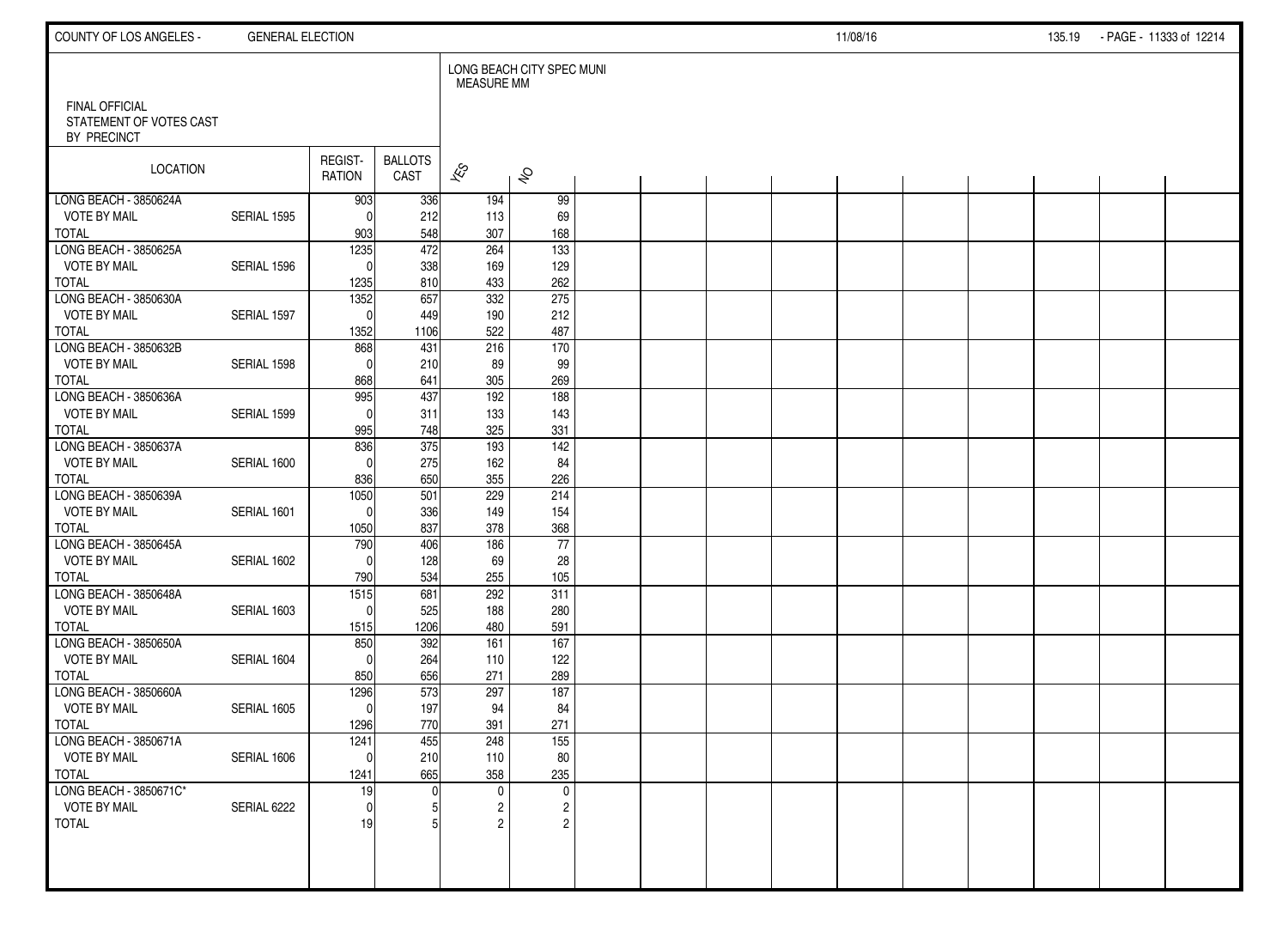| COUNTY OF LOS ANGELES -                                            | <b>GENERAL ELECTION</b> |                          |                        |                                              |                           |  |  | 11/08/16 |  | 135.20 - PAGE - 11334 of 12214 |  |
|--------------------------------------------------------------------|-------------------------|--------------------------|------------------------|----------------------------------------------|---------------------------|--|--|----------|--|--------------------------------|--|
| <b>FINAL OFFICIAL</b>                                              |                         |                          |                        | <b>MEASURE MM</b>                            | LONG BEACH CITY SPEC MUNI |  |  |          |  |                                |  |
| STATEMENT OF VOTES CAST<br>BY PRECINCT                             |                         |                          |                        |                                              |                           |  |  |          |  |                                |  |
| LOCATION                                                           |                         | REGIST-<br><b>RATION</b> | <b>BALLOTS</b><br>CAST | $\approx$                                    | $\hat{\mathcal{S}}$       |  |  |          |  |                                |  |
| LONG BEACH - 3850687A<br><b>VOTE BY MAIL</b><br>TOTAL              | SERIAL 1607             | 1110<br>$\Omega$<br>1110 | 338<br>139<br>477      | 199<br>77<br>276                             | 101<br>46<br>147          |  |  |          |  |                                |  |
| LONG BEACH - 3850688A<br><b>VOTE BY MAIL</b><br>TOTAL              | SERIAL 1608             | 1106<br>$\Omega$<br>1106 | 365<br>491<br>856      | 144<br>223<br>367                            | 174<br>205<br>379         |  |  |          |  |                                |  |
| LONG BEACH - 3850701A<br><b>VOTE BY MAIL</b><br><b>TOTAL</b>       | SERIAL 1609             | 915<br>$\Omega$<br>915   | 342<br>167<br>509      | 165<br>85<br>250                             | 129<br>60<br>189          |  |  |          |  |                                |  |
| LONG BEACH - 3850702A<br><b>VOTE BY MAIL</b><br><b>TOTAL</b>       | SERIAL 1610             | 1314<br>$\Omega$<br>1314 | 341<br>128<br>469      | 177<br>61<br>238                             | 112<br>54<br>166          |  |  |          |  |                                |  |
| BALLOT GROUP 513 - 9990513A<br><b>VOTE BY MAIL</b><br><b>TOTAL</b> | SERIAL 8513             |                          |                        | $\Omega$                                     | $\mathbf 0$<br>0<br>0     |  |  |          |  |                                |  |
| BALLOT GROUP 536 - 9990536A<br><b>VOTE BY MAIL</b><br><b>TOTAL</b> | SERIAL 8536             |                          |                        | $\mathbf{0}$<br>$\mathbf{0}$<br>$\mathbf{0}$ | $\mathbf 0$               |  |  |          |  |                                |  |
| BALLOT GROUP 538 - 9990538A<br><b>VOTE BY MAIL</b><br><b>TOTAL</b> | SERIAL 8538             |                          |                        | $\mathbf{0}$<br>$\mathbf{0}$<br>$\mathbf 0$  | $\mathbf 0$               |  |  |          |  |                                |  |
| BALLOT GROUP 595 - 9990595A<br><b>VOTE BY MAIL</b><br><b>TOTAL</b> | SERIAL 8595             |                          | $\Omega$<br>24<br>24   | $\mathbf 0$<br>9<br>9                        | $\mathbf 0$<br>6<br>6     |  |  |          |  |                                |  |
| BALLOT GROUP 601 - 9990601A<br><b>VOTE BY MAIL</b><br><b>TOTAL</b> | SERIAL 8601             |                          |                        | $\mathbf 0$<br>0<br>$\mathbf 0$              | 0                         |  |  |          |  |                                |  |
| BALLOT GROUP 605 - 9990605A<br><b>VOTE BY MAIL</b><br><b>TOTAL</b> | SERIAL 8605             |                          | C<br>14<br>14          | $\mathbf{0}$<br>6<br>6                       | $\mathbf 0$<br>4<br>4     |  |  |          |  |                                |  |
|                                                                    |                         |                          |                        |                                              |                           |  |  |          |  |                                |  |
|                                                                    |                         |                          |                        |                                              |                           |  |  |          |  |                                |  |
|                                                                    |                         |                          |                        |                                              |                           |  |  |          |  |                                |  |
|                                                                    |                         |                          |                        |                                              |                           |  |  |          |  |                                |  |